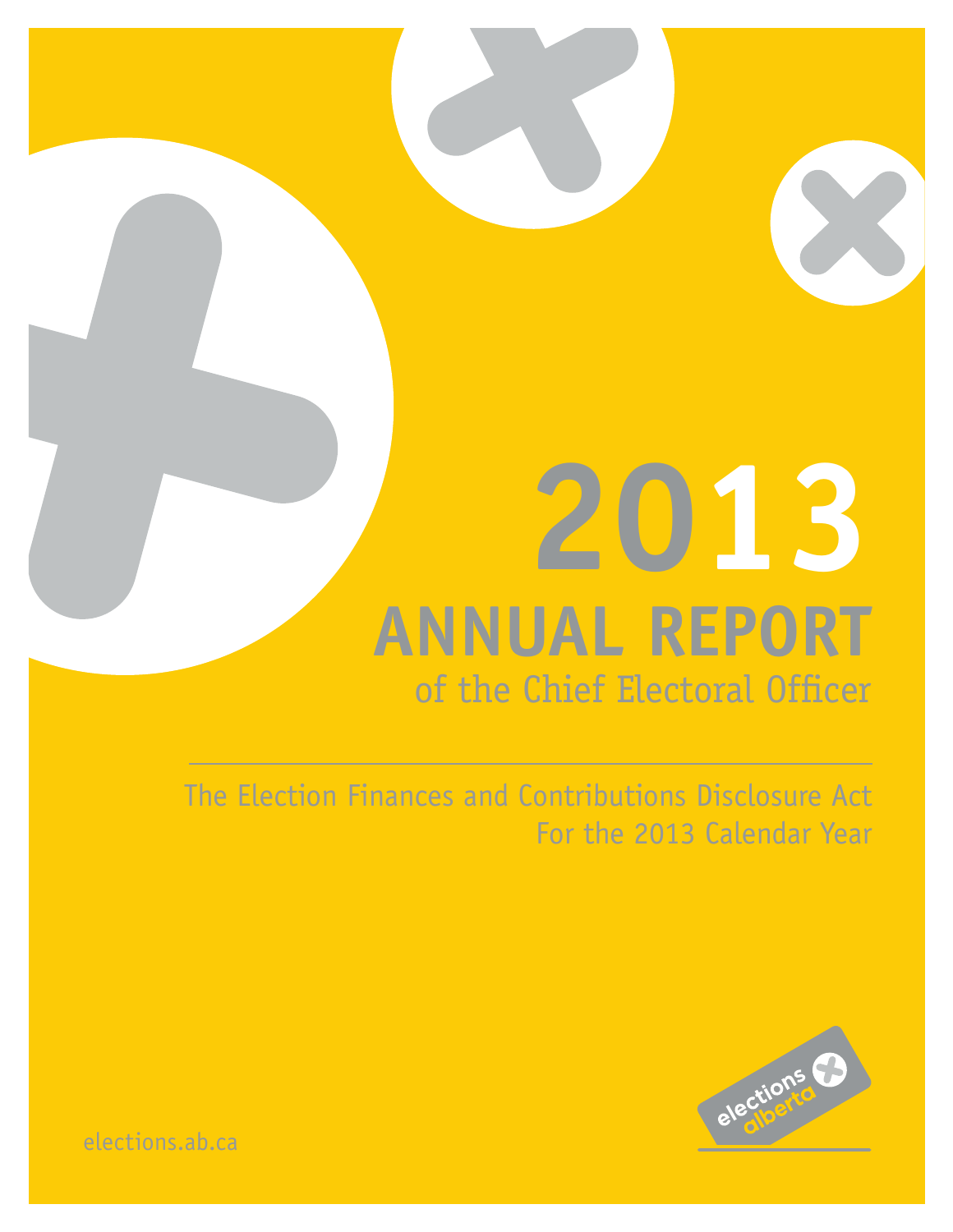

chief electoral office

Suite 100 11510 Kingsway NW Edmonton, Alberta Canada T5G 2Y5

Tel | 780.427.7191 Fax | 780.422.2900

info@elections.ab.ca

October 2014

Mr. Matt Jeneroux, Chair Standing Committee on Legislative Offices Legislature Annex Edmonton, Alberta T5K 1E4

Dear Mr. Jeneroux:

It is an honour to submit to the Standing Committee on Legislative Offices through you, Mr. Chair, Elections Alberta's 2013 Annual Report on the *Election Finances and Contributions Disclosure Act*.

This Report is submitted pursuant to Section 4(2) of the *Election Finances and Contributions Disclosure Act*, Revised Statutes of Alberta 2000, Chapter E-2. The Report also includes this Office's financial statements as at March 31, 2014.

Should you require clarification or additional information, I would be pleased to respond.

Sincerely,

Glen Resler Chief Electoral Officer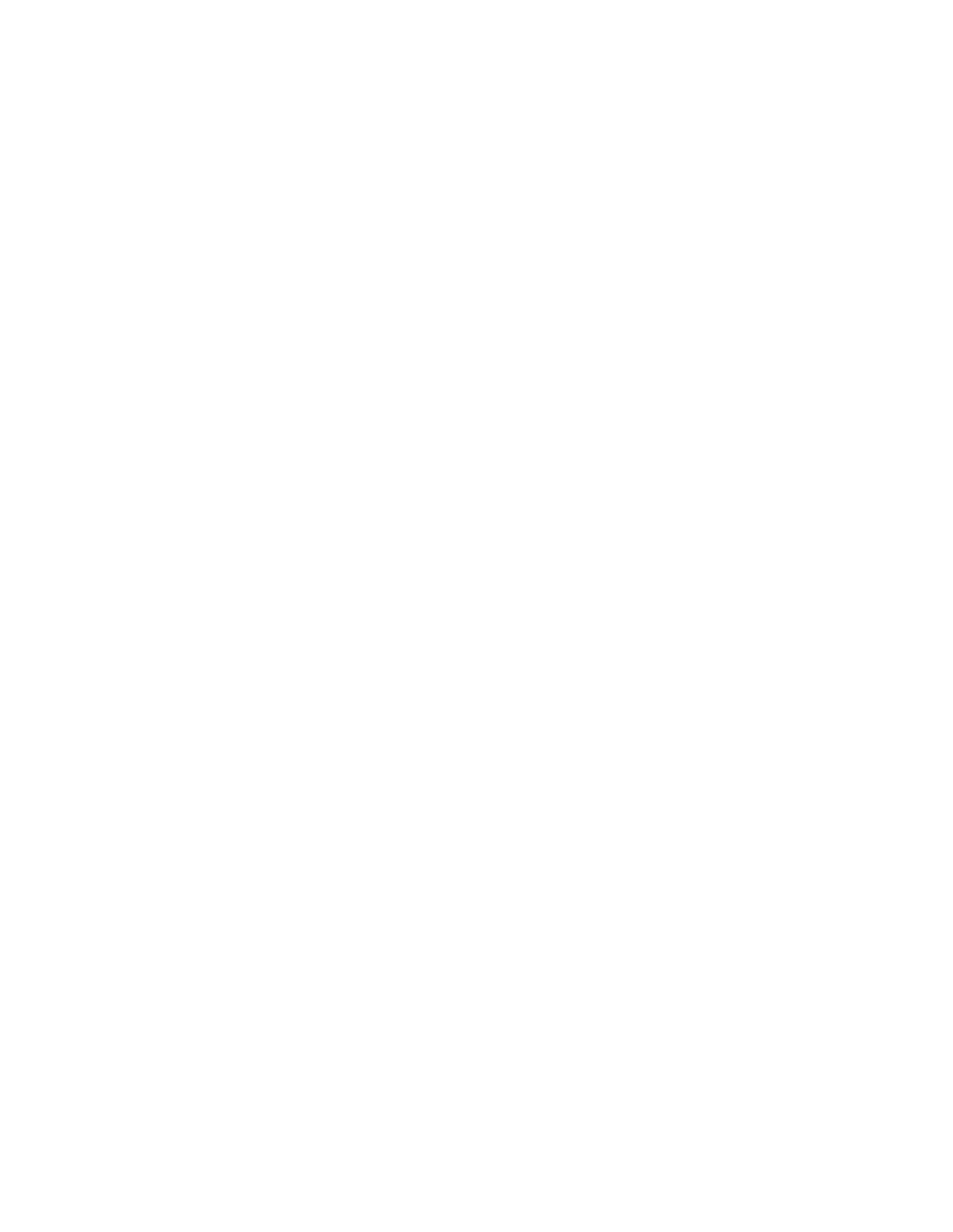## **TABLE OF CONTENTS**

| Section One - The 2013 Calendar Year |  |
|--------------------------------------|--|
|                                      |  |
|                                      |  |
|                                      |  |
|                                      |  |
|                                      |  |
|                                      |  |
|                                      |  |
|                                      |  |
|                                      |  |
|                                      |  |
|                                      |  |
|                                      |  |
|                                      |  |

## Section Two - General Information

## **Section Three - Recommendations**

#### Section Four - Financial Statements

|--|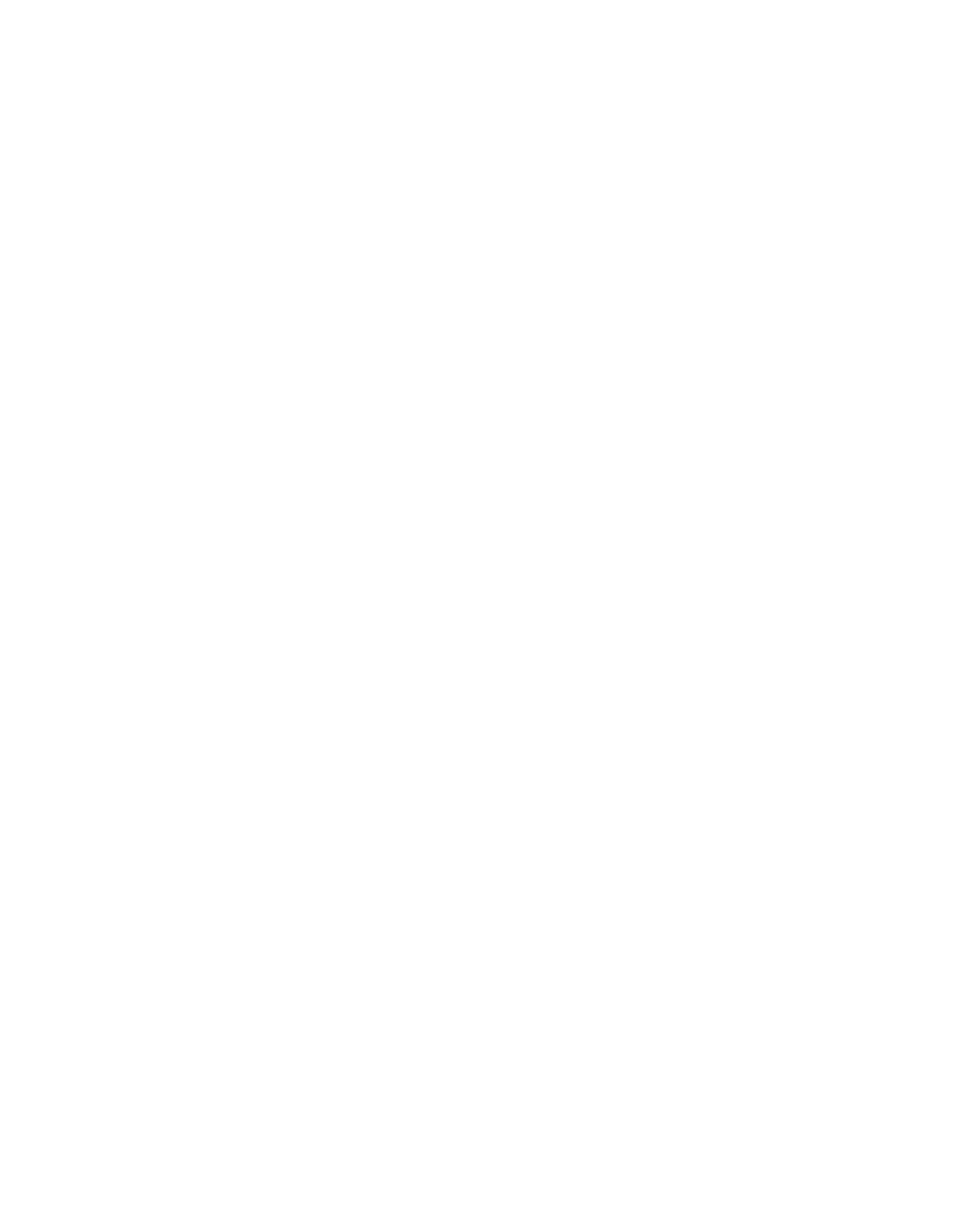## **MESSAGE FROM THE CHIEF ELECTORAL OFFICER**

I was honored to be appointed as Alberta's seventh Chief Electoral Officer on December 9, 2013. I wish to acknowledge the diligent work of Elections Alberta staff in fulfilling the mission of this Office during the busy 2013 calendar year.

Among the many activities during 2013, a major focus involved updating and enhancing existing resources, and implementing new systems to serve a wide variety of stakeholders. These activities were consequential to the *Election Accountability Amendment Act, 2012* which received Royal Assent on December 10, 2012 and which saw over 100 legislative amendments to the *Election Finances and Contributions Disclosure Act* (the *EFCDA*), *Election Ac*t, and *Senatorial Selection Act.*

Amendments to the *EFCDA* had a significant and immediate impact on political parties and constituency associations in particular. Increased financial reporting required of political parties and constituency associations compelled the development of new resources to assist volunteers in meeting their responsibilities and to allow Elections Alberta to manage financial reporting volumes which quadrupled from approximately 400 to 2,000 per year. Increased investigative powers of the Chief Electoral Officer resulted in dozens of investigations into political contributions and public disclosure of findings. As well, Elections Alberta is now responsible for the oversight of political party leadership contest registrations, reporting and disclosure which required the creation of new forms and guides to support stakeholders.

Other significant activities during the year included the ongoing desk audits of over 1,200 financial statements received from political entities during 2012 and 2013.

Overall, the legislative amendments have increased financial reporting and accountability required of political entities, and subsequent disclosure and enforcement required of this Office. Elections Alberta takes an advisory and educational approach to enforcing compliance, in which constant communication with stakeholders is key.

Looking forward, my primary goals are to introduce best practices and new technologies to better serve the stakeholders of this province. This will involve new initiatives such as automation of financial submissions, improved data access through our public website and an increased focus on compliance of financial reporting.

Glen Resler Chief Electoral Officer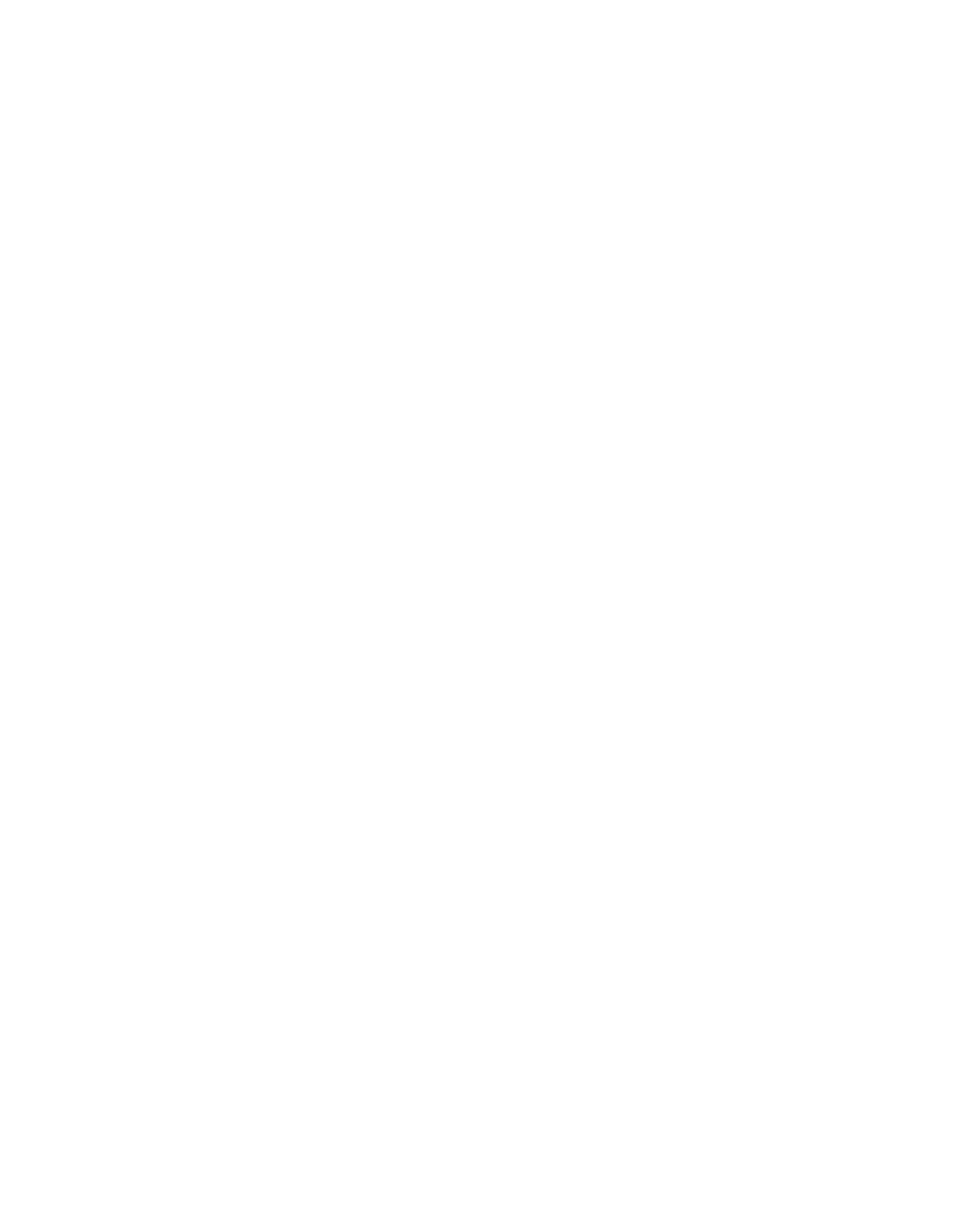# THE<br>
OVERVI<br>
The followin<br>
constituency<br>
9 politics<br>
statement<br>
3 apolitics<br>
8 384 cons<br>
financial<br>
8 3 third p *Section One THE 2013 CALENDAR YEAR*

## **OVERVIEW**

The following were some of the major requirements and activities of political parties, constituency associations, third parties, and leadership contests for the 2013 calendar year:

- 9 political parties were required to file quarterly reports and annual financial statements
- **●** 3 political parties were required to file annual financial statements related to senatorial selection
- 384 constituency associations were required to file quarterly reports and annual financial statements
- 3 third parties were required to file annual advertising reports
- **●** 1 political party was required to register a leadership contest and 2 leadership contestants were registered and required to file financial statements

Details on the status of registrations and financial statements received, including contributions, revenue and expenses reported, are provided on the following pages.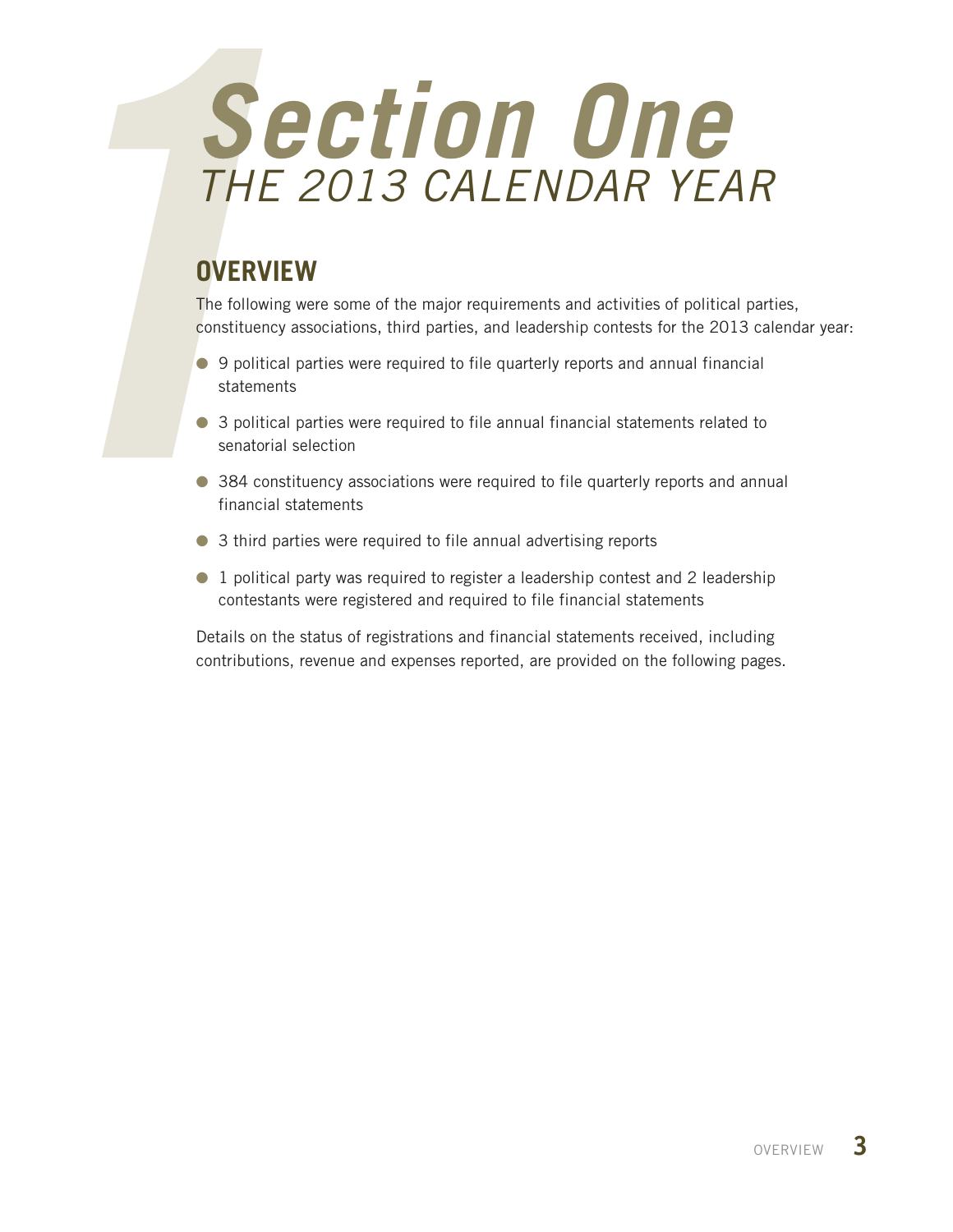# **POLITICAL PARTIES AND CONSTITUENCY ASSOCIATIONS**

#### REGISTRATION

#### **Political Parties**

ı

As at December 31, 2013, there were nine (9) political parties included in the Register of Political Parties maintained by Elections Alberta in accordance with Section 7(1) of the *EFCDA*.

During 2013, Elections Alberta approved requests from the Wildrose Alliance Party (WAP) that their abbreviation be changed to (WRP), and from the Separation Party of Alberta (SPA) that their name and abbreviation be changed to Alberta First Party (AFP). Registration information for the nine political parties as at December 31, 2013 is listed below:

| <b>Political Party (Abbreviation)</b>                          | <b>Date Registered</b> | <b>President</b>         | <b>Chief Financial Officer</b> |
|----------------------------------------------------------------|------------------------|--------------------------|--------------------------------|
| Alberta First Party (AFP)                                      | November 2, 1999       | Glen Dundas              | <b>Bridget Cuthbertson</b>     |
| Alberta Liberal Party (LIB)                                    | February 3, 1978       | <b>Todd Van Vliet</b>    | James (Toby) Ramsden           |
| Alberta New Democratic Party (NDP)                             | January 3, 1978        | Nancy Furlong            | <b>Brian Stokes</b>            |
| Alberta Party (AP)                                             | October 30, 1990       | <b>William Munsey</b>    | Michael McLaughlin             |
| Alberta Social Credit Party (SC)                               | January 6, 1978        | <b>Helge Nome</b>        | Gordon Barrett                 |
| Communist Party - Alberta (CP-A)                               | January 31, 1979       | Naomi Rankin<br>(Leader) | <b>Blyth Nuttal</b>            |
| Green Party of Alberta (GPA)                                   | December 22, 2011      | Susan Stratton           | David Crowe                    |
| <b>Progressive Conservative</b><br>Association of Alberta (PC) | January 3, 1978        | <b>Jim McCormick</b>     | Ron Renaud                     |
| Wildrose Alliance Party (WRP)                                  | October 25, 2002       | David Yager              | Rob Solinger                   |

#### **Reserved Political Party Names**

One (1) reserved political party name was held on file as at December 31, 2013. The applicant proposed to form a registered political party in accordance with the provisions of the *EFCDA*, and has been advised that one of the primary requirements for registration is the completion of a petition under Section 6(2)(d) of the *EFCDA*. The petition must contain a minimum of 7,163 signatures of eligible electors, which represents 0.3% of the number of electors that were eligible to vote at the 2012 Provincial General Election.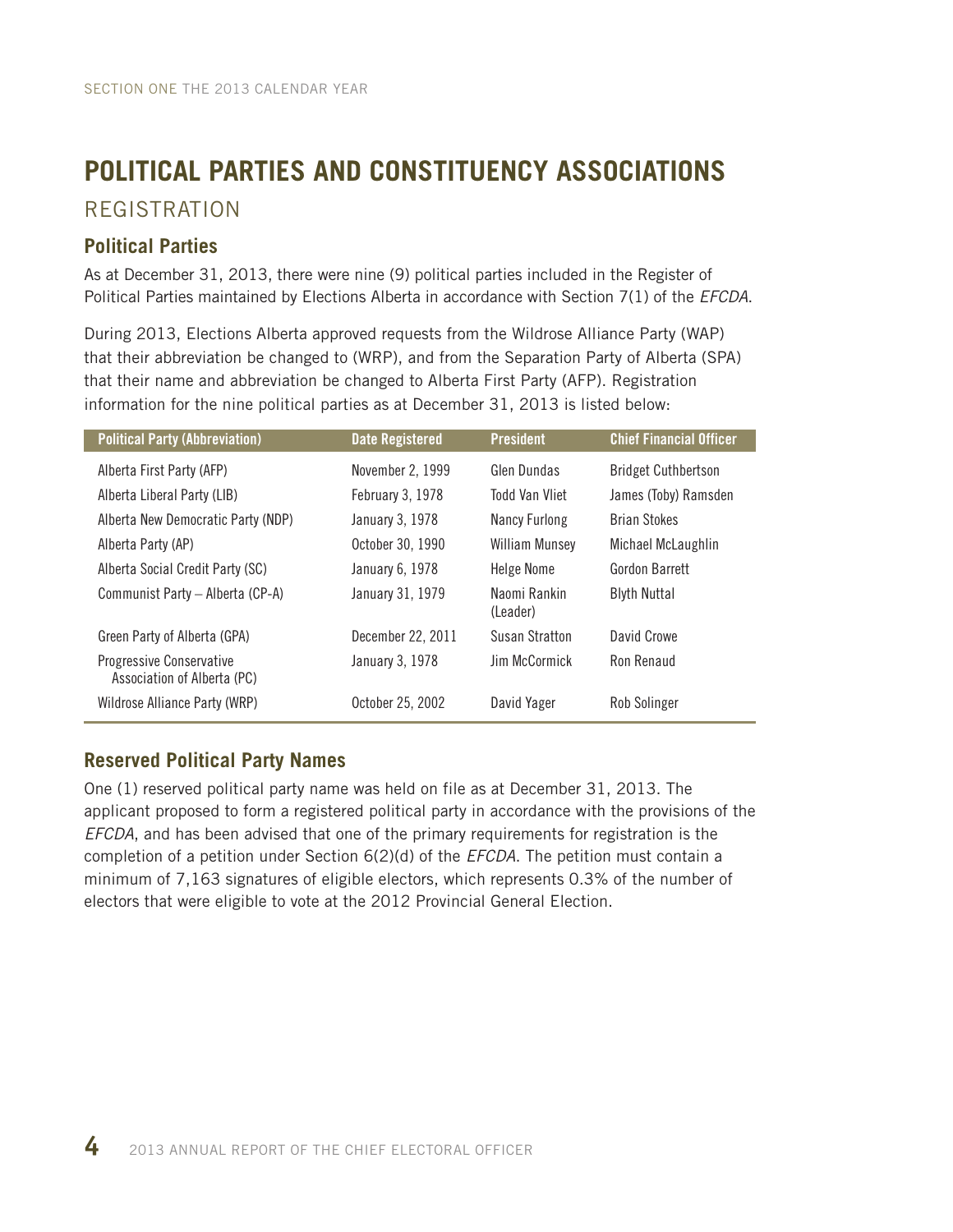#### **Constituency Associations**

During the 2013 calendar year, two (2) applications for initial registration were approved:

Wildrose Alliance Party – Edmonton-South West Alberta Social Credit Party – Innisfail-Sylvan Lake

As at December 31, 2013 there were 384 registered constituency associations. The chart below outlines the number per political party.

|  | AFP LIB NDP AP SC CP-A GPA PC WRP TOTAL |  |  |  |  |
|--|-----------------------------------------|--|--|--|--|
|  | 1 87 87 32 3 0 0 87 87 384              |  |  |  |  |

#### **Deregistrations and Reregistrations**

During the 2013 calendar year, there were no constituency association deregistrations, or reregistrations of previously deregistered constituency associations.

Below is a chart showing the registration status of constituency associations of each political party by electoral division.

#### **Status of Constituency Associations as at December 31, 2013 "R" = registered, "-" = not registered, "X" = deregistered in reporting year**

|                | <b>Constituency Association</b> | <b>AFP</b>               | <b>LIB</b>   | <b>NDP</b>   | <b>AP</b>                | <b>SC</b>                | <b>PC</b>   | <b>WRP</b>   |
|----------------|---------------------------------|--------------------------|--------------|--------------|--------------------------|--------------------------|-------------|--------------|
| 1              | Dunvegan-Central Peace-Notley   | $\overline{\phantom{a}}$ | $\mathsf{R}$ | $\mathsf{R}$ |                          |                          | R           | $\mathsf{R}$ |
| $\overline{2}$ | Lesser Slave Lake               | $\overline{\phantom{a}}$ | $\mathsf{R}$ | ${\sf R}$    | ۰                        | ۰                        | $\mathsf R$ | $\mathsf R$  |
| 3              | Calgary-Acadia                  | -                        | $\mathsf R$  | R            | $\overline{\phantom{0}}$ | $\overline{\phantom{0}}$ | ${\sf R}$   | ${\sf R}$    |
| 4              | Calgary-Bow                     | $\overline{\phantom{a}}$ | $\mathsf R$  | R            | $\mathsf R$              | $\overline{\phantom{0}}$ | ${\sf R}$   | ${\sf R}$    |
| 5              | Calgary-Buffalo                 | $\overline{\phantom{a}}$ | $\mathsf{R}$ | ${\sf R}$    | R                        | ÷,                       | ${\sf R}$   | ${\sf R}$    |
| 6              | Calgary-Cross                   |                          | $\mathsf{R}$ | ${\sf R}$    | $\overline{\phantom{0}}$ | ۰                        | ${\sf R}$   | ${\sf R}$    |
| 7              | Calgary-Currie                  |                          | $\mathsf{R}$ | ${\sf R}$    | $\mathsf R$              | ۰                        | ${\sf R}$   | $\mathsf R$  |
| 8              | Calgary-East                    | $\overline{\phantom{0}}$ | $\mathsf{R}$ | ${\sf R}$    |                          |                          | ${\sf R}$   | ${\sf R}$    |
| 9              | Calgary-Elbow                   | $\overline{\phantom{a}}$ | $\mathsf R$  | R            | R                        | ۰                        | ${\sf R}$   | ${\sf R}$    |
| 10             | Calgary-Fish Creek              | $\overline{\phantom{a}}$ | $\mathsf R$  | R            | $\overline{\phantom{0}}$ | ۰                        | ${\sf R}$   | ${\sf R}$    |
| 11             | Calgary-Foothills               |                          | R            | R            |                          | ÷,                       | R           | ${\sf R}$    |
| 12             | Calgary-Fort                    | $\overline{\phantom{a}}$ | $\mathsf{R}$ | $\mathsf{R}$ |                          | ۰                        | ${\sf R}$   | ${\sf R}$    |
| 13             | Calgary-Glenmore                |                          | $\mathsf{R}$ | $\mathsf{R}$ |                          |                          | R           | ${\sf R}$    |
| 14             | Calgary-Greenway                | $\overline{\phantom{0}}$ | $\mathsf R$  | ${\sf R}$    |                          | ۰                        | ${\sf R}$   | ${\sf R}$    |
| 15             | Calgary-Hawkwood                | $\overline{\phantom{a}}$ | $\mathsf R$  | R            | R                        | ۰                        | ${\sf R}$   | ${\sf R}$    |
| 16             | Calgary-Hays                    |                          | $\mathsf R$  | R            | $\overline{\phantom{0}}$ | $\overline{\phantom{0}}$ | ${\sf R}$   | ${\sf R}$    |
| 17             | Calgary-Klein                   |                          | $\mathsf{R}$ | $\mathsf{R}$ |                          | ۰                        | ${\sf R}$   | ${\sf R}$    |
| 18             | Calgary-Lougheed                |                          | $\mathsf R$  | R            |                          |                          | ${\sf R}$   | ${\sf R}$    |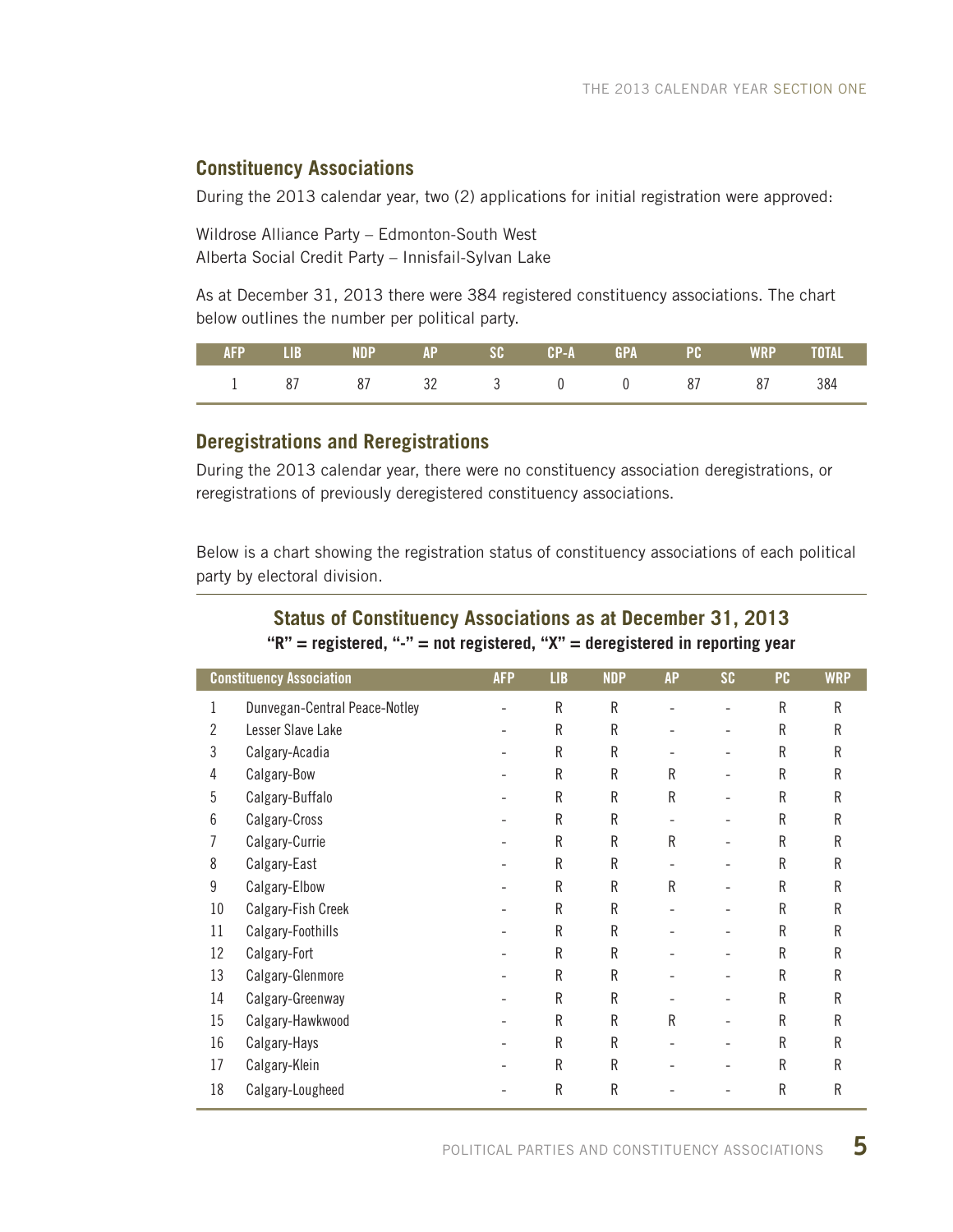#### **Status of Constituency Associations as at December 31, 2013 "R" = registered, "-" = not registered, "X" = deregistered in reporting year**

|    | <b>Constituency Association</b> | <b>AFP</b>     | <b>LIB</b>  | <b>NDP</b> | <b>AP</b>                | <b>SC</b>                | <b>PC</b> | <b>WRP</b> |
|----|---------------------------------|----------------|-------------|------------|--------------------------|--------------------------|-----------|------------|
| 19 | Calgary-Mackay-Nose Hill        | L              | ${\sf R}$   | ${\sf R}$  | R                        | $\overline{a}$           | R         | R          |
| 20 | Calgary-McCall                  | ÷,             | ${\sf R}$   | R          | $\overline{a}$           | ÷,                       | R         | R          |
| 21 | Calgary-Mountain View           | ÷,             | ${\sf R}$   | R          | R                        | ÷,                       | R         | R          |
| 22 | Calgary-North West              | -              | $\mathsf R$ | R          | $\equiv$                 | $\overline{\phantom{0}}$ | R         | ${\sf R}$  |
| 23 | Calgary-Northern Hills          | ÷,             | ${\sf R}$   | ${\sf R}$  | $\overline{\phantom{a}}$ | ÷,                       | ${\sf R}$ | R          |
| 24 | Calgary-Shaw                    |                | ${\sf R}$   | R          | ${\sf R}$                | $\overline{a}$           | ${\sf R}$ | ${\sf R}$  |
| 25 | Calgary-South East              | ٠              | ${\sf R}$   | R          | $\overline{a}$           | ÷,                       | R         | ${\sf R}$  |
| 26 | Calgary-Varsity                 |                | ${\sf R}$   | R          | ÷,                       | ÷,                       | R         | R          |
| 27 | Calgary-West                    | -              | ${\sf R}$   | R          | $\overline{\phantom{0}}$ | $\overline{\phantom{0}}$ | R         | ${\sf R}$  |
| 28 | Edmonton-Beverly-Clareview      | ÷,             | ${\sf R}$   | ${\sf R}$  | $\overline{\phantom{a}}$ | ÷,                       | ${\sf R}$ | R          |
| 29 | Edmonton-Calder                 | $\overline{a}$ | ${\sf R}$   | R          | $\overline{\phantom{a}}$ | ${\sf R}$                | ${\sf R}$ | ${\sf R}$  |
| 30 | <b>Edmonton-Castle Downs</b>    | ٠              | ${\sf R}$   | R          | R                        | $\overline{a}$           | R         | ${\sf R}$  |
| 31 | <b>Edmonton-Centre</b>          | $\overline{a}$ | ${\sf R}$   | ${\sf R}$  | ${\sf R}$                | ÷,                       | R         | ${\sf R}$  |
| 32 | <b>Edmonton-Decore</b>          | -              | ${\sf R}$   | R          | $\frac{1}{2}$            | ÷,                       | R         | ${\sf R}$  |
| 33 | Edmonton-Ellerslie              | ÷,             | ${\sf R}$   | ${\sf R}$  | ${\sf R}$                | $\overline{a}$           | ${\sf R}$ | R          |
| 34 | Edmonton-Glenora                | -              | ${\sf R}$   | R          | R                        | ÷,                       | R         | R          |
| 35 | Edmonton-Gold Bar               | ٠              | ${\sf R}$   | R          | R                        | ÷,                       | R         | ${\sf R}$  |
| 36 | Edmonton-Highlands-Norwood      | $\overline{a}$ | ${\sf R}$   | ${\sf R}$  | ${\sf R}$                | ÷,                       | R         | ${\sf R}$  |
| 37 | <b>Edmonton-Manning</b>         | $\overline{a}$ | $\mathsf R$ | R          | $\equiv$                 | $\overline{\phantom{0}}$ | R         | ${\sf R}$  |
| 38 | Edmonton-McClung                | ÷,             | ${\sf R}$   | ${\sf R}$  | R                        | ÷,                       | ${\sf R}$ | R          |
| 39 | Edmonton-Meadowlark             | -              | ${\sf R}$   | R          | ${\sf R}$                | ÷,                       | R         | R          |
| 40 | <b>Edmonton-Mill Creek</b>      |                | ${\sf R}$   | R          | ÷,                       | ÷,                       | R         | R          |
| 41 | Edmonton-Mill Woods             | $\overline{a}$ | ${\sf R}$   | ${\sf R}$  | R                        | ÷,                       | R         | ${\sf R}$  |
| 42 | Edmonton-Riverview              | $\overline{a}$ | $\mathsf R$ | R          | R                        | $\overline{\phantom{0}}$ | R         | ${\sf R}$  |
| 43 | Edmonton-Rutherford             | $\overline{a}$ | ${\sf R}$   | R          | ${\sf R}$                | $\overline{a}$           | ${\sf R}$ | ${\sf R}$  |
| 44 | Edmonton-South West             | -              | ${\sf R}$   | R          | $\overline{\phantom{0}}$ | $\overline{\phantom{0}}$ | R         | R          |
| 45 | Edmonton-Strathcona             |                | ${\sf R}$   | R          | $\overline{\phantom{a}}$ | ÷,                       | R         | R          |
| 46 | Edmonton-Whitemud               |                | R           | R          | R                        | $\overline{a}$           | R         | R          |
| 47 | Airdrie                         |                | R           | R          | ٠                        | ÷,                       | R         | R          |
| 48 | Athabasca-Sturgeon-Redwater     |                | $\mathsf R$ | R          |                          | L,                       | R         | ${\sf R}$  |
| 49 | Banff-Cochrane                  |                | ${\sf R}$   | R          | R                        |                          | R         | R          |
| 50 | Barrhead-Morinville-Westlock    |                | ${\sf R}$   | R          | $\mathsf R$              |                          | R         | R          |
| 51 | <b>Battle River-Wainwright</b>  |                | ${\sf R}$   | ${\sf R}$  | $\overline{\phantom{a}}$ | $\overline{\phantom{0}}$ | R         | R          |
| 52 | Bonnyville-Cold Lake            | $\overline{a}$ | ${\sf R}$   | R          | ÷                        | ÷                        | R         | R          |
| 53 | Cardston-Taber-Warner           |                | ${\sf R}$   | ${\sf R}$  |                          |                          | R         | R          |
| 54 | Chestermere-Rocky View          |                | R           | ${\sf R}$  |                          |                          | R         | R          |
|    |                                 |                |             |            |                          |                          |           |            |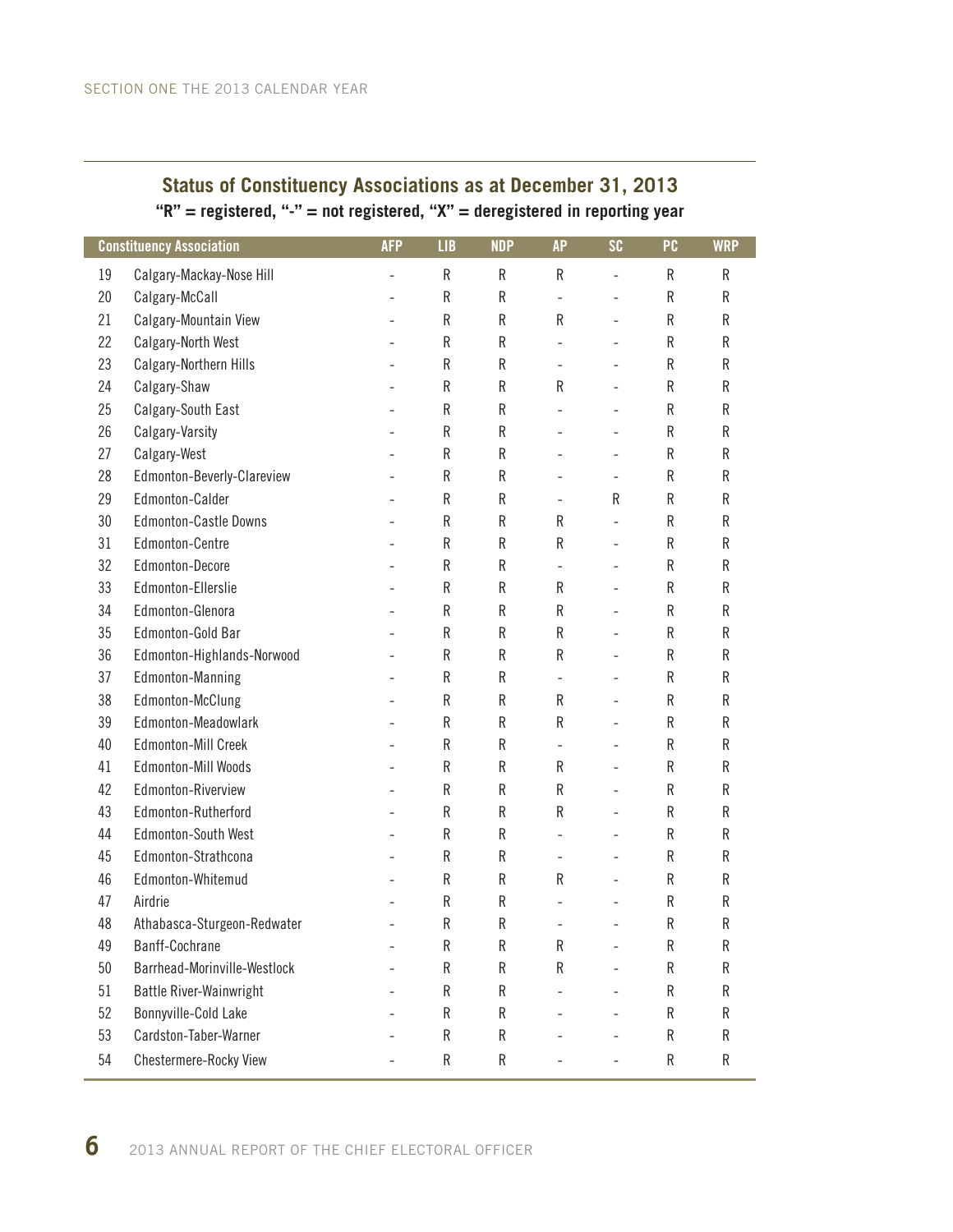|    | <b>Constituency Association</b>    | <b>AFP</b>               | <b>LIB</b> | <b>NDP</b>   | <b>AP</b>                | <b>SC</b>                | <b>PC</b>    | <b>WRP</b> |
|----|------------------------------------|--------------------------|------------|--------------|--------------------------|--------------------------|--------------|------------|
| 55 | Cypress-Medicine Hat               | $\overline{\phantom{0}}$ | R          | ${\sf R}$    | $\overline{a}$           | $\blacksquare$           | ${\sf R}$    | ${\sf R}$  |
| 56 | Drayton Valley-Devon               | ÷,                       | R          | ${\sf R}$    | $\overline{a}$           | $\frac{1}{2}$            | ${\sf R}$    | ${\sf R}$  |
| 57 | Drumheller-Stettler                | L.                       | R          | ${\sf R}$    | $\overline{a}$           | $\Box$                   | ${\sf R}$    | ${\sf R}$  |
| 58 | Fort McMurray-Conklin              | L.                       | R          | ${\sf R}$    | $\overline{a}$           | ÷,                       | R            | ${\sf R}$  |
| 59 | Fort McMurray-Wood Buffalo         | $\overline{a}$           | R          | ${\sf R}$    | $\overline{a}$           | ÷,                       | ${\sf R}$    | ${\sf R}$  |
| 60 | Fort Saskatchewan-Vegreville       | $\overline{a}$           | R          | ${\sf R}$    | $\overline{a}$           | ÷,                       | R            | ${\sf R}$  |
| 61 | <b>Grande Prairie-Smoky</b>        | L.                       | R          | ${\sf R}$    | -                        | ÷,                       | ${\sf R}$    | R          |
| 62 | Grande Prairie-Wapiti              | ÷,                       | R          | ${\sf R}$    | -                        | $\blacksquare$           | ${\sf R}$    | ${\sf R}$  |
| 63 | Highwood                           | ÷,                       | R          | ${\sf R}$    | $\overline{\phantom{0}}$ | $\overline{\phantom{a}}$ | ${\sf R}$    | ${\sf R}$  |
| 64 | Innisfail-Sylvan Lake              |                          | R          | $\mathsf{R}$ | ${\sf R}$                | R                        | $\mathsf{R}$ | ${\sf R}$  |
| 65 | Lac La Biche-St. Paul-Two Hills    | L                        | R          | $\mathsf{R}$ | $\overline{a}$           | $\overline{a}$           | $\mathsf{R}$ | R          |
| 66 | Lacombe-Ponoka                     |                          | R          | ${\sf R}$    | R                        | $\overline{a}$           | R            | R          |
| 67 | Leduc-Beaumont                     |                          | R          | ${\sf R}$    | R                        | ÷,                       | ${\sf R}$    | ${\sf R}$  |
| 68 | Lethbridge-East                    | ä,                       | R          | ${\sf R}$    | $\overline{a}$           | ÷,                       | R            | ${\sf R}$  |
| 69 | Lethbridge-West                    |                          | R          | ${\sf R}$    | R                        | $\overline{a}$           | ${\sf R}$    | ${\sf R}$  |
| 70 | Little Bow                         |                          | R          | ${\sf R}$    | $\overline{a}$           | $\overline{a}$           | ${\sf R}$    | ${\sf R}$  |
| 71 | Livingstone-Macleod                |                          | R          | ${\sf R}$    | $\overline{a}$           | $\overline{\phantom{a}}$ | R            | ${\sf R}$  |
| 72 | <b>Medicine Hat</b>                |                          | R          | ${\sf R}$    | $\overline{a}$           | ÷,                       | R            | ${\sf R}$  |
| 73 | Olds-Didsbury-Three Hills          | L.                       | R          | ${\sf R}$    | ÷,                       | $\frac{1}{2}$            | ${\sf R}$    | ${\sf R}$  |
| 74 | <b>Peace River</b>                 | $\overline{a}$           | R          | ${\sf R}$    | $\overline{a}$           | $\frac{1}{2}$            | ${\sf R}$    | ${\sf R}$  |
| 75 | Red Deer-North                     | L                        | R          | ${\sf R}$    | ${\sf R}$                | ÷,                       | ${\sf R}$    | ${\sf R}$  |
| 76 | Red Deer-South                     | L                        | R          | ${\sf R}$    | R                        | $\overline{a}$           | ${\sf R}$    | ${\sf R}$  |
| 77 | Rimbey-Rocky Mountain House-Sundre | $\overline{a}$           | R          | ${\sf R}$    | $\overline{a}$           | $\frac{1}{2}$            | ${\sf R}$    | ${\sf R}$  |
| 78 | Sherwood Park                      | $\overline{a}$           | R          | ${\sf R}$    | ${\sf R}$                | R                        | $\mathsf{R}$ | ${\sf R}$  |
| 79 | Spruce Grove-St. Albert            | L.                       | R          | ${\sf R}$    | $\overline{\phantom{a}}$ | $\overline{a}$           | R            | ${\sf R}$  |
| 80 | St. Albert                         | $\overline{a}$           | R          | ${\sf R}$    | ${\sf R}$                | $\overline{a}$           | ${\sf R}$    | ${\sf R}$  |
| 81 | <b>Stony Plain</b>                 | ä,                       | R          | ${\sf R}$    | R                        | ÷,                       | R            | ${\sf R}$  |
| 82 | Strathcona-Sherwood Park           | $\overline{\phantom{0}}$ | R          | ${\sf R}$    | ÷,                       | ÷,                       | ${\sf R}$    | ${\sf R}$  |
| 83 | Strathmore-Brooks                  | R                        | R          | ${\sf R}$    | ÷,                       | $\blacksquare$           | ${\sf R}$    | ${\sf R}$  |
| 84 | Vermilion-Lloydminster             | L.                       | R          | ${\sf R}$    | ÷,                       | $\overline{\phantom{a}}$ | ${\sf R}$    | ${\sf R}$  |
| 85 | West Yellowhead                    | L,                       | R          | $\mathsf{R}$ | R                        | $\frac{1}{2}$            | R            | R          |
| 86 | Wetaskiwin-Camrose                 | L,                       | R          | ${\sf R}$    | $\overline{a}$           | $\overline{a}$           | $\mathsf{R}$ | ${\sf R}$  |
| 87 | Whitecourt-Ste. Anne               | ÷,                       | R          | ${\sf R}$    | ÷,                       | ÷,                       | R            | ${\sf R}$  |
|    | <b>Total</b>                       | $\mathbf{1}$             | 87         | 87           | 32                       | 3                        | 87           | 87         |

#### **Status of Constituency Associations as at December 31, 2013 "R" = registered, "-" = not registered, "X" = deregistered in reporting year**

The Communist Party – Alberta and the Green Party of Alberta did not have any registered constituency associations at December 31, 2013.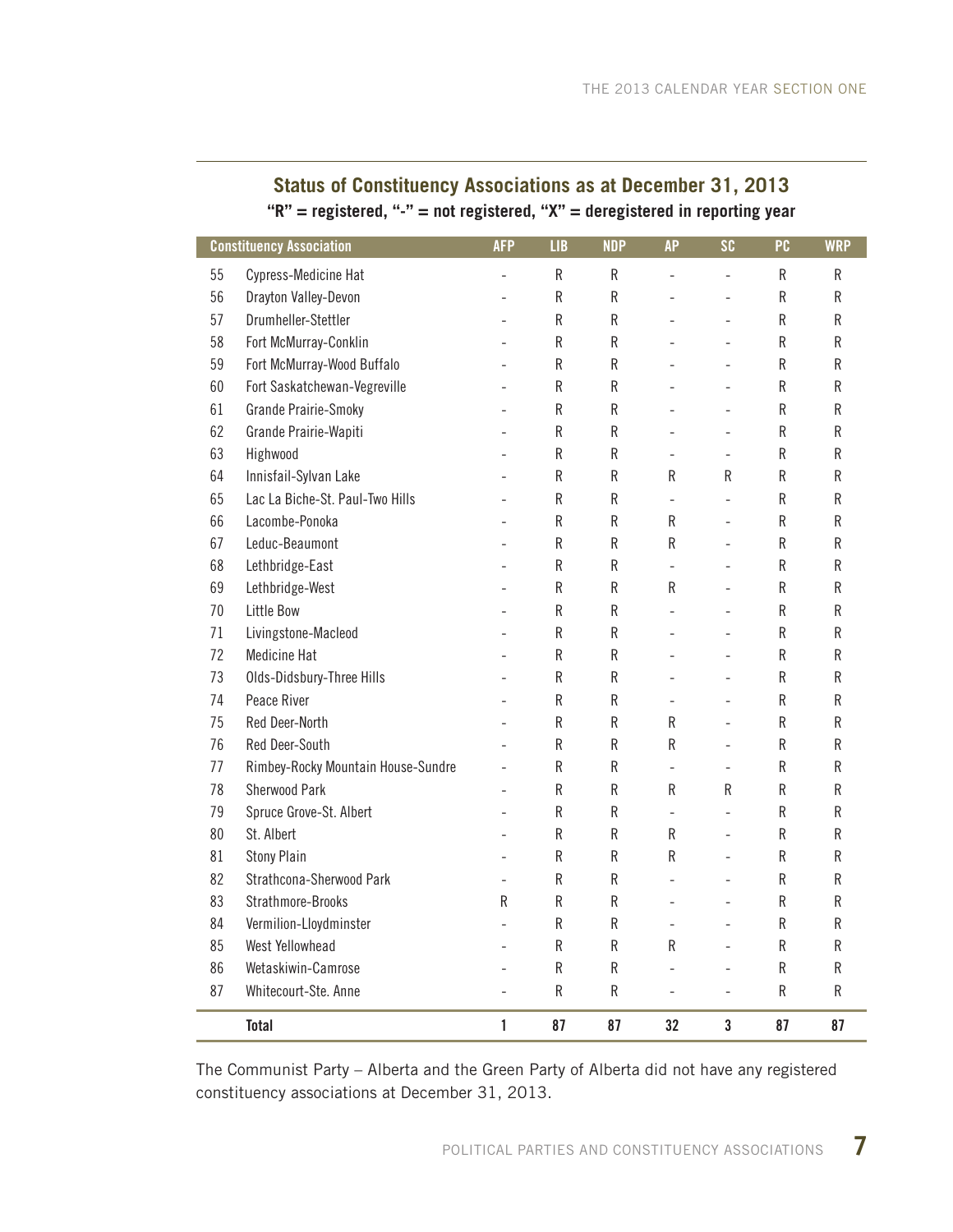## QUARTERLY REPORTING

In accordance with Section 32(3) of the *EFCDA*, beginning January 1, 2013 all political parties and constituency associations were required to file quarterly reports in addition to annual financial statements. An online quarterly reporting tool was developed by Elections Alberta. By the third quarter compliance had reached 100%, with 98% of reports submitted using the online tool.

Quarterly reporting is based on each three-month period of the calendar year with a filing deadline fifteen days after the end of the quarter:

| Quarter 1 | January 1 to March 31    | Filing deadline April 15   |
|-----------|--------------------------|----------------------------|
| Quarter 2 | April 1 to June 30       | Filing deadline July 15    |
| Quarter 3 | July 1 to September 30   | Filing deadline October 15 |
| Quarter 4 | October 1 to December 31 | Filing deadline January 15 |

Quarterly reports are limited to the submission of contribution information, which must include the contributor name, address and total contribution amount for contributions over \$250 received in the quarter, and the total of all contributions up to \$250 received in the quarter. If no contributions are received in a quarter, a nil report is still required to be filed.

Political parties' policies regarding the acceptance of contributions by their constituency association(s) are outlined below for reference. All constituency associations are required to file quarterly reports regardless of party policy.

| <b>Political Party</b>                                         | <b>Registered Constituency</b><br><b>Association(s) in 2013</b> | <b>Constituency Association(s)</b><br>authorized to accept contributions |
|----------------------------------------------------------------|-----------------------------------------------------------------|--------------------------------------------------------------------------|
| Alberta First Party (AFP)                                      | Yes                                                             | Yes                                                                      |
| Alberta Liberal Party (LIB)                                    | Yes                                                             | No                                                                       |
| Alberta New Democratic Party (NDP)                             | Yes                                                             | No.                                                                      |
| Alberta Party (AP)                                             | Yes                                                             | Yes                                                                      |
| Alberta Social Credit Party (SC)                               | Yes                                                             | Yes                                                                      |
| Communist Party - Alberta (CP-A)                               | No                                                              | N/A                                                                      |
| Green Party of Alberta (GPA)                                   | No                                                              | N/A                                                                      |
| <b>Progressive Conservative</b><br>Association of Alberta (PC) | Yes                                                             | Yes                                                                      |
| Wildrose Alliance Party (WRP)                                  | Yes                                                             | Yes                                                                      |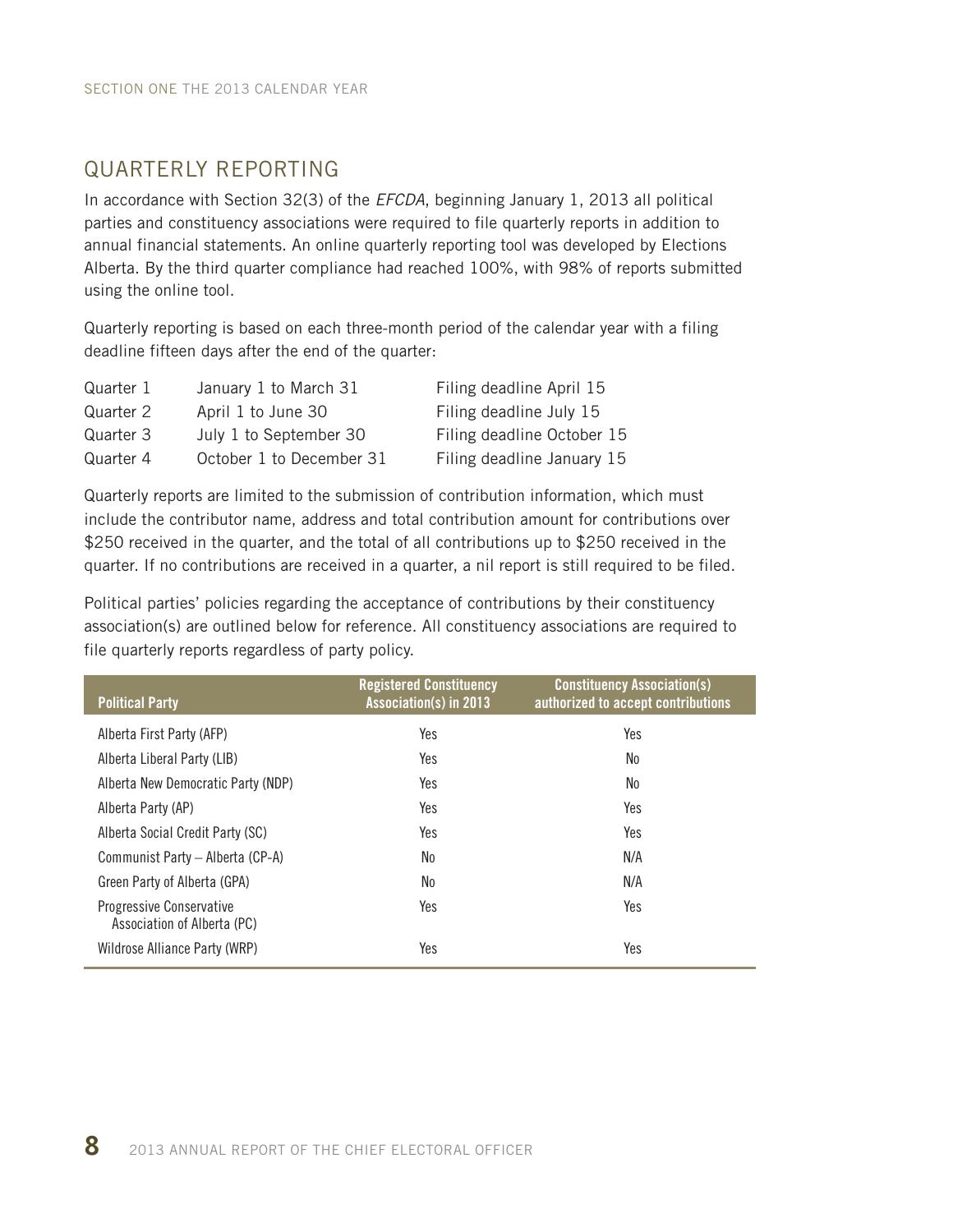The charts below summarize 2013 quarterly contributions reported by political parties and constituency associations, as taken from the quarterly reports filed with Elections Alberta. Quarterly reports are not subject to desk review by Elections Alberta, therefore the information is provided exactly as it was filed.

Note: Quarterly reported contributions may not reconcile to the annual reported contributions as a result of the year end review processes by the registered political parties and our Office.

| per Quarterly Reports |            |           |            |           |     |           |                         |    |             |    |             |
|-----------------------|------------|-----------|------------|-----------|-----|-----------|-------------------------|----|-------------|----|-------------|
|                       | <b>AFP</b> | LIB       | <b>NDP</b> | <b>AP</b> | SC  | $CP-A$    | <b>GPA</b>              |    | <b>PC</b>   |    | <b>WRP</b>  |
| Q <sub>1</sub>        | Nil        | \$5,293   | \$120,792  | \$7,413   | Nil | Nil       | 2,844<br>$\mathbb{S}^-$ | \$ | 552,375     | \$ | 527.614     |
| Q <sub>2</sub>        | Nil        | \$121,117 | \$126,035  | \$6,626   | Nil | 500<br>\$ | \$<br>855               | \$ | 685,232     | \$ | 984.633     |
| Q3                    | Nil        | \$50,540  | \$139,179  | \$7,342   | Nil | Nil       | \$<br>2,300             | \$ | 192,518     | \$ | 359,744     |
| Q4                    | Nil        | \$112,592 | \$237,760  | \$38,028  | Nil | 400<br>\$ | \$12,030                | \$ | 804,616     | \$ | 705.676     |
| <b>Total</b>          | Nil        | \$339,542 | \$623,766  | \$59,409  | Nil | \$ 900    | \$18,029                |    | \$2,234,741 |    | \$2,577,667 |

#### **Total Contributions to Political Parties per Quarterly Reports**

For detailed information, reference the Elections Alberta website at www.elections.ab.ca.

#### **Total Contributions to Constituency Associations per Quarterly Reports**

|                | <b>AFP</b> |    | LIB.  | <b>NDP</b> | AΡ  | SC  | CP-A | <b>GPA</b> |    | <b>PC</b> |    | <b>WRP</b> |
|----------------|------------|----|-------|------------|-----|-----|------|------------|----|-----------|----|------------|
| Q <sub>1</sub> | Nil        | \$ | 1,912 | Nil        | Nil | Nil | N/A  | N/A        | \$ | 125,467   | \$ | 41,716     |
| Q <sub>2</sub> | Nil        | \$ | 3,735 | Nil        | Nil | Nil | N/A  | N/A        | \$ | 284,852   | \$ | 104,940    |
| Q3             | Nil        |    | Nil   | Nil        | Nil | Nil | N/A  | N/A        | \$ | 396,100   | \$ | 54,714     |
| Q4             | Nil        |    | Nil   | Nil        | Nil | Nil | N/A  | N/A        | \$ | 417,365   | \$ | 159,451    |
| <b>Total</b>   | Nil        | S  | 5,647 | Nil        | Nil | Nil | N/A  | N/A        | S  | 1,223,784 | S  | 360,821    |

For detailed information, reference the Elections Alberta website at www.elections.ab.ca.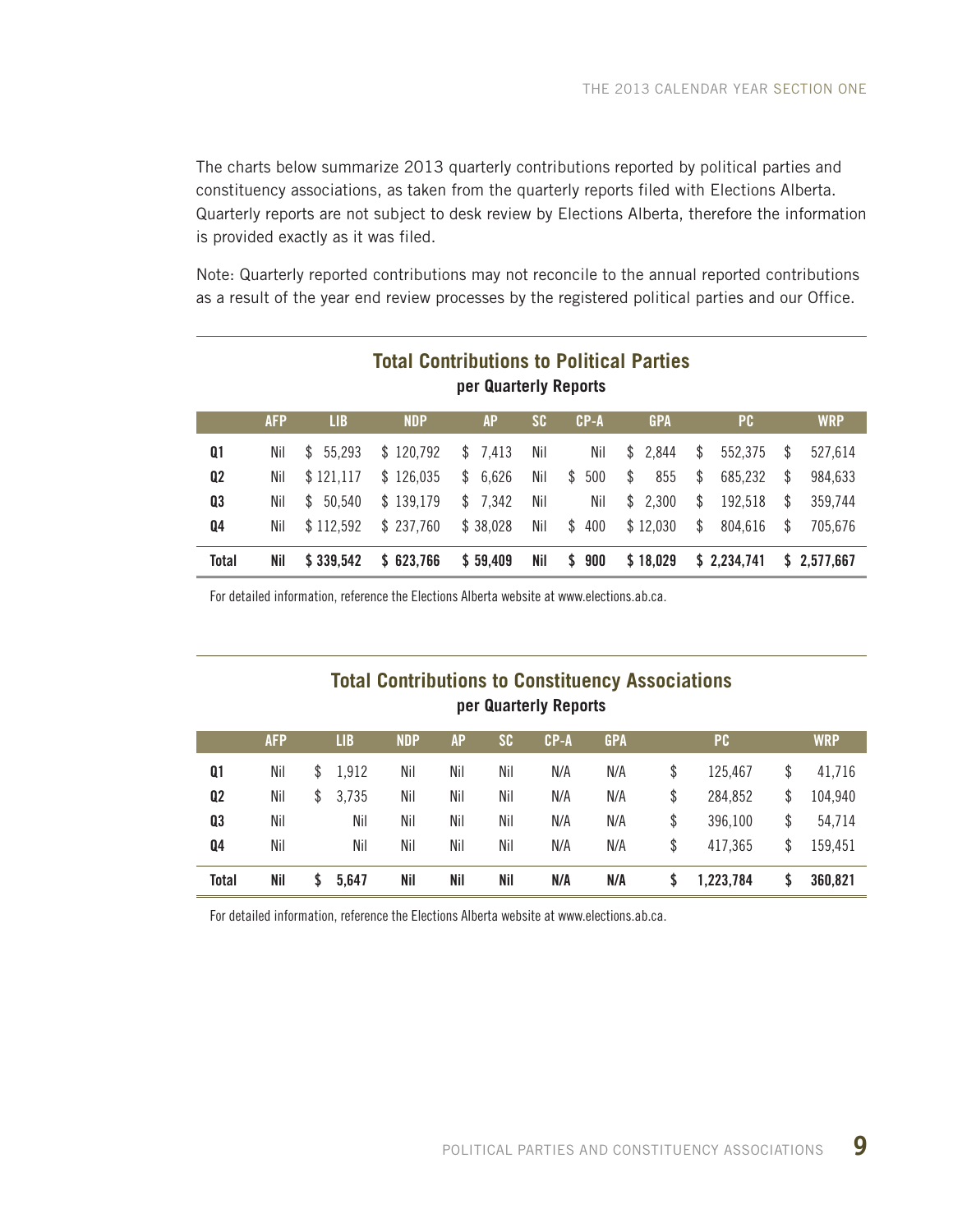### ANNUAL FINANCIAL STATEMENTS

In accordance with Section 42 of the *EFCDA*, political parties and constituency associations registered prior to September 1, 2013 were required to file annual financial statements with the Chief Electoral Officer on or before March 31, 2014.

#### **Political Parties – Annual Financial Statements**

All nine (9) political parties registered as at December 31, 2013 were required to submit a 2013 Political Party Annual Financial Statement on or before March 31, 2014. Eight (8) political parties, listed below, filed their financial statements by the filing deadline:

- **●** Alberta First Party (AFP)
- **●** Alberta Liberal Party (LIB)
- Alberta New Democratic Party (NDP)
- **●** Alberta Party (AP)
- **●** Communist Party Alberta (CP-A)
- **●** Green Party of Alberta (GPA)
- **●** Progressive Conservative Association of Alberta (PC)
- **●** Wildrose Alliance Party (WRP)

The Alberta Social Credit Party (SC) did not meet the filing requirements and was deregistered effective April 14, 2014. The party filed the outstanding financial statement on April 29, 2014 and was reregistered effective June 2, 2014 upon receipt of application for reregistration.

Audited financial statements are required if the revenue or expenses of a political party exceed \$1,000 for the reporting period. Seven (7) political parties submitted audited financial statements. The Communist Party – Alberta and the Alberta Social Credit Party were not required to submit audited financial statements.

#### **Foundations**

In accordance with Section 6(6) of the *EFCDA*, political parties that maintain a foundation are required to file an annual report of the expenditures of that foundation. As at December 31, 2013, the Progressive Conservative Association of Alberta maintained a foundation which reported expenditures of \$20,390.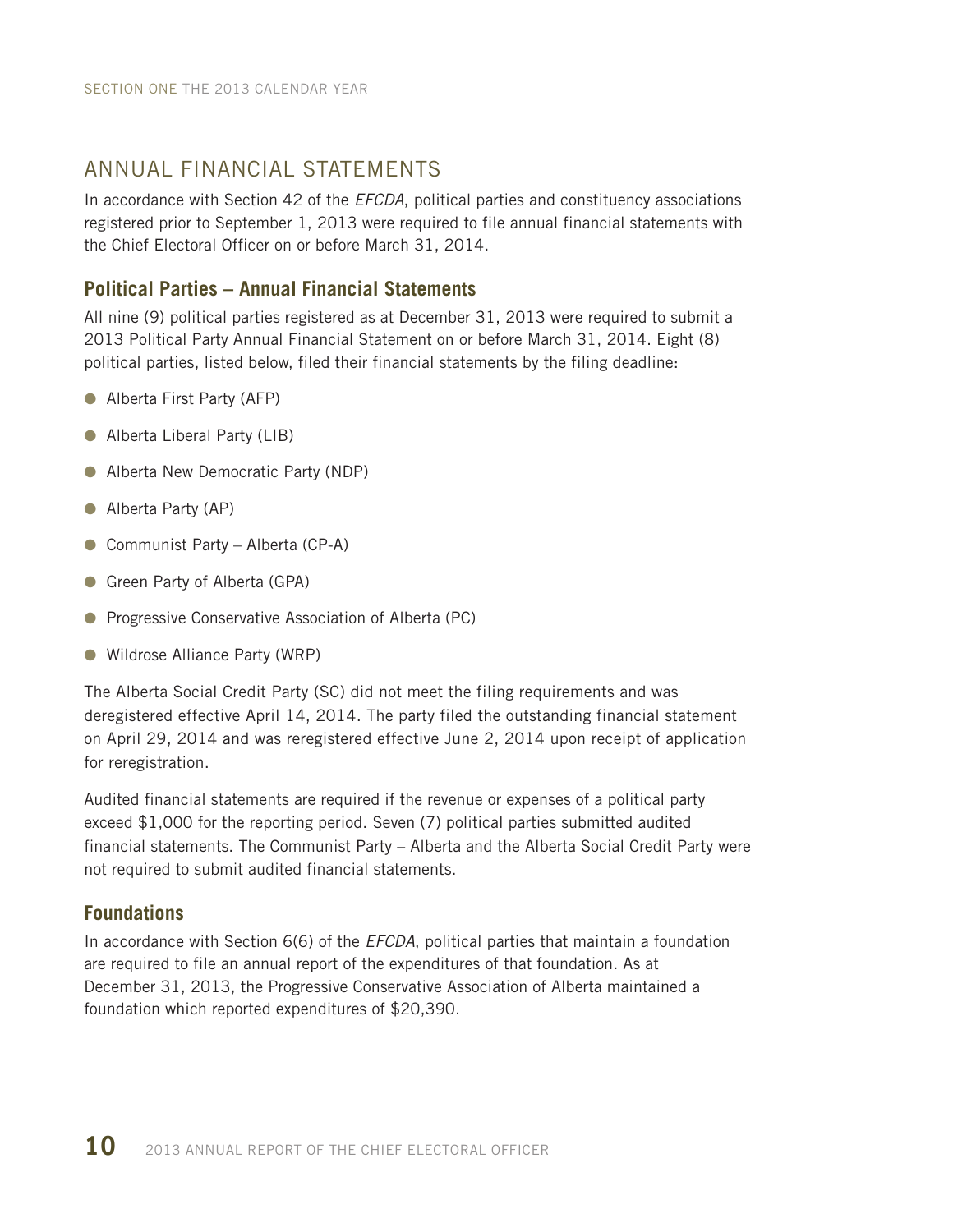#### **Political Parties – Annual Contribution Highlights**

The following represents the number, monetary amount, and category of contributions reported by political parties in the 2013 calendar year as represented by the contribution receipts issued. Figures are rounded to the nearest dollar.

#### **Alberta First Party (AFP)**

No contributions were reported.

| Alberta Liberal Party (LIB) |                                    | <b>Total Contributions</b> | <b>Average Contribution</b> |  |
|-----------------------------|------------------------------------|----------------------------|-----------------------------|--|
|                             | Contribution amount(s) to \$250:   |                            |                             |  |
| 1,713                       | Individual(s)                      | \$<br>131,566              | \$<br>77                    |  |
| 50                          | Corporation(s)                     | \$<br>6,779                | \$<br>135                   |  |
| 2                           | Trade Union(s)                     | \$<br>390                  | \$<br>195                   |  |
|                             | Contribution amount(s) over \$250: |                            |                             |  |
| 416                         | Individual(s)                      | 180,410                    | \$<br>434                   |  |
| 48                          | Corporation(s)                     | \$<br>57,003               | \$<br>1,187                 |  |
|                             | Trade Union(s)                     | \$<br>1,200                | \$<br>1,200                 |  |
|                             | Total                              | 377,348                    |                             |  |

| Alberta New Democratic Party (NDP) |                                    | <b>Total Contributions</b> | <b>Average Contribution</b> |  |
|------------------------------------|------------------------------------|----------------------------|-----------------------------|--|
|                                    | Contribution amount(s) to \$250:   |                            |                             |  |
| 2,151                              | Individual(s)                      | \$<br>225,195              | \$<br>105                   |  |
| 6                                  | Corporation(s)                     | \$<br>435                  | \$<br>72                    |  |
| 9                                  | Trade Union(s)                     | \$<br>1,420                | \$<br>158                   |  |
|                                    | Contribution amount(s) over \$250: |                            |                             |  |
| 652                                | Individual(s)                      | \$<br>353,747              | \$<br>542                   |  |
| 4                                  | Corporation(s)                     | \$<br>1,576                | \$<br>394                   |  |
| 25                                 | Trade Union(s)                     | \$<br>54,486               | \$<br>2,179                 |  |
|                                    | Total                              | 636,859                    |                             |  |

| Alberta Party (AP)                                                               |          | <b>Total Contributions</b> | <b>Average Contribution</b> |
|----------------------------------------------------------------------------------|----------|----------------------------|-----------------------------|
| Contribution amount(s) to \$250:<br>Individual(s)<br>134                         | \$       | 14.443                     | 108                         |
| Contribution amount(s) over \$250:<br>Individual(s)<br>62<br>Corporation(s)<br>4 | \$<br>\$ | 40,852<br>5,500            | 659<br>1,375                |
| Total                                                                            |          | 60,795                     |                             |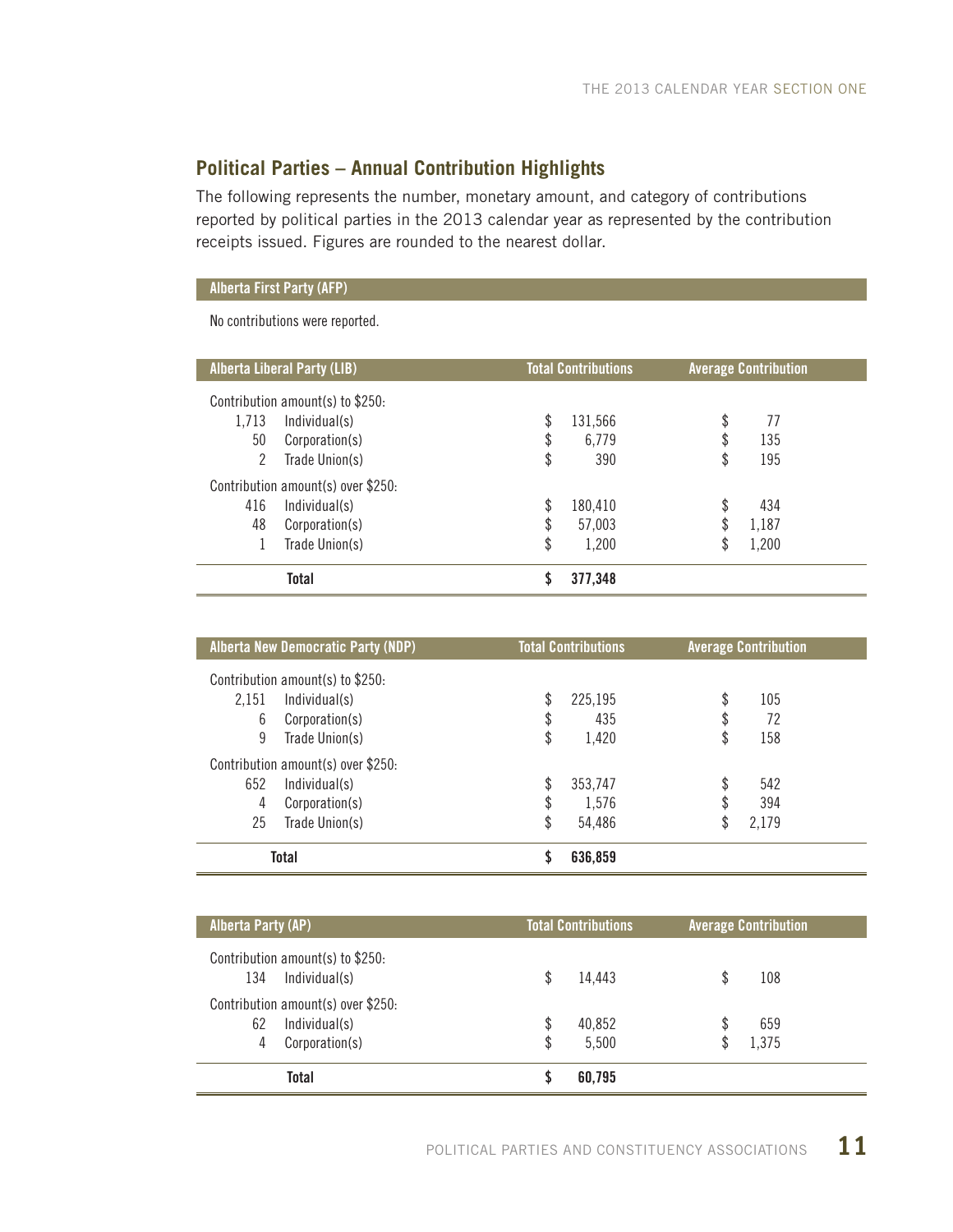#### SECTION ONE THE 2013 CALENDAR YEAR

| <b>Communist Party - Alberta (CP-A)</b>             |     | <b>Total Contributions</b> | <b>Average Contribution</b> |     |
|-----------------------------------------------------|-----|----------------------------|-----------------------------|-----|
| Contribution amount(s) to \$250:<br>Individual(s)   | \$  | 300                        |                             | 150 |
| Contribution amount(s) over \$250:<br>Individual(s) | \$. | 600                        |                             | 600 |
| Total                                               |     | 900                        |                             |     |

| <b>Green Party of Alberta (GPA)</b>                                         |          | <b>Total Contributions</b> |          | <b>Average Contribution</b> |
|-----------------------------------------------------------------------------|----------|----------------------------|----------|-----------------------------|
| Contribution amount(s) to \$250:<br>Individual(s)<br>41                     | \$       | 5,195                      |          | 127                         |
| Contribution amount(s) over \$250:<br>Individual(s)<br>15<br>Corporation(s) | \$<br>\$ | 12,334<br>660              | \$<br>\$ | 822<br>660                  |
| Total                                                                       |          | 18,189                     |          |                             |

| Progressive Conservative Association of Alberta (PC) | <b>Total Contributions</b> | <b>Average Contribution</b> |
|------------------------------------------------------|----------------------------|-----------------------------|
| Contribution amount(s) to \$250:                     |                            |                             |
| 1,600<br>Individual(s)                               | 152,160<br>\$              | \$<br>95                    |
| 140<br>Corporation(s)                                | 15,894<br>\$               | 113<br>\$                   |
| Contribution amount(s) over \$250:                   |                            |                             |
| 916<br>Individual(s)                                 | 719,080                    | 785<br>\$                   |
| 683<br>Corporation(s)                                | \$1,329,357                | \$<br>1,946                 |
| 9<br>Trade Union(s)                                  | 17,875<br>\$               | 1,986<br>\$                 |
| Total                                                | 2,234,366                  |                             |

|       | <b>Wildrose Alliance Party (WRP)</b> | <b>Total Contributions</b> | <b>Average Contribution</b> |
|-------|--------------------------------------|----------------------------|-----------------------------|
|       | Contribution amount(s) to \$250:     |                            |                             |
| 9,898 | Individual(s)                        | 1,106,592<br>\$<br>\$      | 112                         |
| 32    | Corporation(s)                       | 5,229<br>\$<br>\$          | 163                         |
|       | Contribution amount(s) over \$250:   |                            |                             |
| 2,212 | Individual(s)                        | 1,287,224<br>\$<br>\$      | 582                         |
| 131   | Corporation(s)                       | 289,217<br>\$              | 2,208                       |
|       | Total                                | 2,688,262                  |                             |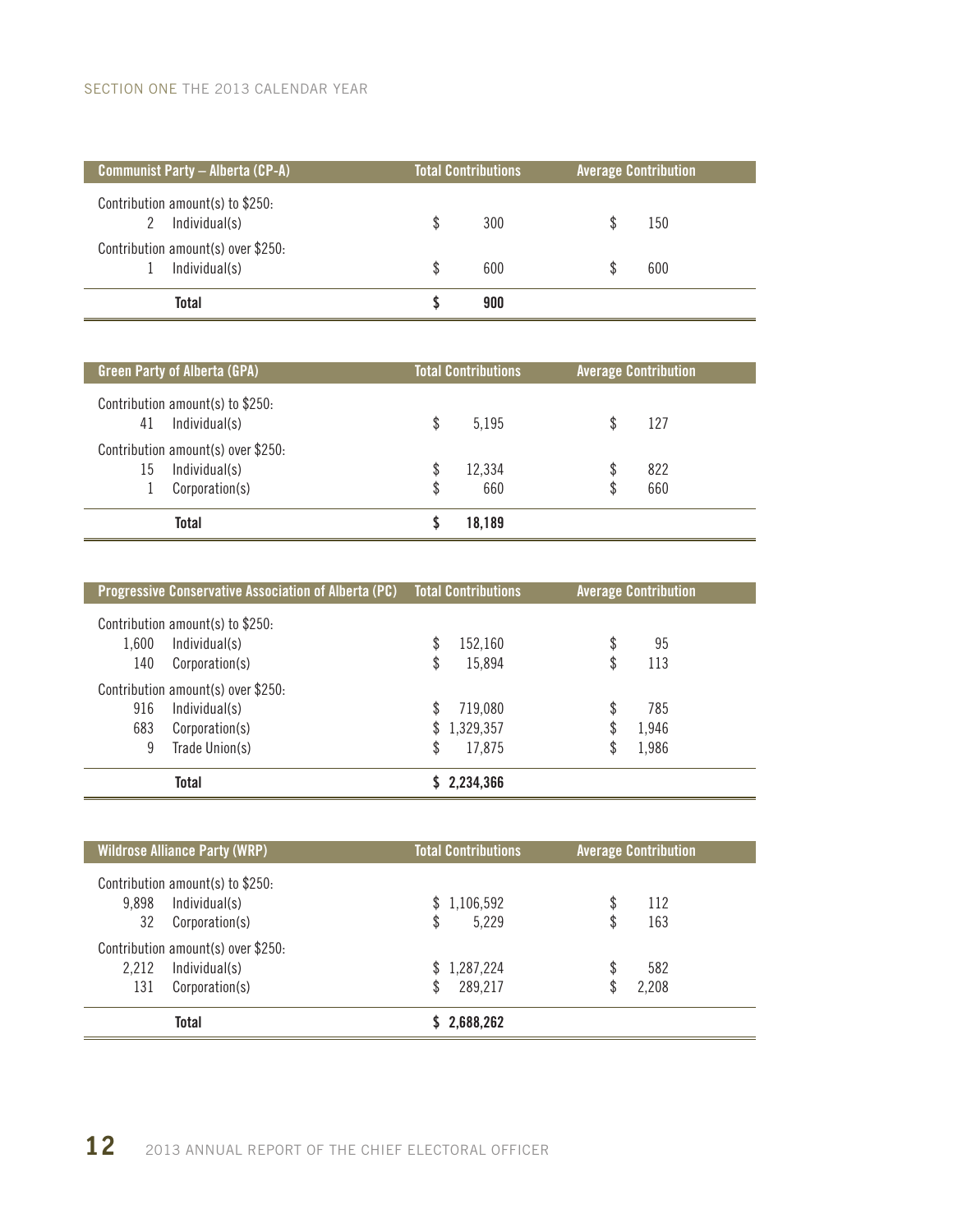| <b>Total Contributions to Political Parties</b><br>per Annual Financial Statements |                                    |    | <b>Total Contributions</b> | <b>Average Contribution</b> |
|------------------------------------------------------------------------------------|------------------------------------|----|----------------------------|-----------------------------|
|                                                                                    | Contribution amount(s) to \$250:   |    |                            |                             |
| 15,539                                                                             | Individual(s)                      | \$ | 1,635,451                  | \$<br>105                   |
| 228                                                                                | Corporation(s)                     | \$ | 28,337                     | \$<br>124                   |
| 11                                                                                 | Trade Union(s)                     | \$ | 1,810                      | \$<br>165                   |
|                                                                                    | Contribution amount(s) over \$250: |    |                            |                             |
| 4,274                                                                              | Individual(s)                      |    | \$2,594,247                | \$<br>607                   |
| 871                                                                                | Corporation(s)                     |    | \$1,683,313                | \$<br>1,933                 |
| 35                                                                                 | Trade Union(s)                     | \$ | 73,560                     | \$<br>2,102                 |
|                                                                                    | Total                              | S. | 6,016,718                  |                             |

#### **Annual Revenue and Expenses Reported by Political Parties per Annual Financial Statements**

| <b>Political</b><br><b>Party</b> | <b>Amounts</b><br>to \$250 | <b>Amounts</b><br><b>over \$250</b> | <b>Other</b><br>Revenue | <b>Total</b><br><b>Annual</b><br><b>Revenue</b> | <b>Funds</b><br><b>Transferred</b> | <b>Annual</b><br><b>Expenses</b> | <b>Total</b><br><b>Annual</b><br><b>Expenses</b> | <b>Annual</b><br><b>Surplus</b><br>(Deficit) |
|----------------------------------|----------------------------|-------------------------------------|-------------------------|-------------------------------------------------|------------------------------------|----------------------------------|--------------------------------------------------|----------------------------------------------|
| AFP                              | Nil                        | Nil                                 | 756<br>\$               | 756<br>\$                                       | Nil                                | 76<br>\$                         | \$<br>76                                         | \$<br>680                                    |
| LIB                              | 139,735<br>\$              | 238,613<br>\$                       | \$<br>70,479            | \$<br>447,827                                   | \$<br>80,311                       | \$268,598                        | 348,909<br>\$                                    | \$<br>98,918                                 |
| <b>NDP</b>                       | 227,050<br>\$              | 409,809<br>\$                       | \$138,293               | 775,152<br>$\mathbb{S}$                         | \$<br>94,632                       | \$424,820                        | \$<br>519,452                                    | \$255,700                                    |
| AP                               | \$<br>14,443               | 46,352<br>\$                        | \$<br>15,444            | \$<br>76,239                                    | Nil                                | \$<br>43,462                     | \$<br>43,462                                     | \$<br>32,777                                 |
| SC                               | Nil                        | Nil                                 | \$<br>476               | \$<br>476                                       | \$<br>$312$ \$                     | 287                              | \$<br>599                                        | (123)<br>\$                                  |
| $CP - A$                         | \$<br>$300*$               | 600                                 | Nil                     | $\mathcal{S}$<br>900                            | Nil                                | Nil                              | <b>Nil</b>                                       | \$<br>900                                    |
| GPA                              | \$<br>5,195                | \$<br>12,994                        | 3,129<br>\$             | 21,318<br>\$                                    | Nil                                | \$<br>9,411                      | \$<br>9,411                                      | \$<br>11,907                                 |
| РC                               | 168.054                    | \$2,066,312                         | \$631,081               | \$2,865,448                                     | Nil                                | \$3,001,696                      | \$3,001,696                                      | \$(136, 248)                                 |
| <b>WRP</b>                       | \$1,111,821                | \$1,576,442                         | \$390,477               | \$3,078,740                                     | 198,323<br>\$                      | \$2,848,481                      | \$3,046,804                                      | \$<br>31,936                                 |

For detailed information, reference the Elections Alberta website at www.elections.ab.ca.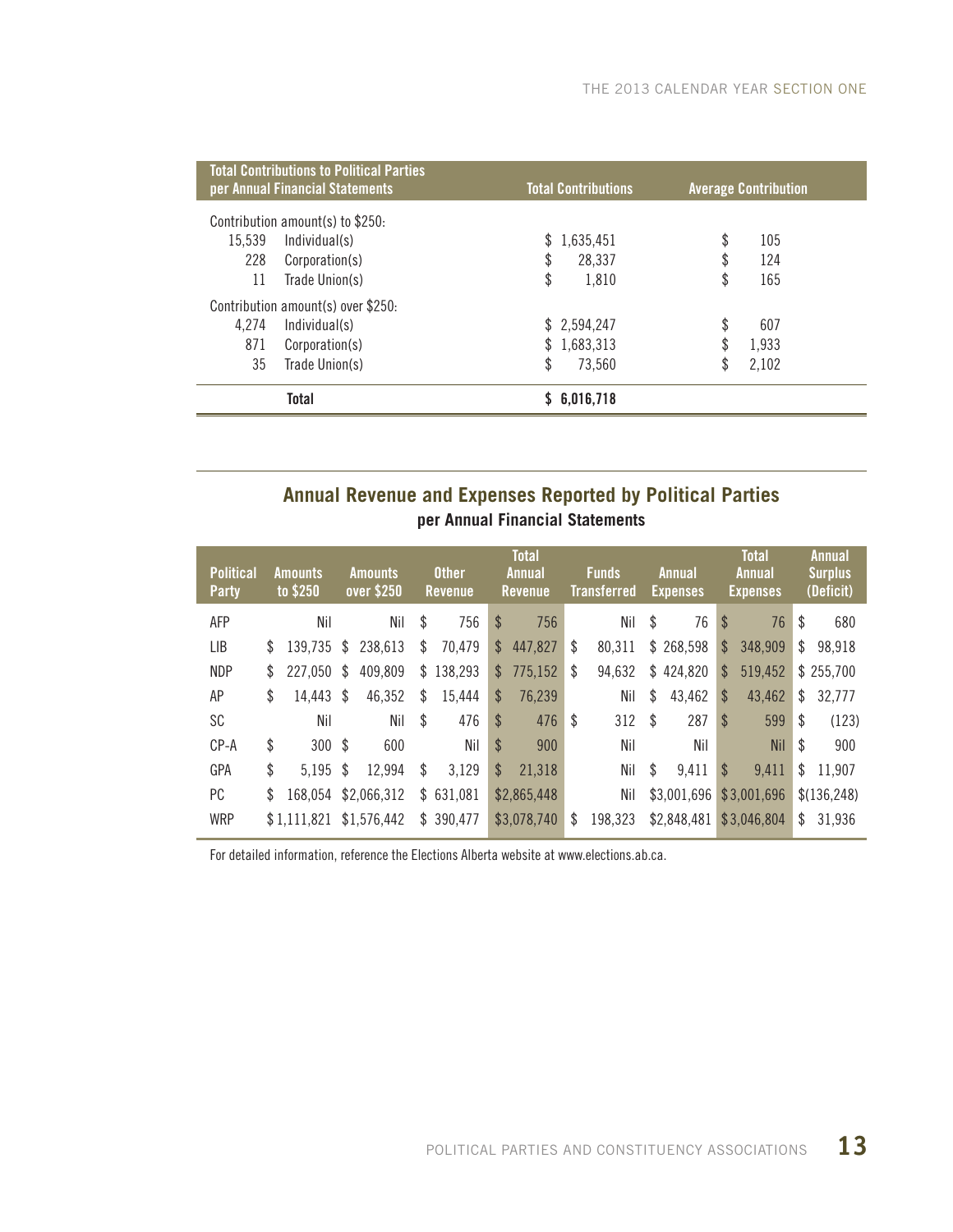#### **Constituency Associations – Annual Financial Statements**

All 384 constituency associations registered as at December 31, 2013 were required to file a 2013 Constituency Association Annual Financial Statement on or before March 31, 2014. Of the 384 constituency associations:

- **●** 310 constituency associations filed financial statements by the filing deadline;
- **●** 16 constituency associations filed financial statements between April 1 and April 11, 2014 which were accepted as late-filed; and
- **●** 58 constituency associations did not file the required financial statements and were deregistered, of which 38 later filed acceptable financial statements and were reregistered. The following section includes financial statement information from these 38 constituency associations. Details of deregistrations and reregistrations are provided on pages 27 and 28.

#### **Constituency Associations – Annual Contribution Highlights**

The chart below summarizes political parties' policies regarding the acceptance of contributions by their constituency association(s), and whether contributions were reported in the 2013 calendar year.

| <b>Political Party</b>                                         | Registered<br><b>Constituency</b><br>Association(s)<br>in 2013 | <b>Constituency</b><br>Association(s)<br>authorized to accept<br><b>contributions</b> | <b>Contributions</b><br>reported<br>in 2013 |
|----------------------------------------------------------------|----------------------------------------------------------------|---------------------------------------------------------------------------------------|---------------------------------------------|
| Alberta First Party (AFP)                                      | Yes                                                            | Yes                                                                                   | Nil                                         |
| Alberta Liberal Party (LIB)                                    | Yes                                                            | No                                                                                    | N/A                                         |
| Alberta New Democratic Party (NDP)                             | Yes                                                            | No                                                                                    | N/A                                         |
| Alberta Party (AP)                                             | Yes                                                            | Yes                                                                                   | Nil                                         |
| Alberta Social Credit Party (SC)                               | Yes                                                            | Yes                                                                                   | Nil                                         |
| Communist Party - Alberta (CP-A)                               | No.                                                            | N/A                                                                                   | N/A                                         |
| Green Party of Alberta (GPA)                                   | N <sub>0</sub>                                                 | N/A                                                                                   | N/A                                         |
| <b>Progressive Conservative</b><br>Association of Alberta (PC) | Yes                                                            | Yes                                                                                   | Yes                                         |
| Wildrose Alliance Party (WRP)                                  | Yes                                                            | Yes                                                                                   | Yes                                         |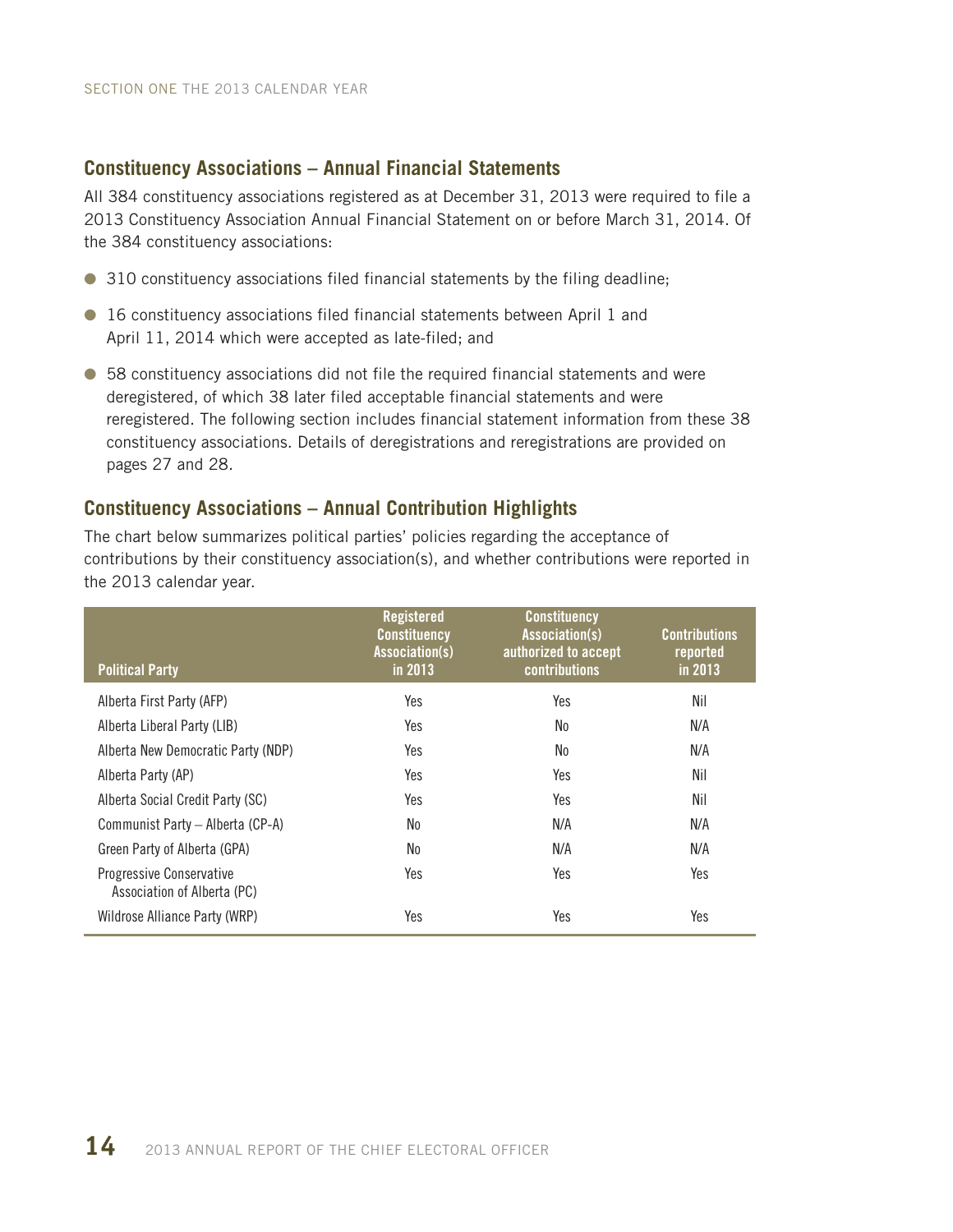The following represents the number, monetary amount, and category of contributions reported by constituency associations in the 2013 calendar year as represented by the contribution receipts issued. Figures are rounded to the nearest dollar.

|       | Progressive Conservative Association of Alberta (PC) * Total Contributions |               | <b>Average Contribution</b> |  |
|-------|----------------------------------------------------------------------------|---------------|-----------------------------|--|
|       | Contribution amount(s) to \$250:                                           |               |                             |  |
| 2,812 | Individual(s)                                                              | \$<br>291,895 | \$<br>104                   |  |
| 865   | Corporation(s)                                                             | \$<br>101,629 | \$<br>117                   |  |
|       | Trade Union(s)                                                             | \$<br>1,221   | \$<br>174                   |  |
|       | Contribution amount(s) over \$250:                                         |               |                             |  |
| 826   | Individual(s)                                                              | \$<br>370,311 | \$<br>448                   |  |
| 821   | Corporation(s)                                                             | \$<br>432,595 | 527<br>\$                   |  |
| 14    | Trade Union(s)                                                             | \$<br>6,840   | \$<br>488                   |  |
|       | <b>Total</b>                                                               | 1,204,491     |                             |  |

\*72 of 87 constituency associations reported receiving contributions.

| Wildrose Alliance Party (WRP)*     | <b>Total Contributions</b> |         | <b>Average Contribution</b> |     |
|------------------------------------|----------------------------|---------|-----------------------------|-----|
| Contribution amount(s) to \$250:   |                            |         |                             |     |
| 1,019<br>Individual(s)             |                            | 111,996 | \$                          | 110 |
| 112<br>Corporation(s)              | \$                         | 13,697  | \$                          | 122 |
| Contribution amount(s) over \$250: |                            |         |                             |     |
| 270<br>Individual(s)               |                            | 148,519 | \$                          | 550 |
| 136<br>Corporation(s)              | \$                         | 85,992  | \$                          | 632 |
| Total                              |                            | 360,204 |                             |     |

\*57 of 87 constituency associations reported receiving contributions.

|       | <b>Total Contributions to Constituency Associations</b><br>per Annual Financial Statements | <b>Total Contributions</b> | <b>Average Contribution</b> |
|-------|--------------------------------------------------------------------------------------------|----------------------------|-----------------------------|
|       | Contribution amount(s) to \$250:                                                           |                            |                             |
| 3,831 | Individual(s)                                                                              | \$<br>403,891              | \$<br>105                   |
| 977   | Corporation(s)                                                                             | \$<br>115,326              | \$<br>118                   |
|       | Trade Union(s)                                                                             | \$<br>1,221                | \$<br>174                   |
|       | Contribution amount(s) over \$250:                                                         |                            |                             |
| 1,096 | Individual(s)                                                                              | \$<br>518,830              | \$<br>473                   |
| 957   | Corporation(s)                                                                             | \$<br>518,587              | \$<br>542                   |
| 14    | Trade Union(s)                                                                             | \$<br>6,840                | \$<br>489                   |
|       | Total                                                                                      | 1,564,695                  |                             |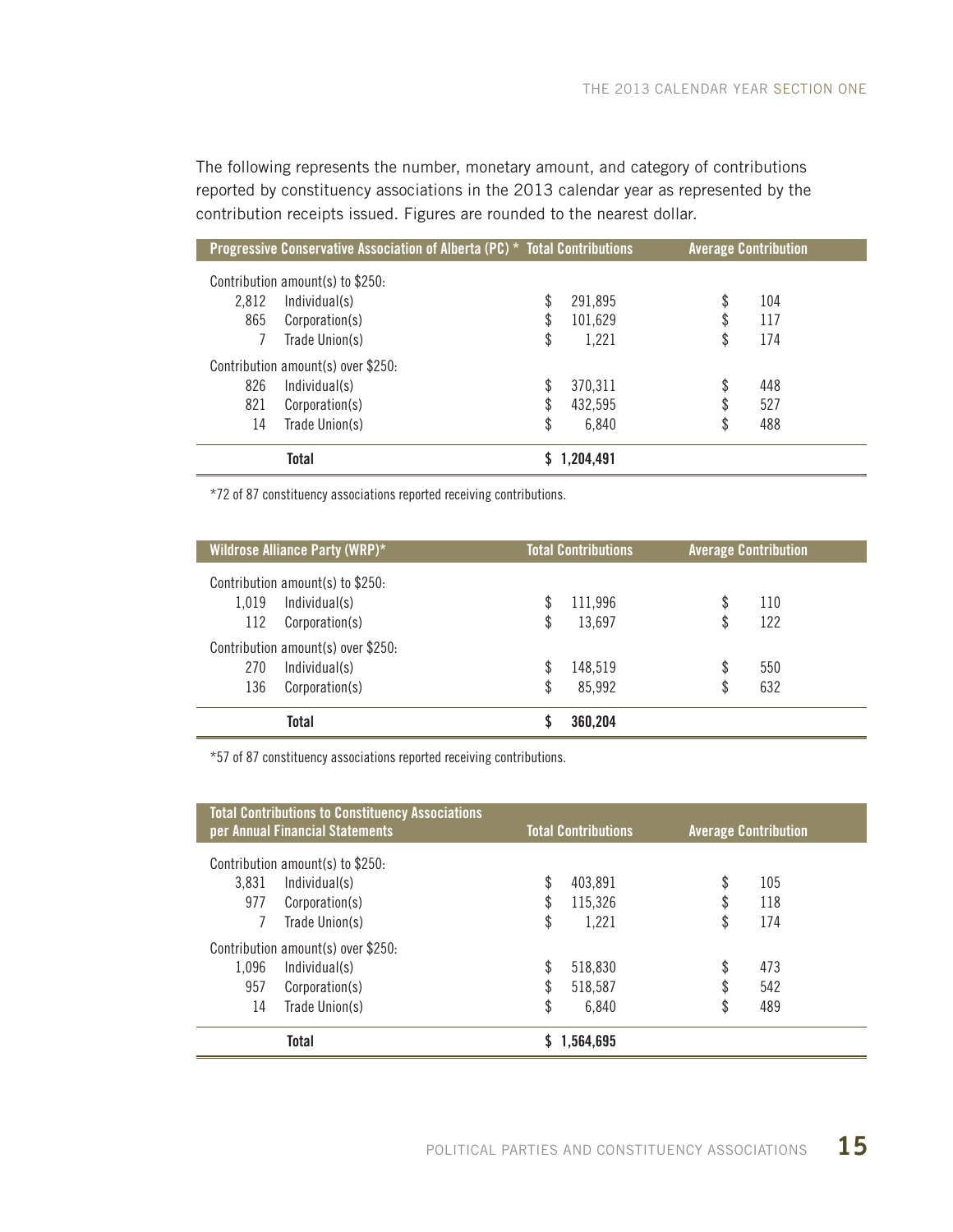#### **Annual Revenue and Expenses Reported by Constituency Associations per Annual Financial Statements**

| <b>Political</b><br><b>Party</b> | <b>Amounts</b><br>to \$250 | <b>Amounts</b><br>over \$250 | <b>Other</b><br><b>Revenue</b> | <b>Total</b><br><b>Annual</b><br><b>Revenue</b> |             | <b>Funds</b><br><b>Transferred</b> |        | <b>Annual</b><br><b>Expenses</b> |             | <b>Total</b><br>Annual<br><b>Expenses</b> |             | <b>Annual</b><br><b>Surplus</b><br>(Deficit) |           |
|----------------------------------|----------------------------|------------------------------|--------------------------------|-------------------------------------------------|-------------|------------------------------------|--------|----------------------------------|-------------|-------------------------------------------|-------------|----------------------------------------------|-----------|
| AFP                              | Nil                        | Nil                          | Nil                            |                                                 | <b>Nil</b>  | \$                                 | 756    |                                  | Nil         | \$                                        | 756         | \$                                           | (756)     |
| LІВ                              | N/A                        | N/A                          | \$<br>70,919                   | \$                                              | 70,919      | \$                                 | 13,259 | \$                               | 39,570      | \$                                        | 52,829      | \$                                           | 18,090    |
| <b>NDP</b>                       | N/A                        | N/A                          | \$<br>108,967                  | \$                                              | 108,966     | \$                                 | 3,133  | \$                               | 42,971      | \$                                        | 46,104      | \$                                           | 62,862    |
| AP                               | Nil                        | Nil                          | \$<br>9                        | \$                                              | 9           | \$                                 | 1,979  | \$                               | 1,853       | \$                                        | 3,832       | \$                                           | (3,823)   |
| SC                               | Nil                        | Nil                          | Nil                            |                                                 | <b>Nil</b>  |                                    | Nil    |                                  | Nil         |                                           | Nil         |                                              | Nil       |
| $CP - A$                         | N/A                        | N/A                          | N/A                            |                                                 | N/A         |                                    | N/A    |                                  | N/A         |                                           | N/A         |                                              | N/A       |
| GPA                              | N/A                        | N/A                          | N/A                            |                                                 | N/A         |                                    | N/A    |                                  | N/A         |                                           | N/A         |                                              | N/A       |
| РC                               | \$<br>394,865              | \$<br>809,626                | \$551,853                      |                                                 | \$1,756,344 | \$                                 | 75,922 |                                  | \$1,173,496 |                                           | \$1,249,418 |                                              | \$506,926 |
| <b>WRP</b>                       | \$<br>127,694              | \$<br>232,511                | \$262,365                      | \$                                              | 622,570     | \$                                 | 43,793 | \$                               | 303,029     | $\mathbb{S}$                              | 346,822     |                                              | \$275,748 |

For detailed information, reference the Elections Alberta website at www.elections.ab.ca.

#### **Total Combined Annual Contributions to Political Parties and Constituency Associations per Annual Financial Statements**

| <b>Political Party</b>                                         | <b>Party</b>    | <b>Constituency</b><br><b>Associations</b> | <b>Total</b>    |
|----------------------------------------------------------------|-----------------|--------------------------------------------|-----------------|
| Alberta First Party (AFP)                                      | \$<br>Nil       | \$<br>Nil                                  | \$<br>Nil       |
| Alberta Liberal Party (LIB)                                    | \$<br>377,348   | \$<br>N/A                                  | \$<br>377,348   |
| Alberta New Democratic Party (NDP)                             | \$<br>636,858   | \$<br>N/A                                  | \$<br>636,858   |
| Alberta Party (AP)                                             | \$<br>60,795    | \$<br>Nil                                  | \$<br>60,795    |
| Alberta Social Credit Party (SC)                               | \$<br>Nil       | \$<br>Nil                                  | \$<br>Nil       |
| Communist Party - Alberta (CP-A)                               | \$<br>900       | \$<br>N/A                                  | \$<br>900       |
| Green Party of Alberta (GPA)                                   | \$<br>18,189    | \$<br>N/A                                  | \$<br>18,189    |
| <b>Progressive Conservative</b><br>Association of Alberta (PC) | \$<br>2,234,366 | \$<br>1,204,491                            | \$<br>3,438,857 |
| Wildrose Alliance Party (WRP)                                  | \$<br>2,688,262 | \$<br>360,204                              | \$<br>3,048,466 |
| Total                                                          | 6,016,718       | \$<br>1,564,695                            | \$<br>7,581,413 |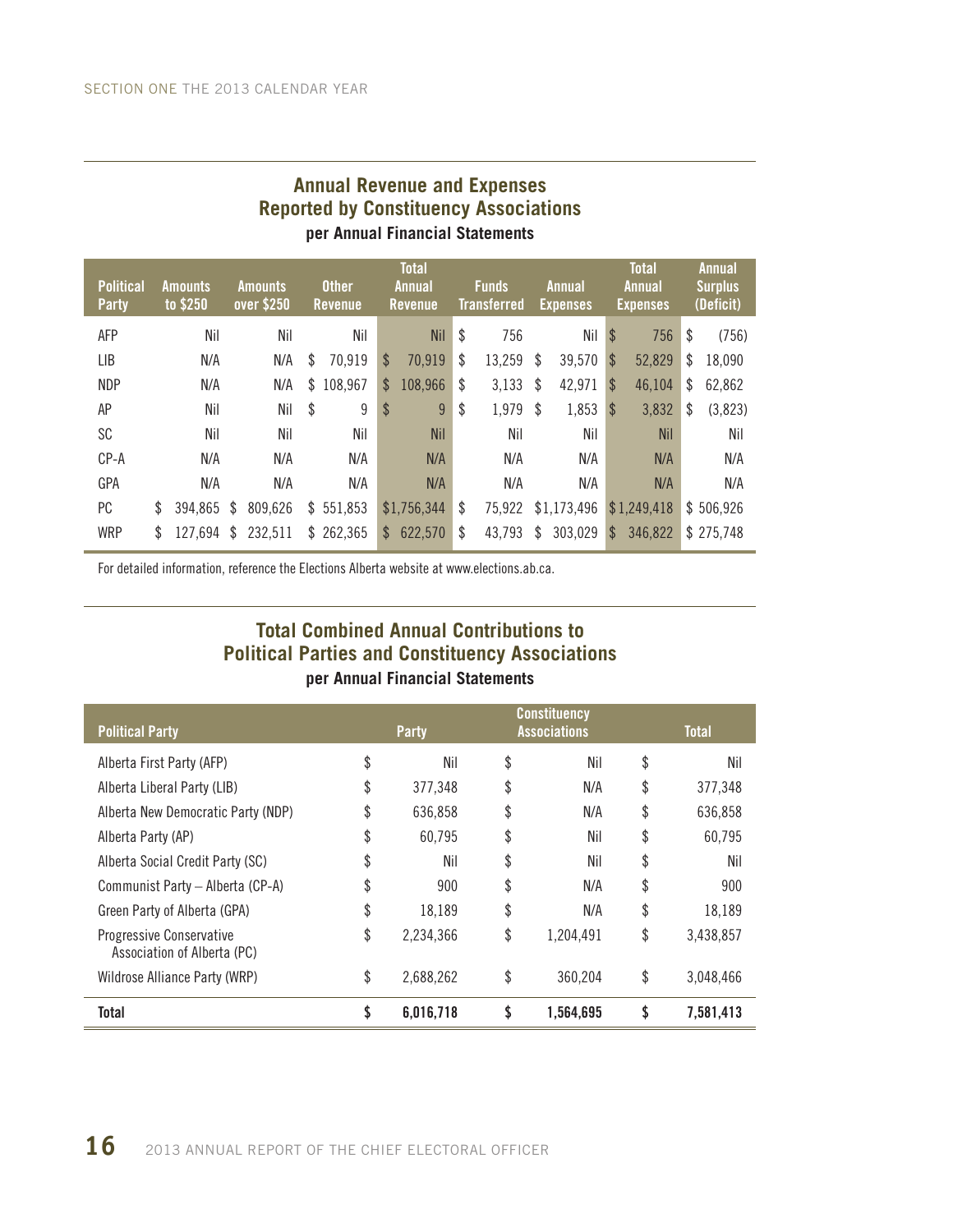| <b>Historical Summary of Contributions to Political Parties</b><br>2008-2013 |               |               |               |               |                 |                       |                 |  |  |  |
|------------------------------------------------------------------------------|---------------|---------------|---------------|---------------|-----------------|-----------------------|-----------------|--|--|--|
| <b>Political Party</b>                                                       | 2008*         | $2009*$       | 2010          | 2011          | $2012*$         | 2013                  | <b>Totals</b>   |  |  |  |
| AFP                                                                          | \$<br>15,291  | \$<br>6,794   | Nil           | \$<br>5,400   | Nil             | Nil                   | \$<br>27,485    |  |  |  |
| AG                                                                           | \$<br>26,762  | N/A           | N/A           | N/A           | N/A             | N/A                   | \$<br>26,762    |  |  |  |
| LІВ                                                                          | \$1,139,239   | 694,448<br>\$ | \$<br>455,116 | \$<br>524,816 | \$<br>462,648   | \$<br>377,348         | \$<br>3,653,615 |  |  |  |
| <b>NDP</b>                                                                   | 966,151<br>\$ | 569,487<br>\$ | \$<br>611,105 | 728,576<br>\$ | 1,216,252<br>\$ | 636,858<br>\$         | 4,728,429<br>S. |  |  |  |
| АP                                                                           | \$<br>21,741  | \$<br>9,647   | \$<br>79,029  | \$<br>144,478 | \$<br>77,739 \$ | 60,795                | \$<br>393,429   |  |  |  |
| SC                                                                           | \$<br>25,771  | \$<br>22,330  | \$<br>4,920   | \$<br>4,726   | \$<br>3,850     | Nil                   | \$<br>61,597    |  |  |  |
| CP-A                                                                         | \$<br>540     | Nil           | \$<br>1,295   | \$<br>800     | \$<br>1,700     | $\sqrt[6]{}$<br>900   | - \$<br>5,235   |  |  |  |
| GPA                                                                          | N/A           | N/A           | N/A           | N/A           | \$<br>10,088    | \$<br>18,189          | \$<br>28,277    |  |  |  |
| РC                                                                           | \$2,866,045   | \$2,417,841   | \$2,812,868   | \$2,234,829   | \$              | 3,661,232 \$2,234,366 | \$16,227,181    |  |  |  |
| <b>WRP</b>                                                                   | \$<br>726,937 | 441,926<br>\$ | \$1,449,094   | \$2,170,531   | 5,204,728<br>\$ | \$2,688,262           | \$12,681,478    |  |  |  |
| <b>Totals</b>                                                                | \$5,788,477   | \$4,162,473   | \$5,413,427   | \$5,814,156   | \$10,638,237    | \$6,016,718           | \$37,833,488    |  |  |  |

# **Historical Summary of Contributions to Political Parties**

\*Includes all contributions received during the year, including campaign periods.

For detailed information, reference the Elections Alberta website at www.elections.ab.ca.

#### **Historical Summary of Contributions to Constituency Associations 2008-2013**

| <b>Political Party</b> | 2008        | 2009         | 2010          | 2011          | 2012*         | 2013          | <b>Totals</b> |
|------------------------|-------------|--------------|---------------|---------------|---------------|---------------|---------------|
| <b>AFP</b>             | Nil         | Nil          | Nil           | Nil           | Nil           | Nil           | Nil           |
| AG                     | \$<br>5,750 | N/A          | N/A           | N/A           | N/A           | $N/A$ \$      | 5,750         |
| IND                    | N/A         | N/A          | \$<br>4,560   | N/A           | N/A           | $N/A$ \$      | 4,560         |
| LІВ                    | N/A         | N/A          | N/A           | N/A           | N/A           | N/A           | N/A           |
| <b>NDP</b>             | N/A         | N/A          | N/A           | N/A           | N/A           | N/A           | N/A           |
| АP                     | Nil         | Nil          | Nil           | \$<br>66,961  | \$<br>67,394  | Nil           | \$<br>134,355 |
| SC                     | \$<br>2,790 | \$<br>3,000  | Nil           | Nil           | Nil           | Nil           | \$<br>5,790   |
| CP-A                   | N/A         | N/A          | N/A           | N/A           | N/A           | N/A           | N/A           |
| GPA                    | N/A         | N/A          | N/A           | N/A           | N/A           | N/A           | N/A           |
| PC                     | \$1,198,169 | \$1,430,666  | \$1,453,150   | \$1,363,258   | \$1,202,474   | \$1,204,491   | \$7,852,208   |
| <b>WRP</b>             | \$<br>331   | \$<br>27,010 | \$<br>370,115 | \$<br>795,484 | \$<br>781,666 | \$<br>360,204 | \$2,334,810   |
| <b>Totals</b>          | \$1,207,040 | \$1,460,676  | \$1,827,825   | \$2,225,703   | \$2,051,534   | \$1,564,695   | \$10,337,475  |

\*Includes all contributions received on old and new electoral divisions.

For detailed information, reference the Elections Alberta website at www.elections.ab.ca.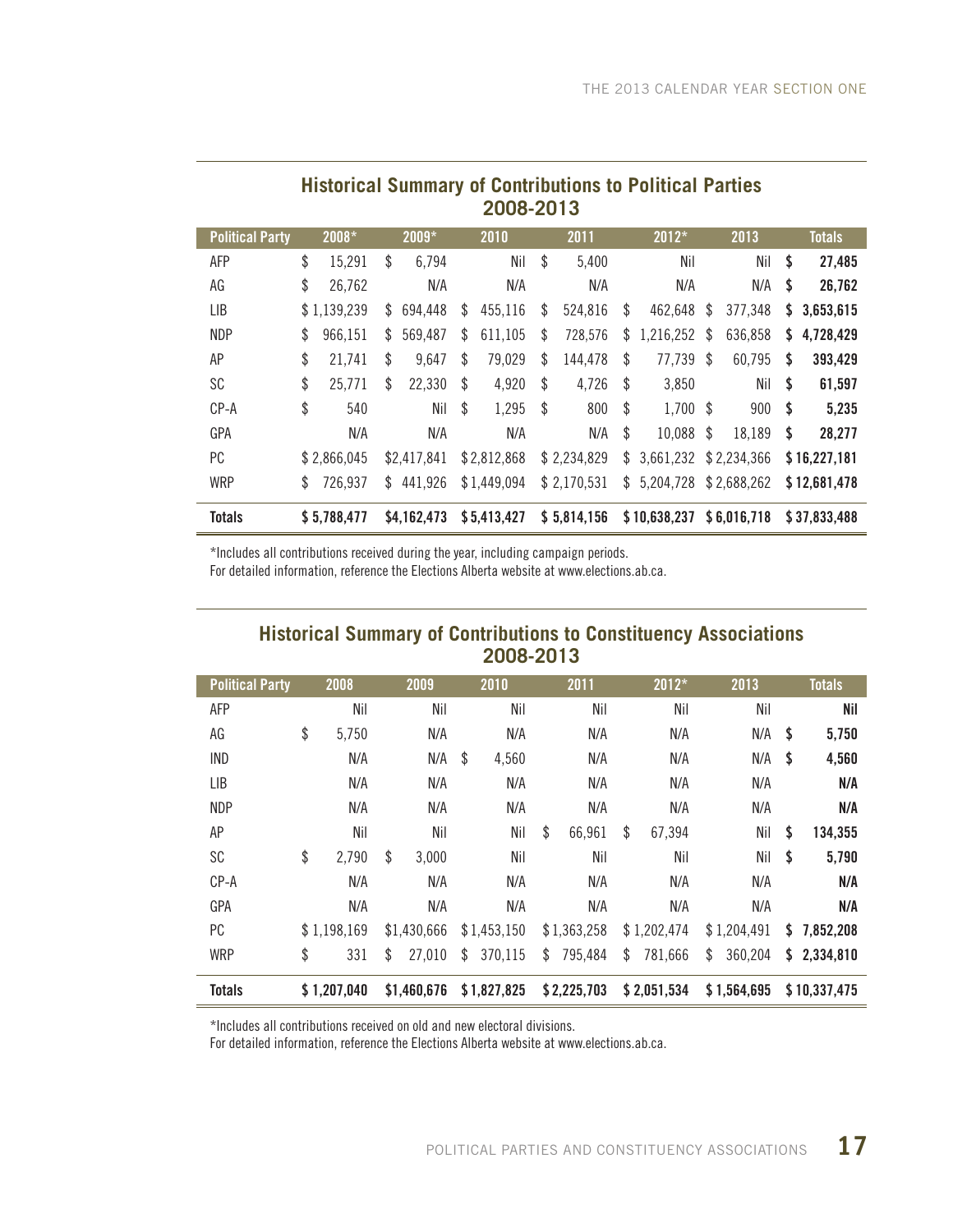## **SENATORIAL SELECTION**

#### ANNUAL FINANCIAL STATEMENTS

The *EFCDA* permits political parties to continue financial activities related to Senatorial Selection between campaigns. Political parties may accept annual contributions, within prescribed limits, and expend funds for Senatorial Selection purposes.

The Green Party of Alberta, the Progressive Conservative Association of Alberta and the Wildrose Alliance Party, nominated candidates for the 2012 Senate Nominee Election and were required to file a 2013 Political Party Annual Financial Statement in accordance with Section 42(3) of the *EFCDA*. All three political parties filed the required financial statement by the filing deadline. The Progressive Conservative Association of Alberta and Wildrose Alliance Party reported no financial activity. The Green Party of Alberta reported miscellaneous revenue of \$509 for the 2013 calendar year.

## **Senatorial Selection Annual Revenue and Expenses Reported by Political Parties**

| <b>Political</b><br><b>Party</b> | Amounts<br>to \$250 | <b>Amounts</b><br><b>over \$250</b> | <b>Other</b><br><b>Revenue</b> | <b>Total</b><br>Annual<br><b>Revenue</b> | <b>Funds</b><br><b>Transferred</b> | Annual<br><b>Expenses</b> | <b>Total</b><br><b>Annual</b><br><b>Expenses</b> | Annual<br><b>Surplus</b><br>(Deficit) |
|----------------------------------|---------------------|-------------------------------------|--------------------------------|------------------------------------------|------------------------------------|---------------------------|--------------------------------------------------|---------------------------------------|
| GPA                              | Nil                 | Nil                                 | 509<br>\$                      | $\mathcal{S}$<br>509                     | -\$<br>509                         | Nil                       | 509<br>\$                                        | Nil                                   |
| РC                               | Nil                 | Nil                                 | Nil                            | Nil                                      | Nil                                | Nil                       | <b>Nil</b>                                       | Nil                                   |
| <b>WRP</b>                       | Nil                 | Nil                                 | Nil                            | Nil                                      | Nil                                | Nil                       | <b>Nil</b>                                       | Nil                                   |

#### **per Annual Financial Statements**

For detailed information, reference the Elections Alberta website at www.elections.ab.ca.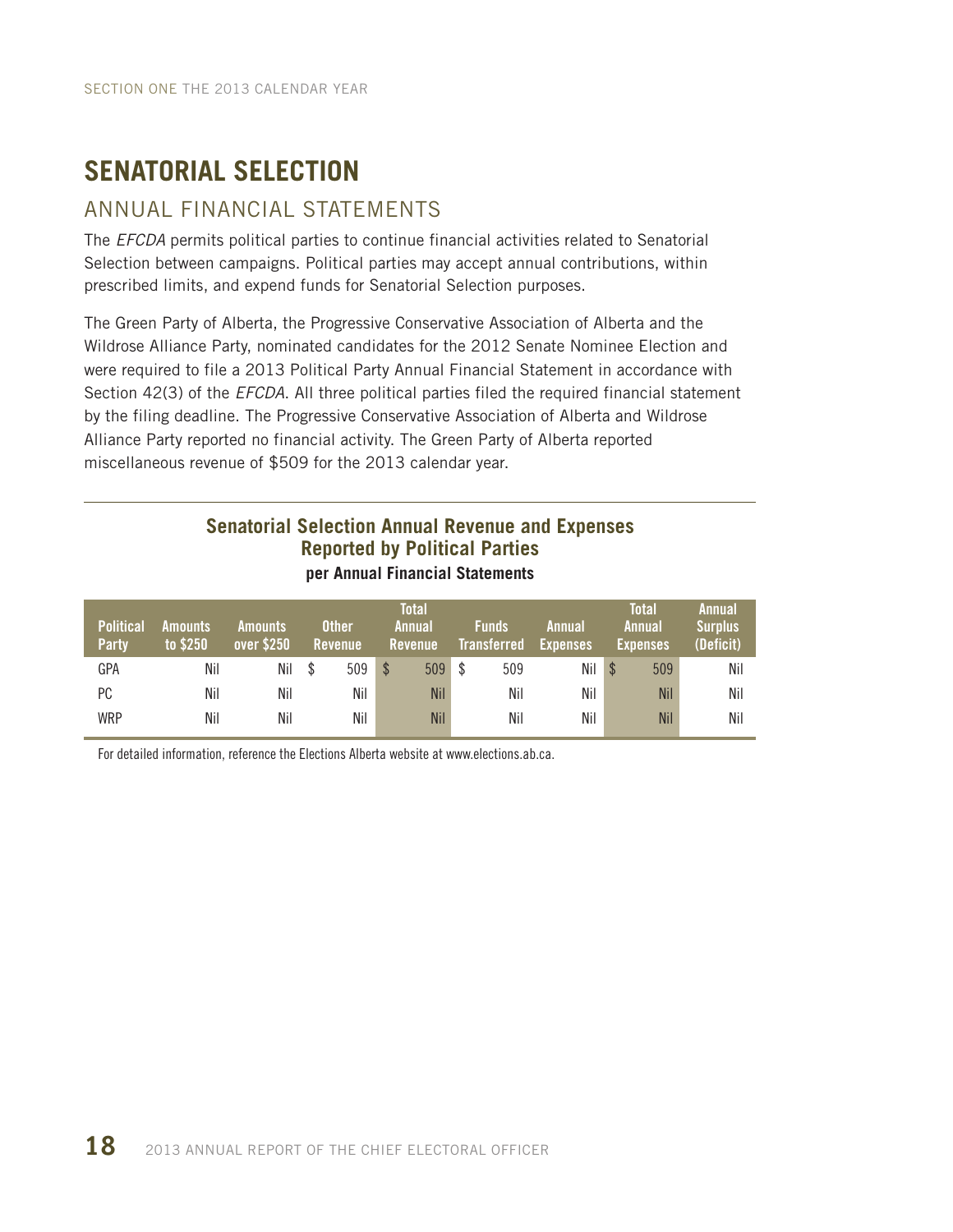# **THIRD PARTY ADVERTISING**

#### REGISTRATION

Elections Alberta is responsible for the management of registration, reporting and disclosure of third parties involved in election advertising. In accordance with Section 9.1 of the *EFCDA*, eligible individuals, corporations and groups must register as a third party with Elections Alberta if they place election advertisements (broadcast, print or electronic) and if contributions or expenses exceed \$1,000.

As at December 31, 2013, there were five (5) registered third parties. Registration information for the third parties as at December 31, 2013 is listed below:

| <b>Third Party</b>                                       | <b>Date Registered</b> | <b>Primary Contact</b> | <b>Chief Financial Officer</b> |
|----------------------------------------------------------|------------------------|------------------------|--------------------------------|
| Democratic Renewal Project                               | March 5, 2012          | Alvin Finkel           | Peter Smith                    |
| <b>Envision Edmonton</b><br><b>Opportunities Society</b> | April 10, 2012         | Eugene Strilchuk       | Eugene Strilchuk               |
| <b>Merit Contractors Association</b>                     | December 20, 2011      | Stephen Kushner        | Lyle Bhargava                  |
| Proud of Alberta                                         | April 18, 2012         | Kristopher Wells       | <b>Frank Calder</b>            |
| Value Drug Mart Associates Ltd.                          | April 3, 2012          | Alan Hodgins           | Anita Feist                    |

#### ANNUAL FINANCIAL STATEMENTS

Third parties were required to file a 2013 Third Party Annual Advertising Report, including a financial statement, on or before March 31, 2014, if a surplus was reported in 2012. Democratic Renewal Project, Merit Contractors Association and Proud of Alberta were each required to file an annual advertising report and all filed by the required deadline.

#### **Annual Contribution Highlights**

No contributions were reported by the Democratic Renewal Project or Proud of Alberta. Merit Contractors Association reported receiving one (1) contribution of \$15,000 from a corporation.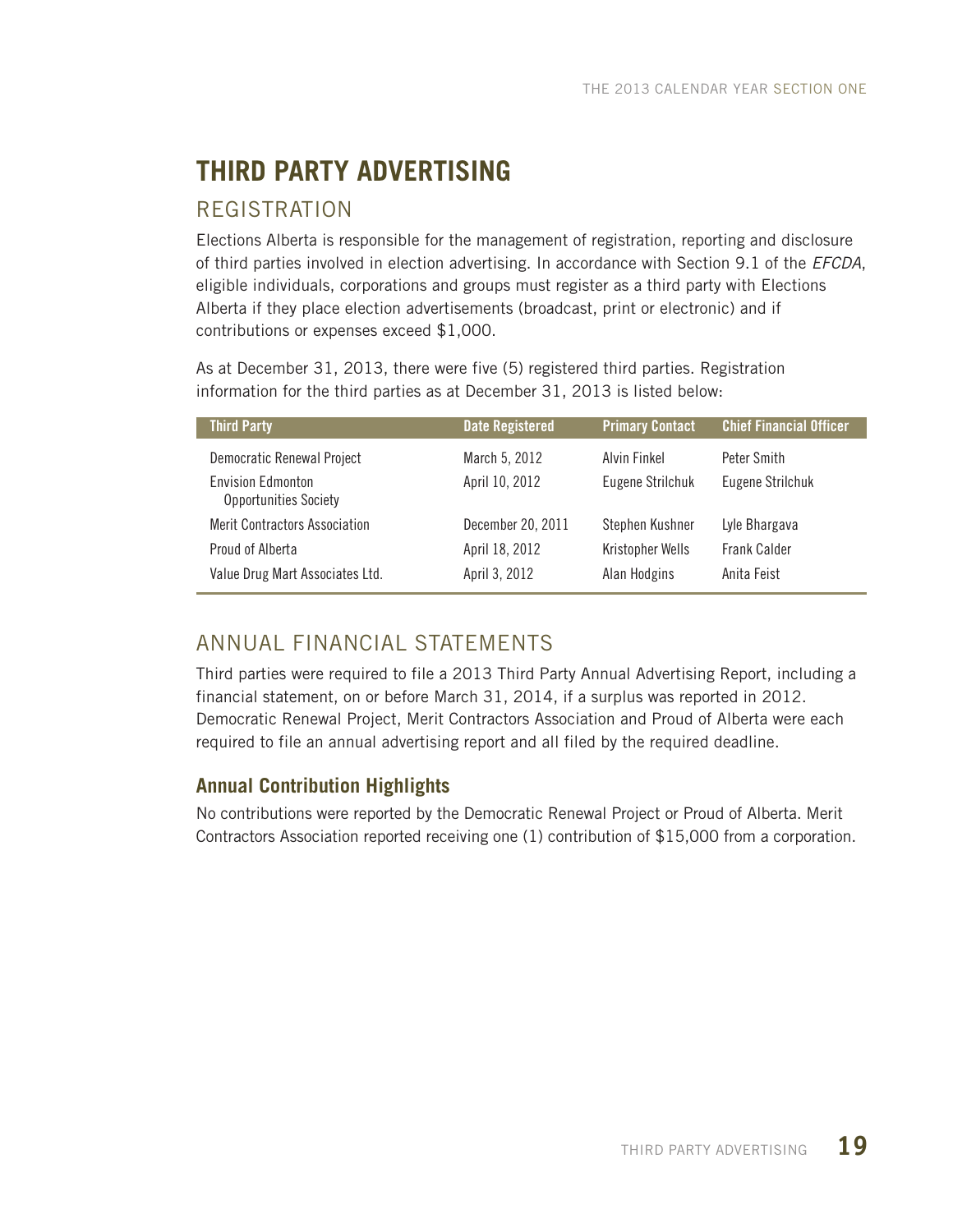| <b>Annual Revenue and Expenses Reported by Third Parties</b> |
|--------------------------------------------------------------|
| per Annual Advertising Reports                               |

| <b>Third</b><br><b>Party</b>               | <b>Amounts</b><br>to \$250 | <b>Amounts</b><br>over \$250 | <b>Other</b><br><b>Revenue</b> | <b>Total</b><br>Annual<br><b>Revenue</b> | <b>Funds</b><br><b>Transferred</b> | <b>Annual</b><br><b>Expenses</b> | <b>Total</b><br><b>Annual</b><br><b>Expenses</b> | <b>Annual</b><br><b>Surplus</b><br>(Deficit) |
|--------------------------------------------|----------------------------|------------------------------|--------------------------------|------------------------------------------|------------------------------------|----------------------------------|--------------------------------------------------|----------------------------------------------|
| <b>Democratic</b><br>Renewal<br>Project    | Nil                        | Nil                          | Nil                            | <b>Nil</b>                               | Nil                                | 490<br>\$                        | \$<br>490                                        | \$<br>(490)                                  |
| Proud of<br>Alberta                        | Nil                        | Nil                          | Nil                            | Nil                                      | \$<br>348                          | \$                               | 355<br>-\$                                       | \$<br>(355)                                  |
| Merit<br><b>Contractors</b><br>Association | Nil                        | 15,000<br>\$                 | Nil                            | \$<br>15,000                             | Nil                                | Nil                              | Nil                                              | \$<br>15,000                                 |

For detailed information, reference the Elections Alberta website at www.elections.ab.ca.

## **Status of Surplus (Deficit) of Third Parties**

| <b>Third</b><br><b>Party</b>                             | <b>2011 Net</b><br><b>Assets</b> | <b>2012 Election</b><br><b>Period</b><br><b>Surplus</b><br>(Deficit) |    | 2012<br>Annual<br><b>Surplus</b><br>(Deficit) |                                 | 2013<br><b>Annual</b><br><b>2012 Net</b><br><b>Surplus</b><br>(Deficit)<br><b>Assets</b> |    | <b>2013 Net</b><br><b>Assets</b> | <b>Required</b><br>to file<br>2014 |                |
|----------------------------------------------------------|----------------------------------|----------------------------------------------------------------------|----|-----------------------------------------------|---------------------------------|------------------------------------------------------------------------------------------|----|----------------------------------|------------------------------------|----------------|
| Democratic Renewal<br>Project                            | N/A                              | \$<br>(738)                                                          | \$ | 1,522                                         | \$                              | 783                                                                                      | \$ | $(490)$ \$                       | 293                                | Yes            |
| <b>Fnvision Edmonton</b><br><b>Opportunities Society</b> | N/A                              | Nil                                                                  |    | Nil                                           |                                 | <b>Nil</b>                                                                               |    | N/A                              | N/A                                | N <sub>0</sub> |
| <b>Merit Contractors</b><br>Association                  | \$<br>15,000                     | \$<br>(11,900)                                                       |    | Nil                                           | \$                              | 3,100                                                                                    | \$ | 15,000                           | \$<br>18,100                       | Yes            |
| Proud of Alberta                                         | N/A                              | \$<br>359                                                            | \$ | (4)                                           | $\boldsymbol{\hat{\mathsf{s}}}$ | 355                                                                                      | \$ | (355)                            | Nil                                | N <sub>0</sub> |
| Value Drug Mart<br>Associates Ltd.                       | N/A                              | \$<br>372                                                            | \$ | (372)                                         |                                 | Nil                                                                                      |    | N/A                              | N/A                                | N <sub>0</sub> |

For detailed information, reference the Elections Alberta website at www.elections.ab.ca.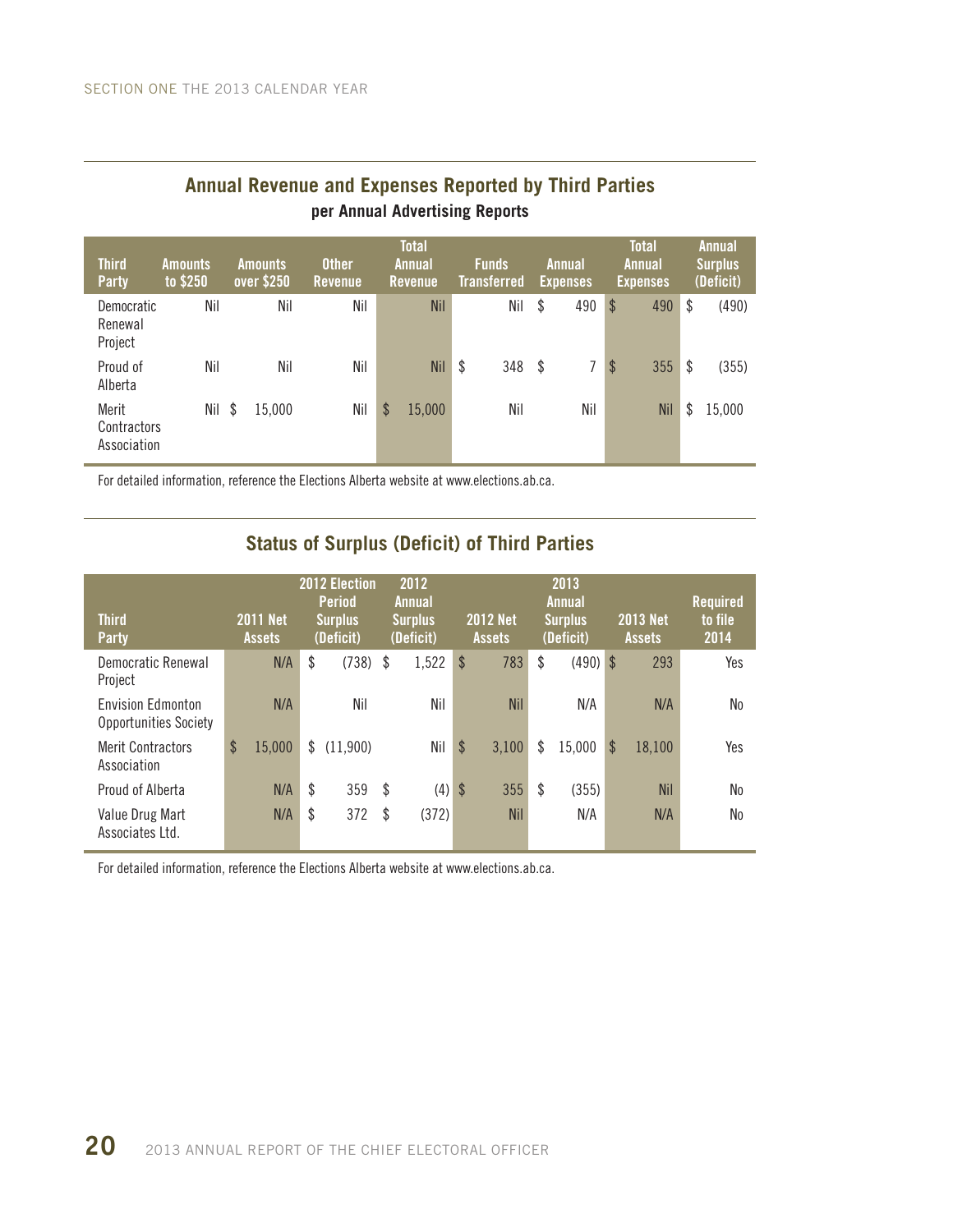## **LEADERSHIP CONTESTS**

Beginning January 1, 2013 Elections Alberta became responsible for maintaining oversight of political party leadership contests, the process by which a political party selects a leader. In accordance with Sections 9.2 and 44.96 of the *EFCDA*, Elections Alberta's responsibilities include the management of registration, reporting and disclosure of leadership contests. The information below outlines key dates, contestant registrations and contestants' financial reporting as required.

#### REGISTRATION

During the 2013 calendar year, the Alberta Party filed a statement with the Chief Electoral Officer setting out April 6, 2013 as the date of the official call of the leadership contest. Two (2) leadership contestant registration applications were received by Nomination Day, August 12, 2013, and both were approved.

| <b>Leadership Contestant</b> | <b>Date Registered</b> |
|------------------------------|------------------------|
| Greg Clark                   | June 5, 2013           |
| <b>Troy Millington</b>       | August 6, 2013         |

A leadership vote was held on September 21, 2013 in which Greg Clark was voted in as the new leader.

## FINANCIAL STATEMENTS

Leadership Contestants were required to file a Leadership Contestant Financial Statement with the Chief Electoral Officer on or before January 21, 2014. Both contestants filed their statements by the required filing deadline.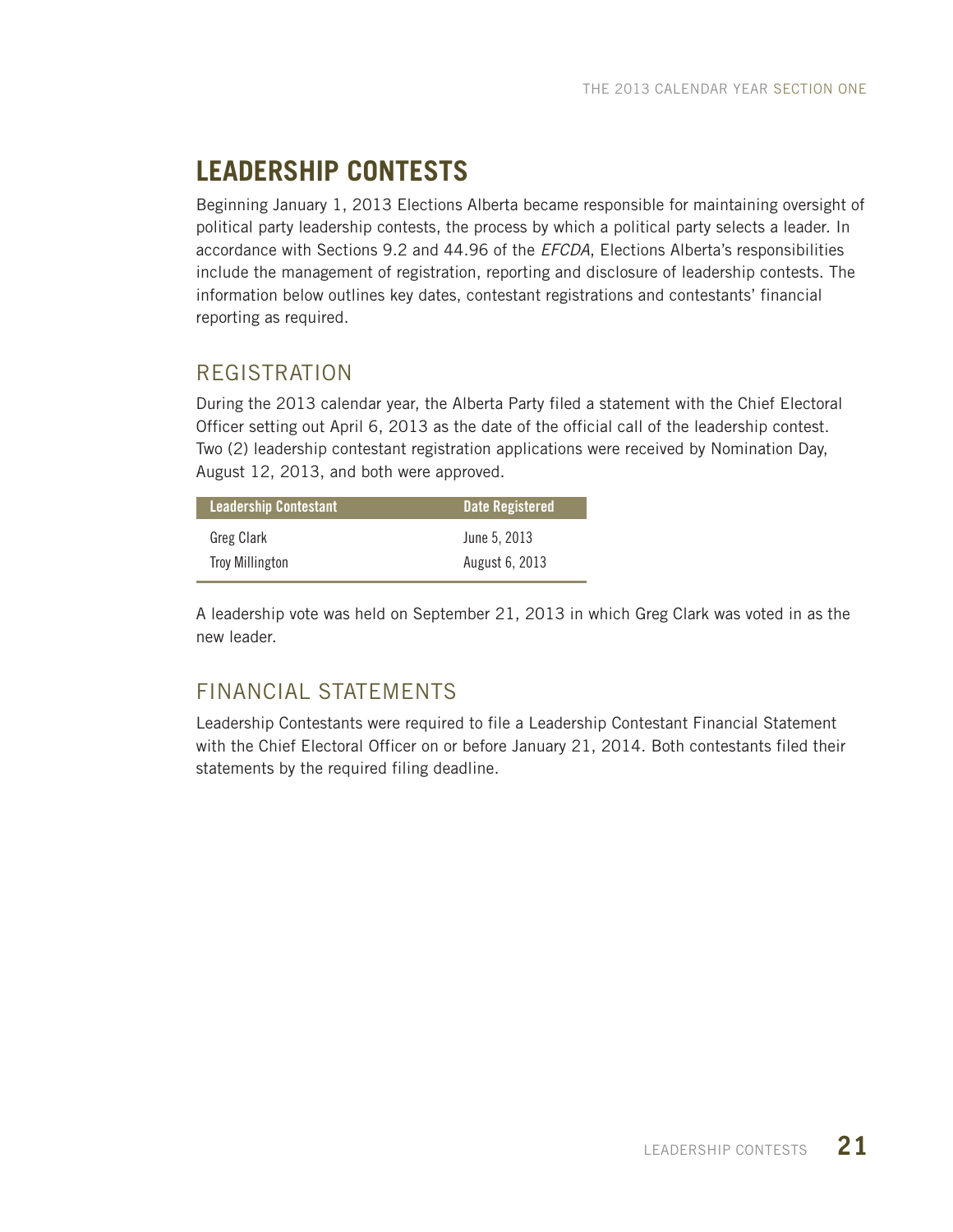|                        | SECTION ONE THE 2013 CALENDAR YEAR                                                                                                                                                    |          |                            |                             |
|------------------------|---------------------------------------------------------------------------------------------------------------------------------------------------------------------------------------|----------|----------------------------|-----------------------------|
|                        |                                                                                                                                                                                       |          |                            |                             |
|                        | <b>Leadership Contribution Highlights</b>                                                                                                                                             |          |                            |                             |
|                        | The following represents the number, monetary amount, and category of contributions<br>reported by leadership contestants as represented by the contribution receipts issued. Figures |          |                            |                             |
|                        | are rounded to the nearest dollar.                                                                                                                                                    |          |                            |                             |
| <b>Greg Clark</b>      |                                                                                                                                                                                       |          | <b>Total Contributions</b> | <b>Average Contribution</b> |
|                        | Contribution amount(s) to \$250:                                                                                                                                                      |          |                            |                             |
| 25                     | Individual(s)<br>Corporation(s)                                                                                                                                                       | \$<br>\$ | 3,685<br>150               | 147<br>150                  |
|                        | Contribution amount(s) over \$250:                                                                                                                                                    |          |                            |                             |
| 6                      | Individual(s)                                                                                                                                                                         | \$       | 3,240                      | 540                         |
|                        | Corporation(s)                                                                                                                                                                        | \$       | 1,000                      | 1,000                       |
|                        | <b>Total</b>                                                                                                                                                                          |          | 8,075                      |                             |
|                        |                                                                                                                                                                                       |          |                            |                             |
| <b>Troy Millington</b> |                                                                                                                                                                                       |          | <b>Total Contributions</b> | <b>Average Contribution</b> |
| 3                      | Contribution amount(s) to \$250:<br>Individual(s)                                                                                                                                     | \$       | 300                        | \$<br>100                   |

| <b>Troy Millington</b>                                 | <b>Total Contributions</b> | <b>Average Contribution</b> |
|--------------------------------------------------------|----------------------------|-----------------------------|
| Contribution amount(s) to \$250:<br>Individual(s)<br>3 | 300                        | 100                         |
| Total                                                  | 300                        |                             |

#### **Revenue and Expenses Reported by Leadership Contestants per Financial Statements**

| <b>Leadership</b><br><b>Contestant</b> | <b>Amounts</b><br>to \$250 | <b>Amounts</b><br>over \$250 | <b>Other</b><br><b>Revenue</b> | <b>Total</b><br><b>Revenue</b> |          | <b>Total</b><br><b>Expenses</b> | <b>Surplus</b><br>(Deficit) |
|----------------------------------------|----------------------------|------------------------------|--------------------------------|--------------------------------|----------|---------------------------------|-----------------------------|
| Greg Clark                             | 4.817                      | 4.240 S                      | $583 \text{ }$ \$              | 9,639                          | <b>S</b> | $7,022$ \$                      | 2.617                       |
| <b>Troy Millington</b>                 | 300                        | Nil \$                       | 300                            | 300                            |          | 313S                            | (13)                        |

For detailed information, reference the Elections Alberta website at www.elections.ab.ca.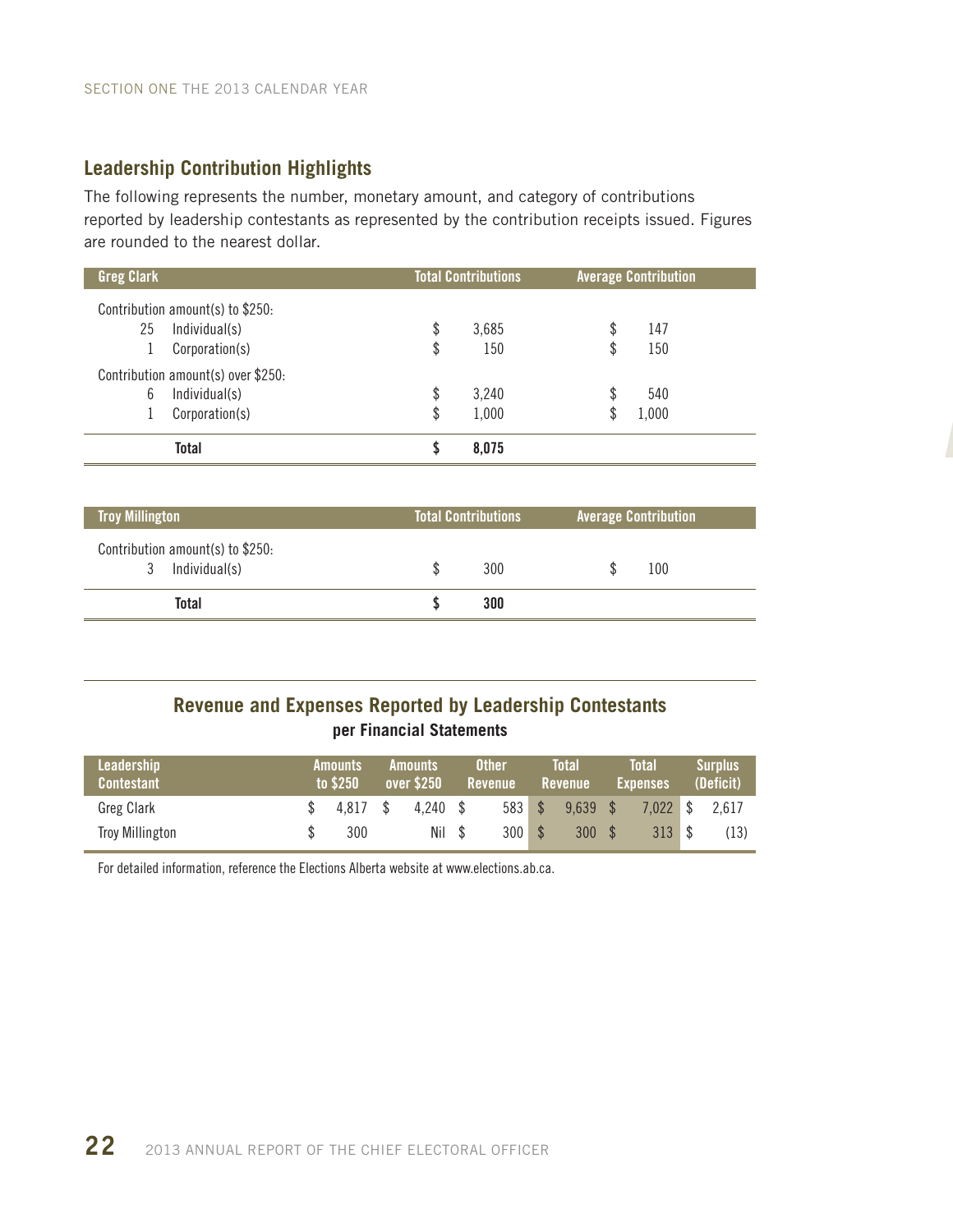# **2FUNDS HELD IN TRUST**<br>**2FUNDS HELD IN TRUST**<br>As at December 31, 2013, the Chief<br>no funds to the General Revenue Fur<br>the *EFCDA*, any funds held in trust n<br>Province of Alberta after one year.<br>**PUBLIC FILES AND REP**<br>Pub *Section Two GENERAL INFORMATION*

As at December 31, 2013, the Chief Electoral Officer held no funds in trust and transferred no funds to the General Revenue Fund during 2013. In accordance with Section 10(12) of the *EFCDA*, any funds held in trust must be transferred to the General Revenue Fund for the Province of Alberta after one year.

## **PUBLIC FILES AND REPORTS**

Public Files are maintained at the Office of the Chief Electoral Officer and contain information concerning political financing of registered political organizations in Alberta. The Public Files now contain data for thirty-seven consecutive calendar years including ten provincial general elections starting March 14, 1979, nineteen by-elections held starting November 21, 1979 and four Senate Nominee elections held in 1989, 1998, 2004 and 2012.

Copies of financial statements are contained in the Public Files and are available for examination from 8:15 a.m. to 12:00 p.m. and 1:00 p.m. to 4:30 p.m., Monday to Friday. Photocopies of data maintained in the Public Files are available at a rate prescribed under authority of Section 11 of the *EFCDA.*

For ease of access throughout the province, copies of financial statements from 2004 onward, along with redacted lists of contributors, are available on the Elections Alberta website at www.elections.ab.ca under the Financial Disclosure tab.

Reports published by the Chief Electoral Officer are available to the public at no cost and are also available on the Elections Alberta website.

## **EVENTS OF INTEREST DURING THE 2013 CALENDAR YEAR**

During the 2013 calendar year, there was significant activity due to *EFCDA* amendments which were consequential to the passage of the *Election Accountability Amendment Act, 2012*. The amendments required that a significant number of resources be updated and/or developed, then delivered to stakeholders, and support provided to stakeholders in using the resources. As well, there were ongoing desk audits and finalizing of hundreds of financial statements received during 2012 and 2013. Dozens of investigations were conducted on contributors and recipients of political contributions. The following highlights the *EFCDA* amendments, activities and events during 2013.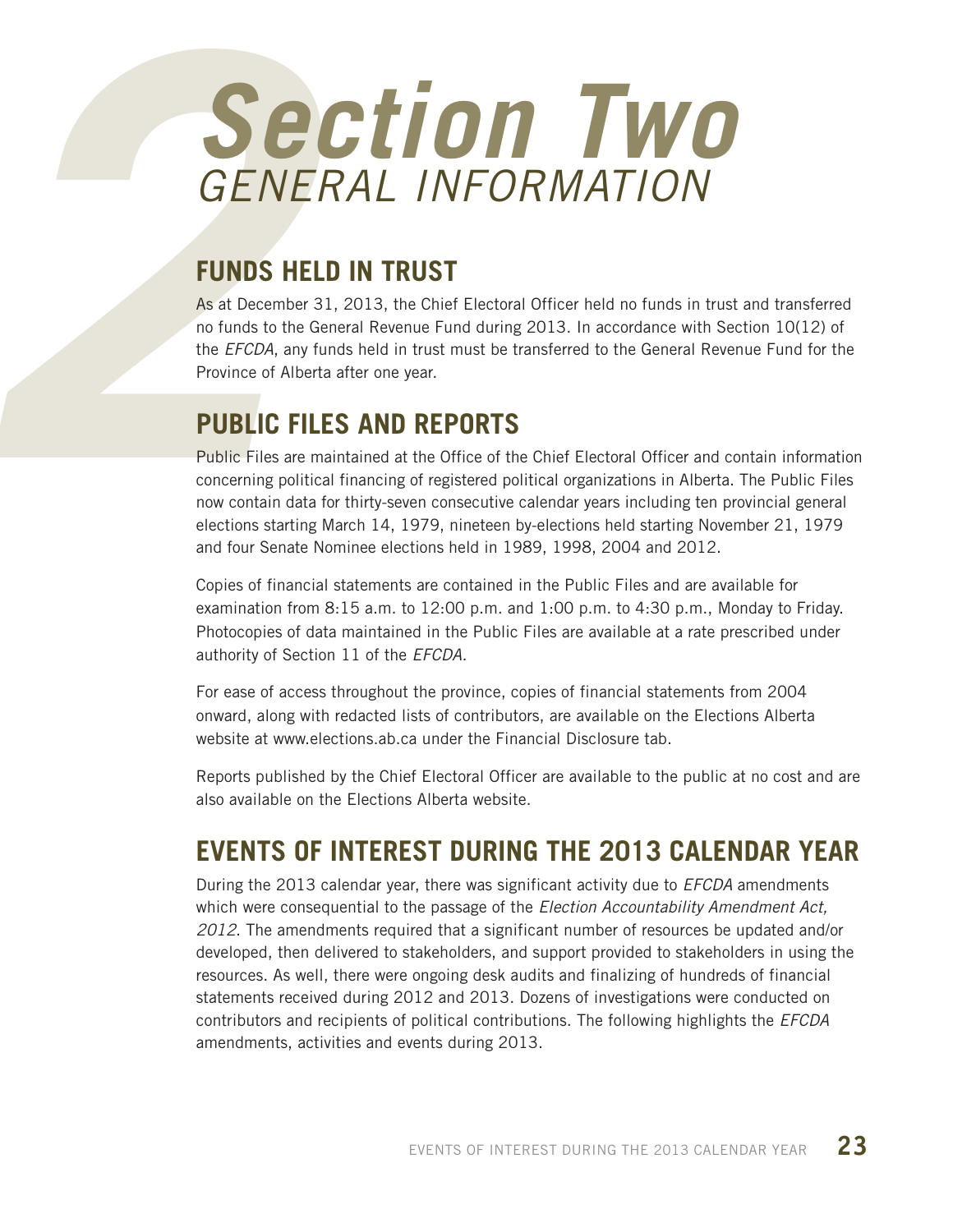## HIGHLIGHTS OF THE *EFCDA* AMENDMENTS

Bill 7, the *Election Accountability Amendment Act, 2012*, received Royal Assent on December 10, 2012, amending the *EFCDA, Election Act*, and *Senatorial Selection Act*. Highlights of the *EFCDA* amendments affecting political entities which took effect January 1, 2013, are summarized in the following chart. The complete legislation is accessible on the Queen's Printer website at: www.qp.alberta.ca/Laws\_Online.cfm and through the Queen's Printer Bookstore.

|                       | <b>EFCDA AMENDMENTS</b><br>PURSUANT TO THE ELECTION ACCOUNTABILITY AMENDMENT ACT                                                               | <b>POLITICAL ENTITY</b><br><b>IMPACTED</b> |                                |              |                          |           |
|-----------------------|------------------------------------------------------------------------------------------------------------------------------------------------|--------------------------------------------|--------------------------------|--------------|--------------------------|-----------|
| <b>ITEM</b><br>NO.    | <b>PROVISION</b>                                                                                                                               | <b>IN FORCE</b>                            | <b>EFCDA</b><br><b>SECTION</b> | <b>PARTY</b> | СA                       | CANDIDATF |
| 1.                    | Campaign period begins February 1st when<br>election occurs during the fixed election period                                                   | Jan 1, 2013                                | 1(1)(b)                        | ✓            |                          |           |
| $\mathcal{P}_{\cdot}$ | Names and addresses of contributors must be<br>identified for all contributions over \$250<br>(formerly \$375)                                 | Jan 1, 2013                                | 4,32                           |              | ✓                        |           |
| 3.                    | Leadership contests are subject to registration<br>and financial disclosure                                                                    | Jan 1, 2013                                | 9.2, 44.93<br>to 44.96         | ✓            |                          |           |
| 4.                    | Chief financial officers must make every<br>reasonable effort to advise prospective<br>contributors of provisions relating<br>to contributions | Jan 1, 2013                                | 30(2)                          |              |                          |           |
| 5.                    | Quarterly disclosure of contributions is required<br>(excluding the 28-day election period)                                                    | Jan 1, 2013                                | 32(3)                          |              |                          |           |
| 6.                    | Official receipts will include a notice to<br>contributors to advise them of their obligation<br>to comply with the EFCDA                      | Jan 1, 2013                                | 15.1, 33                       |              |                          |           |
| 7.                    | Political entities may transfer debts, as well as<br>assets                                                                                    | Jan 1, 2013                                | 38                             | ✓            |                          |           |
| 8.                    | Calculation of the amount of the contribution<br>portion of a fund-raiser has changed to more<br>closely reflect actual expenses               | Jan 1, 2013                                | 23, 44.32                      | ✓            | $\overline{\mathscr{S}}$ |           |

#### INVESTIGATIONS

The *EFCDA* amendments increased openness and transparency into the financing of political entities, expanded the regulatory powers of the Chief Electoral Officer in situations of non-compliance, and significantly changed provisions relating to the conduct and disclosure of investigations.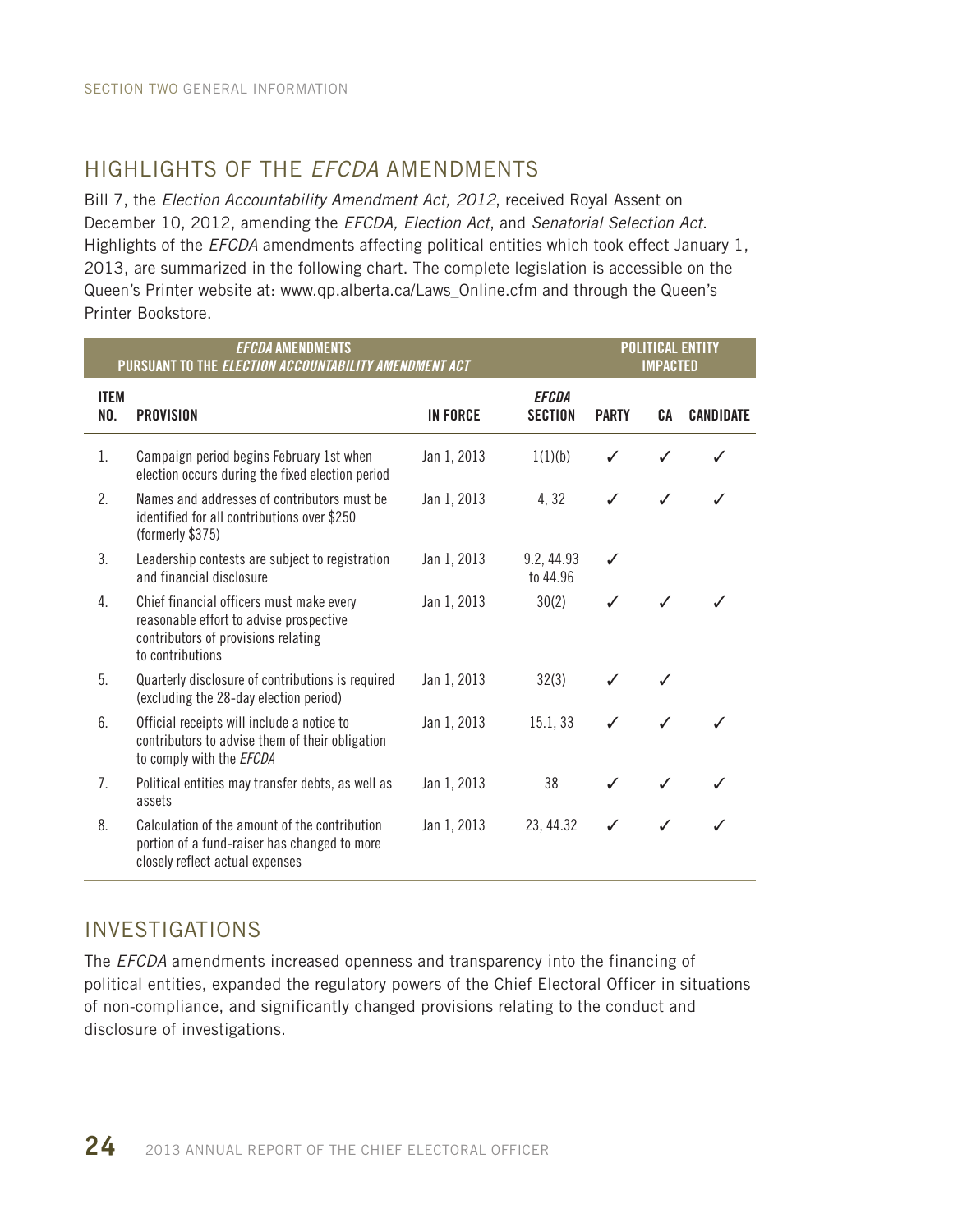The Chief Electoral Officer's ability to apply sanctions such as administrative penalties and letters of reprimand was expanded to include recipients of prohibited contributions, in addition to contributors. It is now mandatory to disclose via web-posting, the findings and decisions of investigations where administrative penalties are applied or letters of reprimand are issued. In addition, for investigations that have determined no violation occurred, public disclosure may be authorized in writing by the complainant, subject of the complaint or others involved in the matter. Results of investigations that have concluded appear on Elections Alberta's website.

As at December 31, 2013, 31 files had been opened in circumstances of possible violation of the *EFCDA*. Findings and decisions relating to those files which were found to demonstrate violations appear on the Elections Alberta website.

| <b>Summary Investigations Table</b> |    |  |  |  |
|-------------------------------------|----|--|--|--|
| Transfers-in from 2012              | 12 |  |  |  |
| Initiated in 2013                   | 19 |  |  |  |
| Subtotal                            | 31 |  |  |  |
| Completed in 2013                   | 13 |  |  |  |
| Carry-forward to 2014               | 18 |  |  |  |

Educational resources for both contributors and recipients are available, reflecting the current statutory framework, to increase the understanding of all stakeholders and promote compliance through education. Resources have been developed to support contributors and chief financial officers, since both have specific obligations with respect to compliance.

## QUARTERLY REPORTING

The new quarterly reporting requirement for political parties and constituency associations increased the financial filings submitted to this Office in any calendar year from approximately 400 to 2,000.

In order to facilitate timely and accurate quarterly reporting, a user-friendly online application and instructional videos were developed and launched by Elections Alberta on April 2, 2013. By the end of 2013, 100% reporting compliance was reached with 98% of submissions received online.

Elections Alberta has designated staff to provide ongoing support to political parties and constituency associations. The staff support, reminder letters and emails, along with the userfriendly online application and instructions, all contributed to the high compliance rate achieved in the first year of this new statutory obligation, which was ably met by political entities.

Refer to pages 8 and 9 for further details.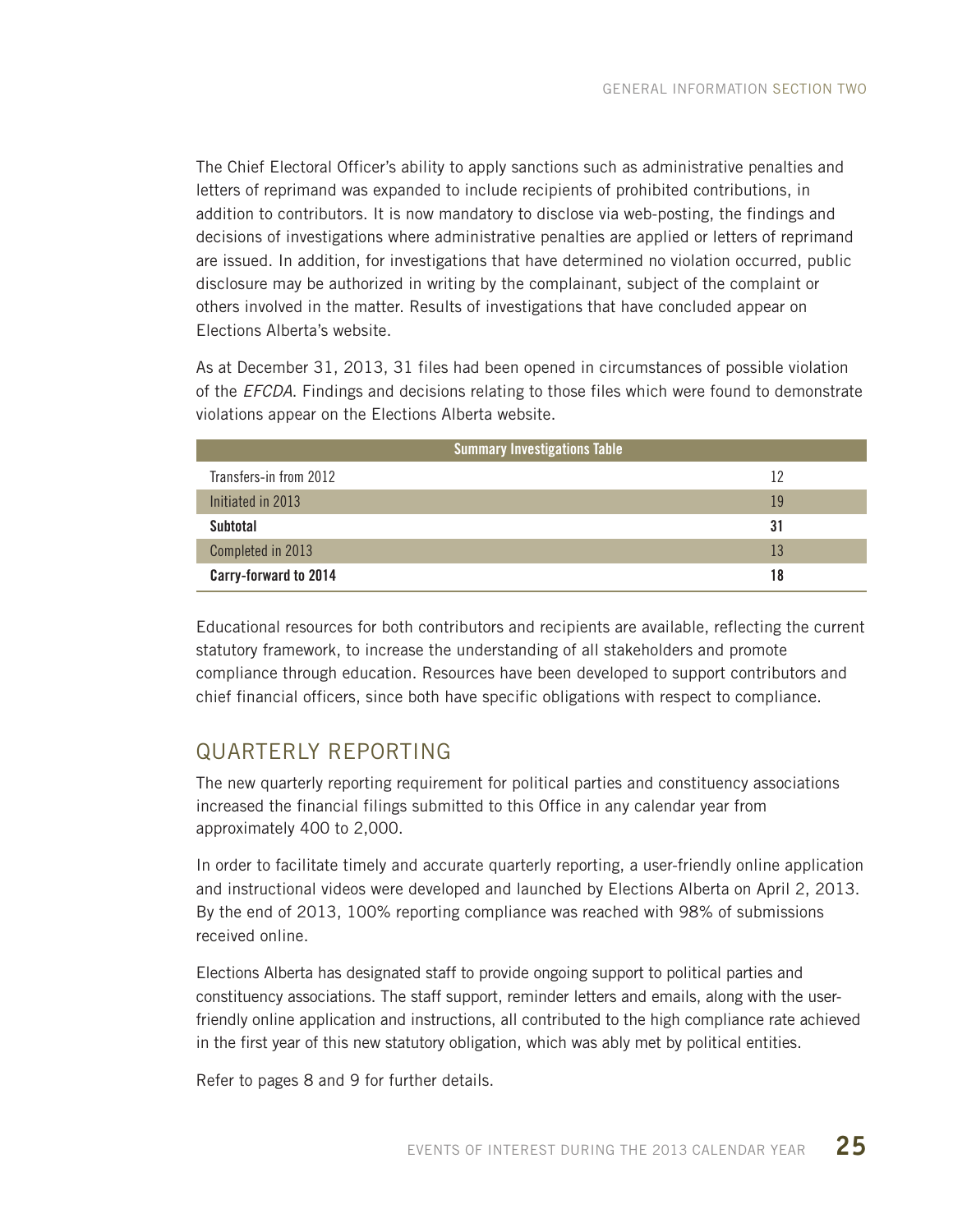## LEADERSHIP CONTESTS

New legislation regarding political party leadership contests expanded Elections Alberta's responsibilities to include management of registration, financial reporting and disclosure. Elections Alberta created forms and guides for political parties, leadership contestants and their chief financial officers, and contributors to leadership contestants.

Political parties are responsible for receiving, reviewing and endorsing registration applications of eligible leadership contestants. Leadership contestants are responsible for appointing an eligible chief financial officer (CFO), who must ensure compliance with all aspects of contest finance including the filing of Leadership Contestant Financial Statements.

There was one registered leadership contest held by the Alberta Party in the 2013 calendar year. Details are provided on pages 21 and 22.

# **EVENTS OF INTEREST SINCE JANUARY 1, 2014**

#### CAMPAIGN DEFICIT RETIREMENT

Of the 19 candidates who filed deficit campaign financial statements for the 2012 Provincial General Election and 2012 Senate Nominee Election, 16 submitted amended financial statements indicating that the deficit had been eliminated and three (3) candidates failed to meet the filing requirements under Section 43.1 of the *EFCDA*. The names of the candidates and their CFOs, along with the electoral division and political party affiliation, were published in the 2012 Annual Report. Of the three (3) candidates that failed to meet the filing requirements, one candidate, Allan Hunsperger, filed in 2013 and a second candidate, Ethane Jarvis, filed the required statement on January 22, 2014; therefore the prohibition for both the candidate and the candidate's CFO from being nominated as a candidate or acting in the capacity of a CFO, has been reduced to five (5) years from the date of filing the required statements.

## DEREGISTRATIONS AND REREGISTRATIONS

In March 2014 one constituency association was deregistered at the request of the political party, and in April 2014, 58 constituency associations were deregistered due to failure to file or incomplete filing of 2013 annual financial statements. Deregistered constituency associations may not collect contributions, transfer funds, or receive funds on transfer.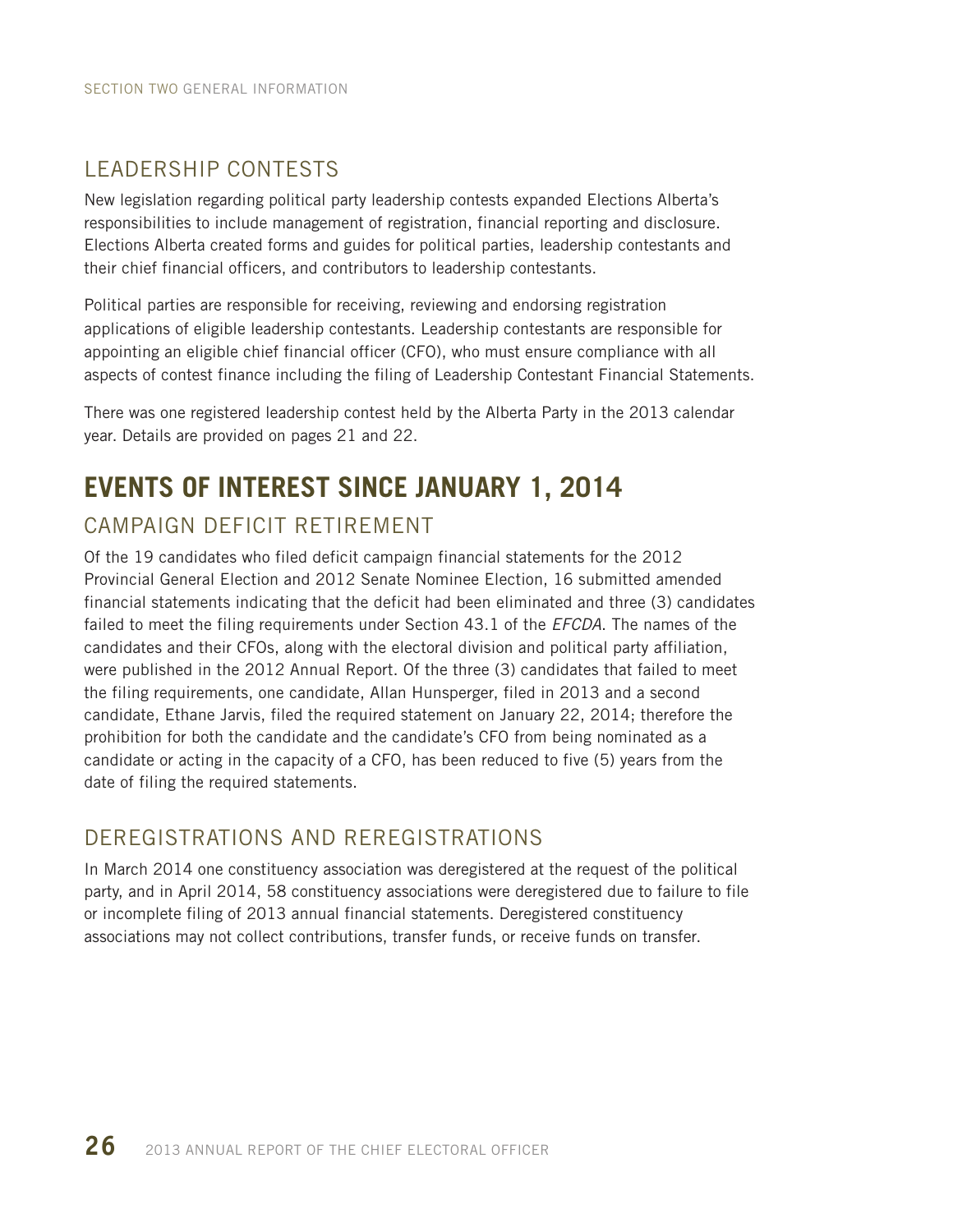A total of 53 Alberta Liberal Party constituency associations were deregistered effective April 14, 2014 for failure to meet the filing requirements in accordance with Section 42(1)(b) of the *EFCDA*. As at September 15, 2014, 35 had filed the outstanding financial statements and were approved for reregistration.

| <b>Constituency Association</b> | Reregistered    | <b>Constituency Association</b> | Reregistered       |
|---------------------------------|-----------------|---------------------------------|--------------------|
| Lesser Slave Lake               | May 9, 2014     | Airdrie                         | May 5, 2014        |
| Calgary-Acadia                  |                 | <b>Banff-Cochrane</b>           |                    |
| Calgary-Cross                   |                 | Barrhead-Morinville-Westlock    | May 21, 2014       |
| Calgary-East                    | May 5, 2014     | <b>Battle River-Wainwright</b>  |                    |
| Calgary-Elbow                   | July 8, 2014    | Bonnyville-Cold Lake            | May 5, 2014        |
| Calgary-Fish Creek              | May 5, 2014     | Cardston-Taber-Warner           | May 5, 2014        |
| Calgary-Fort                    | May 5, 2014     | Chestermere-Rocky View          | May 5, 2014        |
| Calgary-Greenway                | May 5, 2014     | Cypress-Medicine Hat            |                    |
| Calgary-Hawkwood                | May 5, 2014     | Drayton Valley-Devon            | May 5, 2014        |
| Calgary-Hays                    | May 5, 2014     | Drumheller-Stettler             |                    |
| Calgary-Klein                   |                 | Fort McMurray-Conklin           | May 5, 2014        |
| Calgary-Lougheed                |                 | Fort McMurray-Wood Buffalo      | May 5, 2014        |
| Calgary-McCall                  | May 5, 2014     | <b>Grande Prairie-Smoky</b>     |                    |
| Calgary-North West              |                 | Grande Prairie-Wapiti           |                    |
| Calgary-Northern Hills          | May 5, 2014     | Innisfail-Sylvan Lake           | May 5, 2014        |
| Calgary-South East              | May 5, 2014     | Lac La Biche-St. Paul-Two Hills |                    |
| Calgary-West                    |                 | Livingstone-Macleod             | September 11, 2014 |
| Edmonton-Beverly-Clareview      | May 5, 2014     | Olds-Didsbury-Three Hills       |                    |
| Edmonton-Calder                 |                 | Peace River                     | May 5, 2014        |
| <b>Edmonton-Castle Downs</b>    |                 | Strathmore-Brooks               | May 5, 2014        |
| <b>Edmonton-Centre</b>          | April 17, 2014  | Vermilion-Lloydminster          |                    |
| Edmonton-Decore                 | July 3, 2014    | <b>West Yellowhead</b>          | July 8, 2014       |
| Edmonton-Ellerslie              |                 | Wetaskiwin-Camrose              | May 5, 2014        |
| Edmonton-Glenora                | August 25, 2014 | Whitecourt-Ste. Anne            | September 3, 2014  |
| Edmonton-Highlands-Norwood      | May 5, 2014     |                                 |                    |
| Edmonton-Mill Creek             | July 3, 2014    |                                 |                    |
| Edmonton-South West             | May 5, 2014     |                                 |                    |
| Edmonton-Strathcona             | May 28, 2014    |                                 |                    |
| Edmonton-Whitemud               | May 5, 2014     |                                 |                    |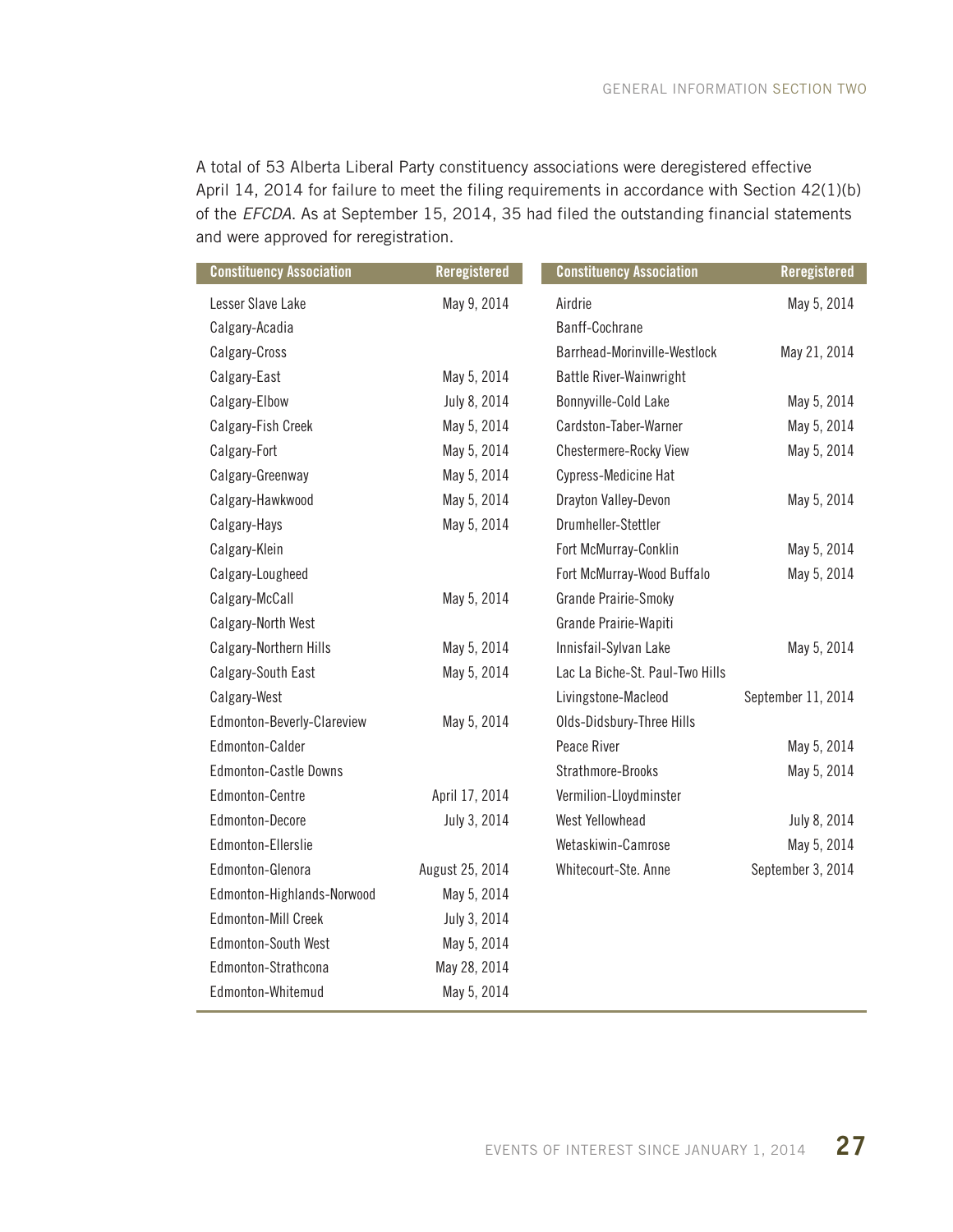**3** The Alberta Social Credit Party requested that the Edmonton-Calder Constituency Association<br> **3** The Alberta Social Credit Party requested that the Edmonton-Calder Constituency Association<br>
two (2) remaining constituen be deregistered, which was approved and made effective March 28, 2014. The party and its two (2) remaining constituency associations were later deregistered effective April 14, 2014 for the party's failure to meet the filing requirements in accordance with Section 42(1)(b) of the *EFCDA.* The party filed the outstanding financial statements and was approved for reregistration effective June 2, 2014. As at September 15, 2014, one (1) constituency association had filed the outstanding financial statement and was reregistered.

| <b>Constituency Association</b> | Reregistered  |
|---------------------------------|---------------|
| Edmonton-Calder                 | N/A           |
| Innisfail-Sylvan Lake           | July 23, 2014 |
| Sherwood Park                   |               |

Three (3) Wildrose Alliance Party constituency associations were deregistered effective April 14, 2014 for failure to meet the filing requirements in accordance with Section 42(1)(b) of the *EFCDA*. As at September 15, 2014, two (2) had filed the outstanding financial statements and were reregistered.

| <b>Constituency Association</b> | Reregistered  |
|---------------------------------|---------------|
| Edmonton-Manning                | July 16, 2014 |
| Drayton Valley-Devon            |               |
| Little Bow                      | July 31, 2014 |
|                                 |               |

Details of all deregistrations and reregistrations during the 2014 calendar year will be provided in the 2014 Annual Report.

#### LEADERSHIP CONTESTS

Two (2) leadership contests were registered as at September 15, 2014 as follows:

#### **Progressive Conservative Association of Alberta**

| Date of official call | April 15, 2014                                         |
|-----------------------|--------------------------------------------------------|
| Nomination period     | May 15 – 30, 2014                                      |
| Leadership vote(s)    | September 6, 2014 and, if required, September 20, 2014 |

#### **Alberta New Democratic Party**

| Date of official call | May 30, 2014            |
|-----------------------|-------------------------|
| Nomination period     | June 2 – August 5, 2014 |
| Leadership vote       | October 18, 2014        |

Additional details will be provided in the 2014 Annual Report.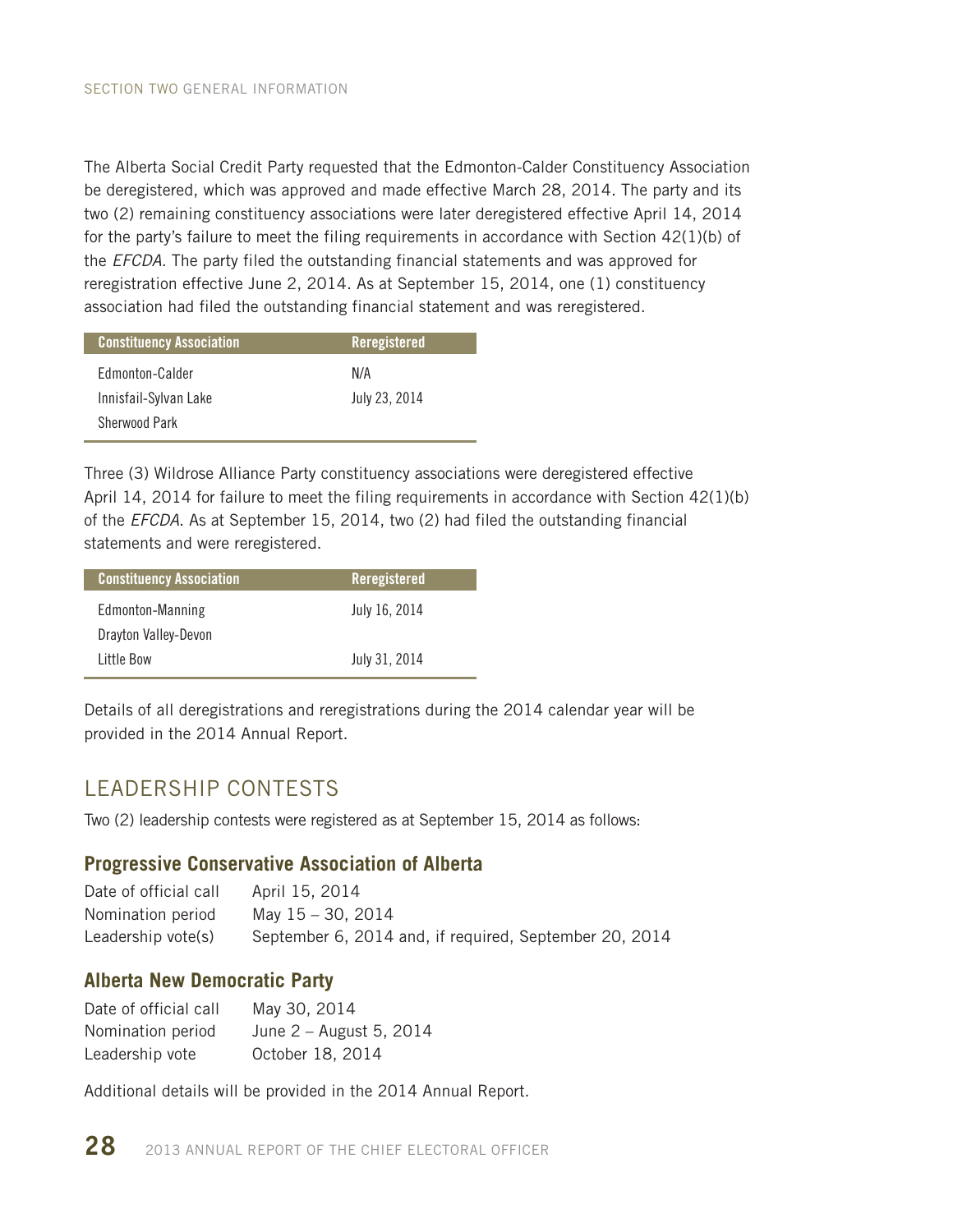# **3**The following recommendations were provided by the Chief Electoral Officer to the Standing Committee on Legislative Offices on July 3, 2014 and discussed further September 4, 2014. The Committee passed a motion on Septe *Section Three RECOMMENDATIONS*

Standing Committee on Legislative Offices on July 3, 2014 and discussed further on September 4, 2014. The Committee passed a motion on September 10, 2014 to transmit the recommendations to the Minister of Justice and Solicitor General for the preparation of amendments for introduction in the Assembly.

## **COMPREHENSIVE REVIEW OF ELECTORAL LEGISLATION**

A comprehensive review of electoral legislation to commence within one year of the next general election was recommended for the following primary reasons:

- Current legislation is very prescriptive, needs to be enabling and written in plain language that is easily understood and interpreted
- **●** In order to modernize the electoral process and introduce best practices in electoral administration to Alberta, new procedures and equipment are necessary
- **●** Elections Alberta has, as part of our mandate, the requirement to "embrace partnership opportunities and innovative ideas by adopting best practices and new technologies from the service, business and election communities"

## **LEGISLATIVE AMENDMENTS**

Recommendations for legislative amendments to both the *Election Act* and the *Election Finances and Contributions Disclosure Act* were provided for consideration prior to the 2016 Provincial General Election. These changes will allow for some modernization of electoral administration, strengthen the integrity and accuracy of the Register of Electors and increase transparency. The following pages include only the recommendations put forth for the *EFCDA*.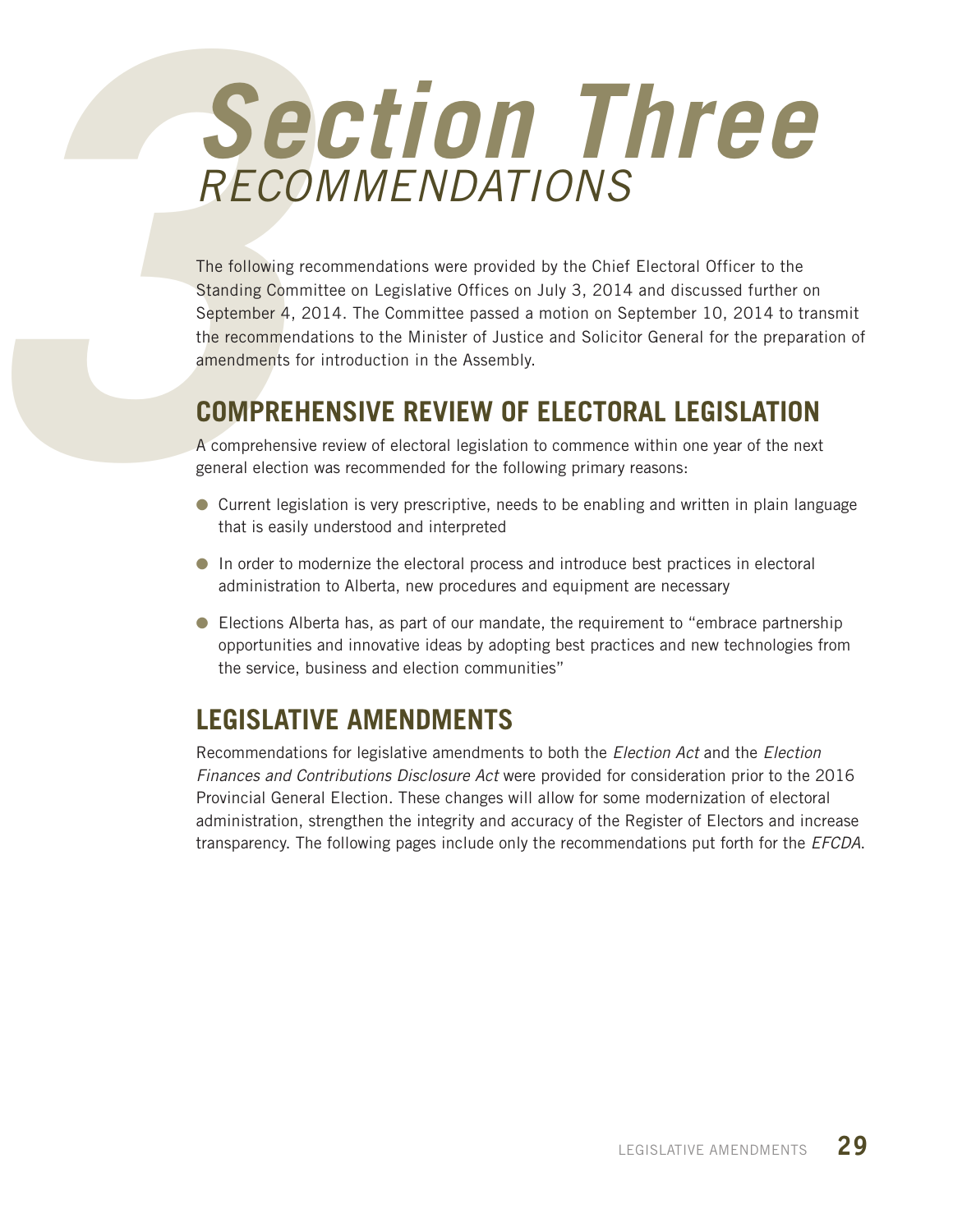| #           | <b>Section</b>    | <b>Current</b>                                                                                                                                                                                                                                                                                                                                                                                                                                                                                                                                                                                           | <b>Proposed</b>                                                                                                                                                                                                                                                                          | <b>Rationale</b>                                                                                                                                                                                                                                                                                 |
|-------------|-------------------|----------------------------------------------------------------------------------------------------------------------------------------------------------------------------------------------------------------------------------------------------------------------------------------------------------------------------------------------------------------------------------------------------------------------------------------------------------------------------------------------------------------------------------------------------------------------------------------------------------|------------------------------------------------------------------------------------------------------------------------------------------------------------------------------------------------------------------------------------------------------------------------------------------|--------------------------------------------------------------------------------------------------------------------------------------------------------------------------------------------------------------------------------------------------------------------------------------------------|
| $\mathbf 1$ | 1(1)(I)<br>3      | <b>NEW</b>                                                                                                                                                                                                                                                                                                                                                                                                                                                                                                                                                                                               | • Create a regulation to<br>establish what constitutes a<br>publicly funded corporation. A<br>regulation identifying publicly<br>funded corporations would<br>enhance clarity, understanding<br>and, ultimately, compliance on<br>the part of contributors,<br>recipients and the public | • There are several groups of<br>corporations that are<br>prohibited from making<br>political contributions. These<br>groups of prohibited<br>corporations include<br>municipalities, school boards,<br>post-secondary institutions<br>and Provincial corporations                               |
| 2           | 5.2(2)            | <b>NEW</b>                                                                                                                                                                                                                                                                                                                                                                                                                                                                                                                                                                                               | • Provide the ability for the Chief<br>Electoral Officer to disclose to<br>the political party if their<br>candidate or constituency<br>association is under<br>investigation                                                                                                            | • Parties are responsible for<br>endorsing their candidates and<br>establishing constituency<br>associations and should be<br>notified of any investigation<br>undertaken by Elections<br>Alberta                                                                                                |
| 3           | 5.2(2)<br>51.1(1) | NEW                                                                                                                                                                                                                                                                                                                                                                                                                                                                                                                                                                                                      | • Provide the ability for the Chief<br>Electoral Officer to disclose to<br>Alberta Treasury Board &<br><b>Finance (Tax and Revenue</b><br>Administration) an instance<br>where excessive contributions<br>have been refunded resulting<br>in amendments to Official Tax<br>Receipts      | • Where a contribution has been<br>made or accepted in<br>contravention of the Act and<br>official tax receipts had been<br>issued and potentially filed on<br>personal/corporate Alberta Tax<br>Returns, Alberta Finance has<br>requested notification                                          |
| 4           | 9(2)(a)(iv)       | 9(2) The Chief Electoral<br>Officer shall maintain a<br>register of candidates in<br>relation to each election and,<br>subject to this section, shall<br>register in it any candidate who<br>is qualified to be registered<br>and who files with the Chief<br>Electoral Officer an application<br>for registration setting out<br>(a) that, in the case of a<br>candidate under the <i>Election</i><br>Act, the candidate<br>$\cdots$<br>(iv) has, after the date of the<br>issue of a writ for an election in<br>a named electoral division.<br>declared the candidate's<br>candidacy as an independent | • Delete "after the date of the<br>issue of a writ for an election<br>in a named electoral division"<br>in (iv)                                                                                                                                                                          | • To allow independent<br>candidates to accept<br>contributions and use any<br>funds during the campaign<br>period<br>• This harmonizes the<br>commencement date for<br>independent candidates and<br>party supported candidates<br>• This amendment eliminates a<br>potential Charter challenge |

## *Election Finances and Contributions Disclosure Act*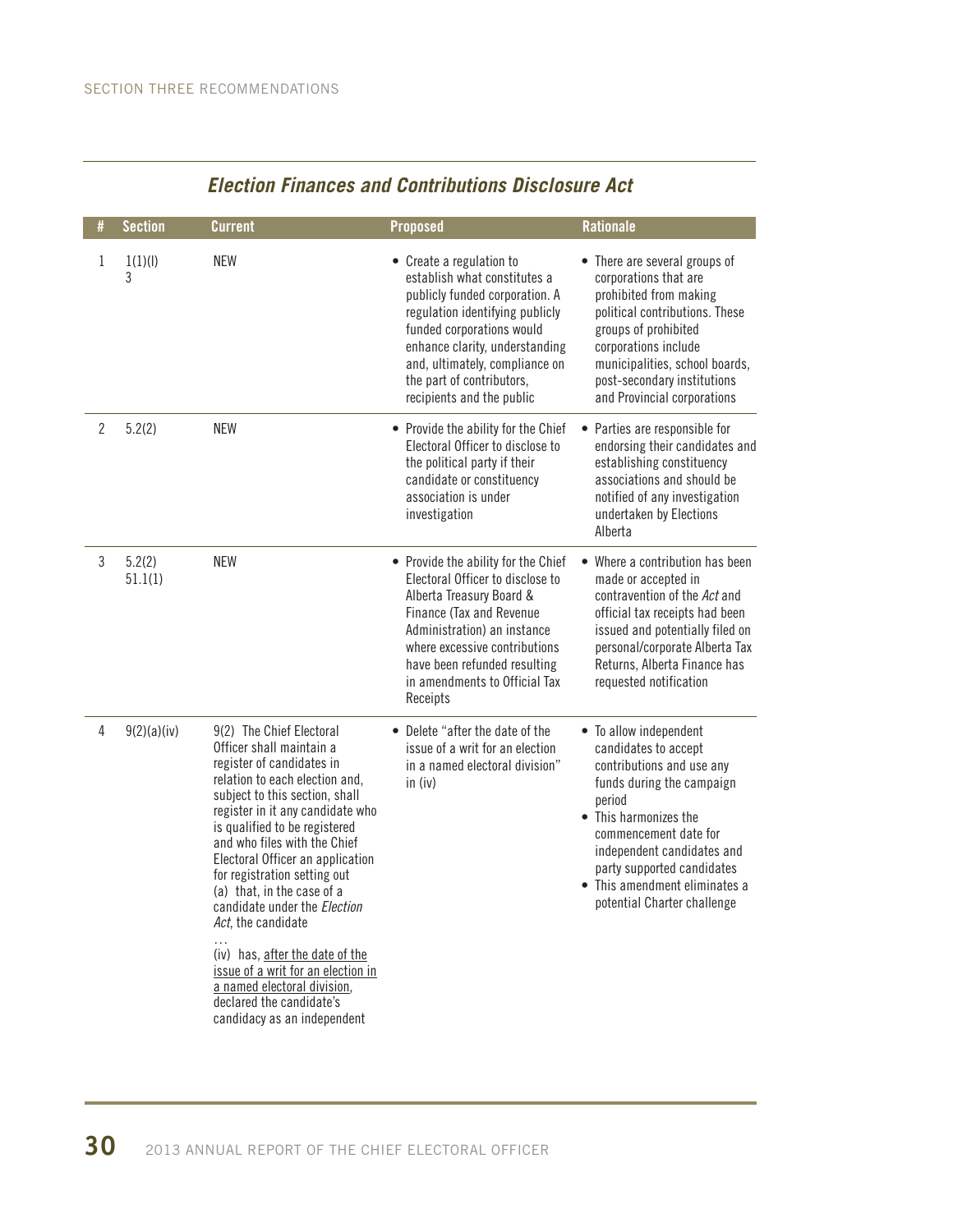| #              | <b>Section</b> | <b>Current</b>                                                                                                                                                                                                                                                                                                                                                                                                                 | <b>Proposed</b>                                                                                                                                                                                                                                                                | <b>Rationale</b>                                                                                                                                                                                                                                                                                                                                                                                                                                          |
|----------------|----------------|--------------------------------------------------------------------------------------------------------------------------------------------------------------------------------------------------------------------------------------------------------------------------------------------------------------------------------------------------------------------------------------------------------------------------------|--------------------------------------------------------------------------------------------------------------------------------------------------------------------------------------------------------------------------------------------------------------------------------|-----------------------------------------------------------------------------------------------------------------------------------------------------------------------------------------------------------------------------------------------------------------------------------------------------------------------------------------------------------------------------------------------------------------------------------------------------------|
| 5              | 9(2)(b)(iii)   | 9(2) The Chief Electoral Officer<br>shall maintain a register of<br>candidates in relation to each<br>election and, subject to this<br>section, shall register in it any<br>candidate who is qualified to be<br>registered and who files with the<br>Chief Electoral Officer an<br>application for registration<br>setting out<br>(b) that, in the case of a candidate<br>under the Senatorial Selection Act,<br>the candidate | • Delete "after the date<br>of the issue of a writ<br>for an election" in (iii)                                                                                                                                                                                                | • Same as previous recommendation                                                                                                                                                                                                                                                                                                                                                                                                                         |
|                |                | $\cdots$<br>(iii) has, after the date of the issue<br>of a writ for an election, declared the<br>candidate's candidacy as an<br>independent candidate at the<br>election;                                                                                                                                                                                                                                                      |                                                                                                                                                                                                                                                                                |                                                                                                                                                                                                                                                                                                                                                                                                                                                           |
| 6              | 44.1(e)        | "election period" means the<br>period commencing the day a writ<br>of election is issued for a general<br>election under the Election Act<br>and concluding at the end of<br>polling day                                                                                                                                                                                                                                       | • Extend third party<br>advertising provisions<br>to include by-elections                                                                                                                                                                                                      | • Consistent application of the<br>provisions to include all elections                                                                                                                                                                                                                                                                                                                                                                                    |
| $\overline{7}$ | 49.1           | 49.1 A third party that<br>contravenes Part 6.1 of this Act is<br>guilty of an offence and liable to a<br>fine not exceeding<br>(a) \$10 000 if the third party is a<br>person;<br>(b) \$100 000 if the third party is a<br>trade union, employee organization,<br>corporation or other organization                                                                                                                           | • Add breach of section<br>9.1 to offence<br>provision<br>• Section 9.1 is not in<br>Part 6.1<br>• Add: 'group' to the<br>description in<br>subsection (b): "the<br>third party is a trade<br>union, employee<br>organization,<br>corporation, group or<br>other organization" | • Failure to register as a third party<br>breaches section 9.1, but that is not<br>currently a prosecutable offence<br>• There is no other way to remedy a<br>third party who failed to register, as<br>other remedies only allow the CEO<br>to penalize a registered third party<br>• Currently, a third party can be a<br>group $(s. 44.1(i))$ , but a group<br>cannot be prosecuted. Including<br>group in the offence section closes<br>that loophole |

## *Election Finances and Contributions Disclosure Act*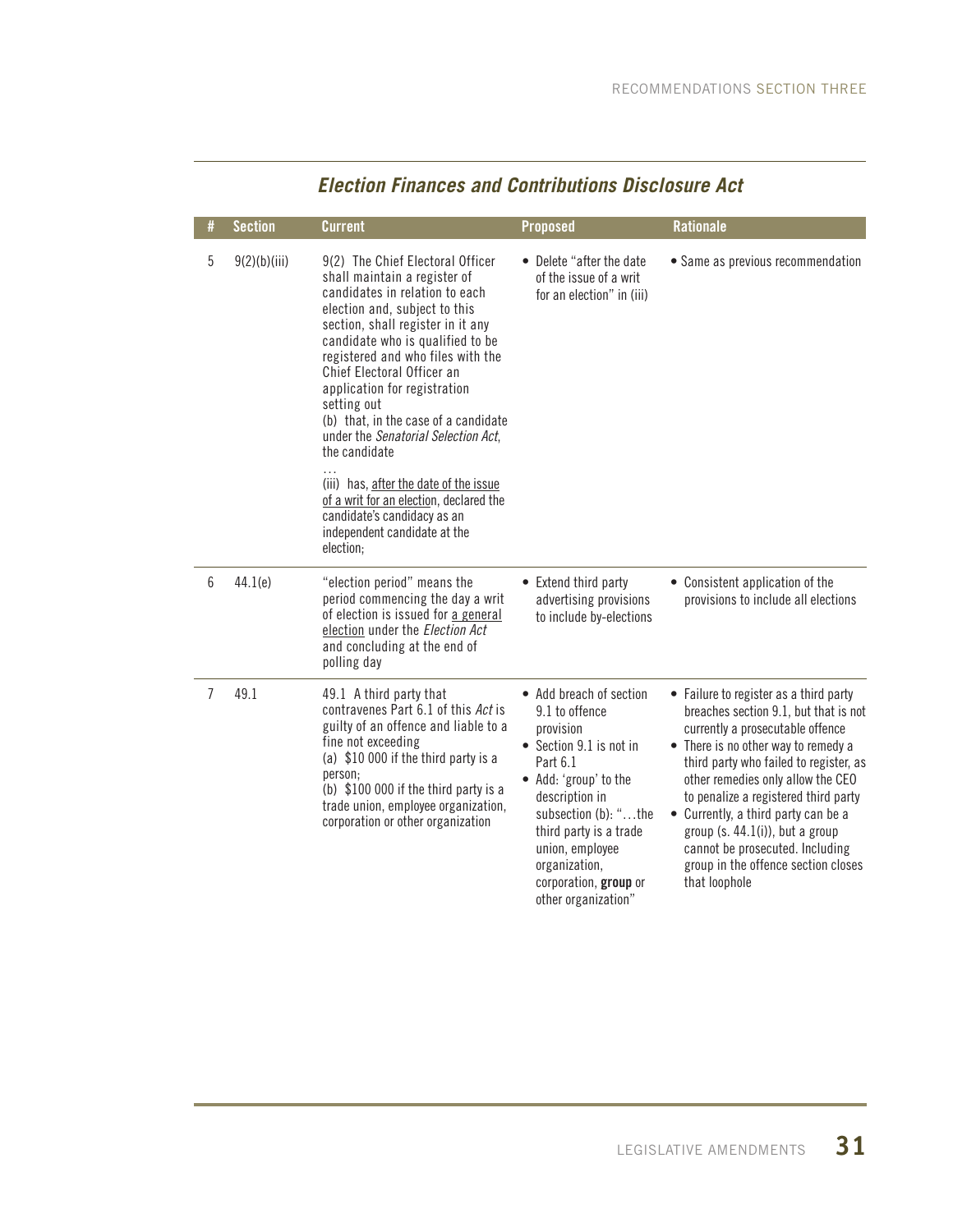## *Election Finances and Contributions Disclosure Act*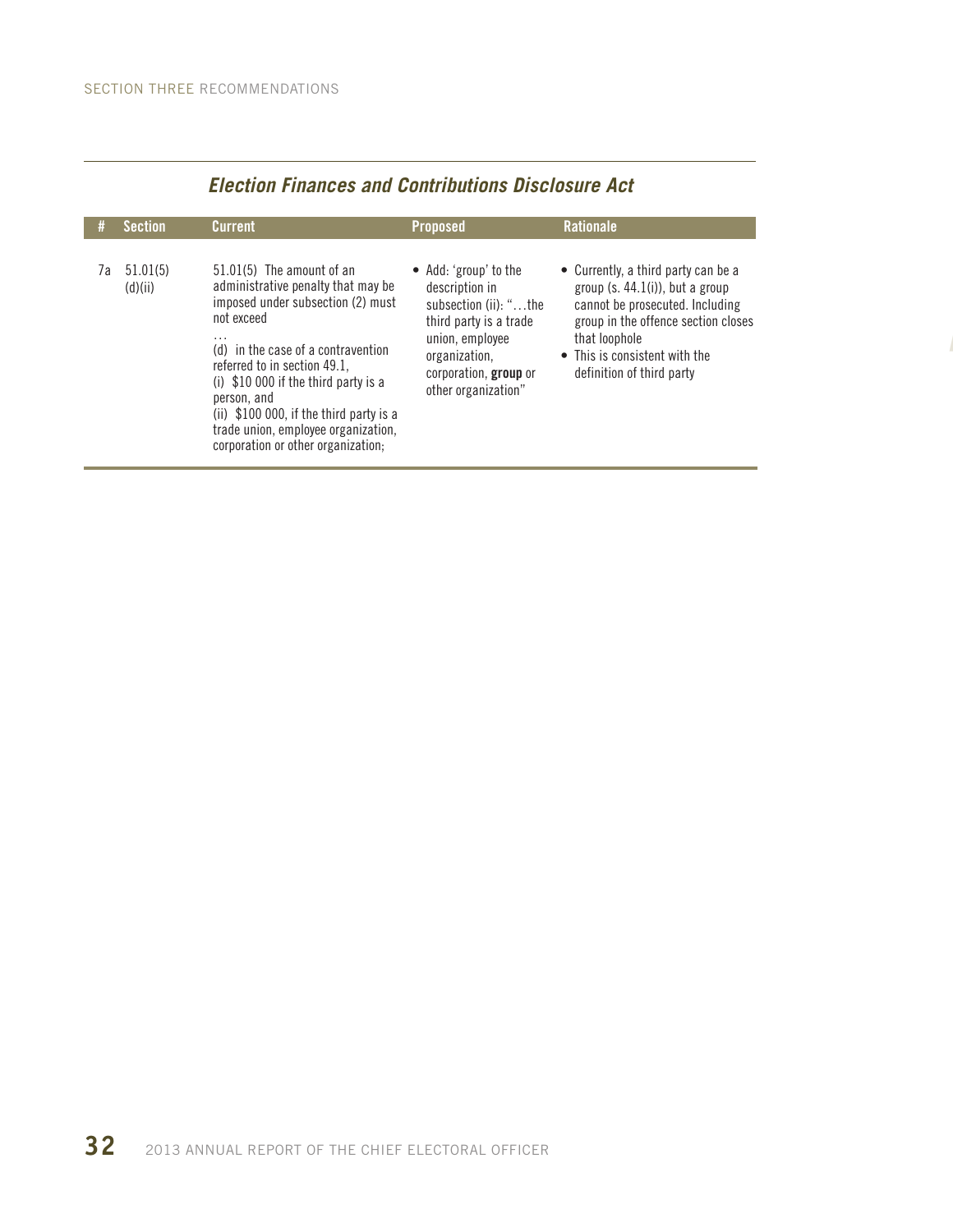

the Chief Electoral Officer for the year ended March 31, 2014.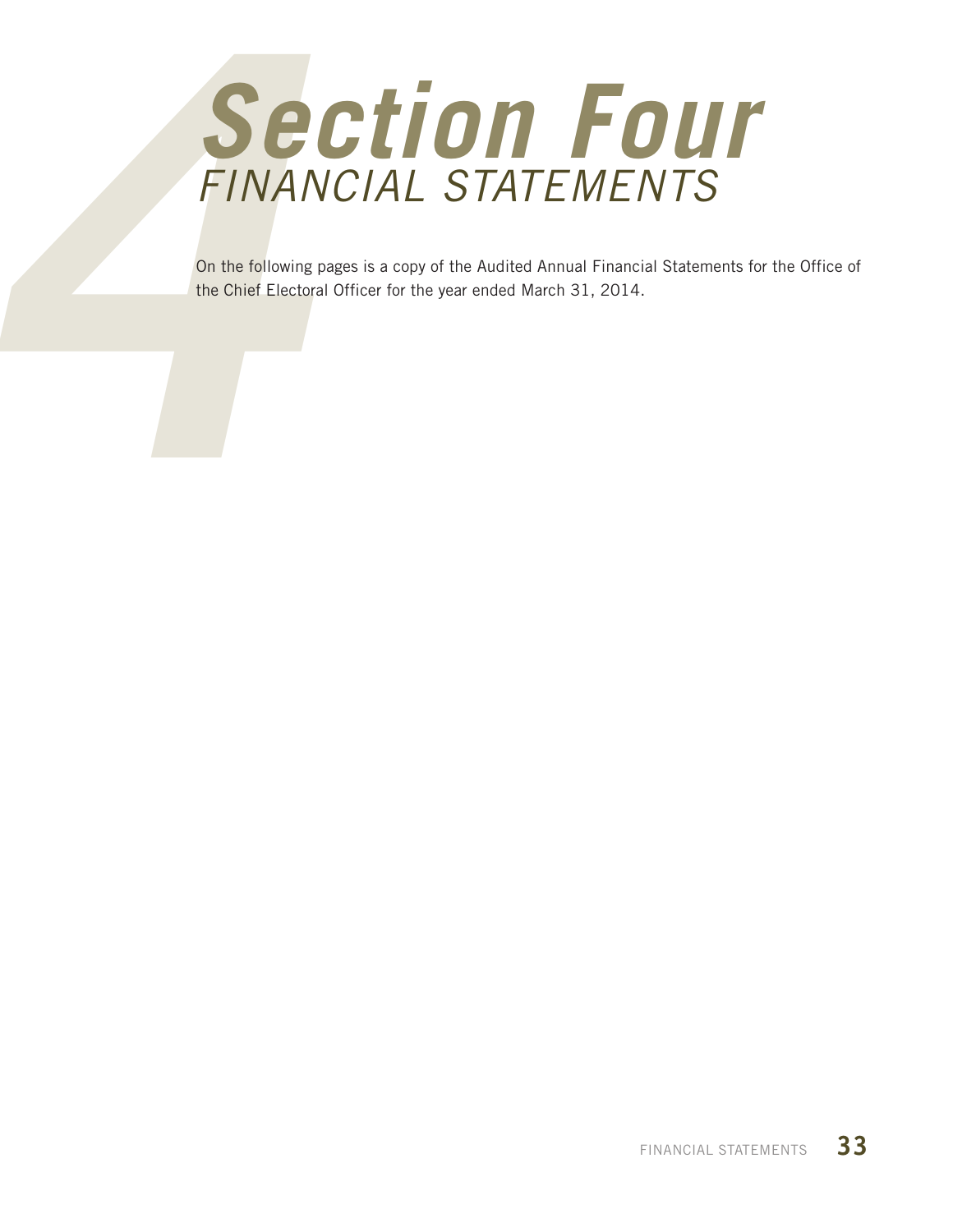SECTION FOUR FINANCIAL STATEMENTS

## **OFFICE OF THE CHIEF ELECTORAL OFFICER**

**Financial Statements Year Ended March 31, 2014**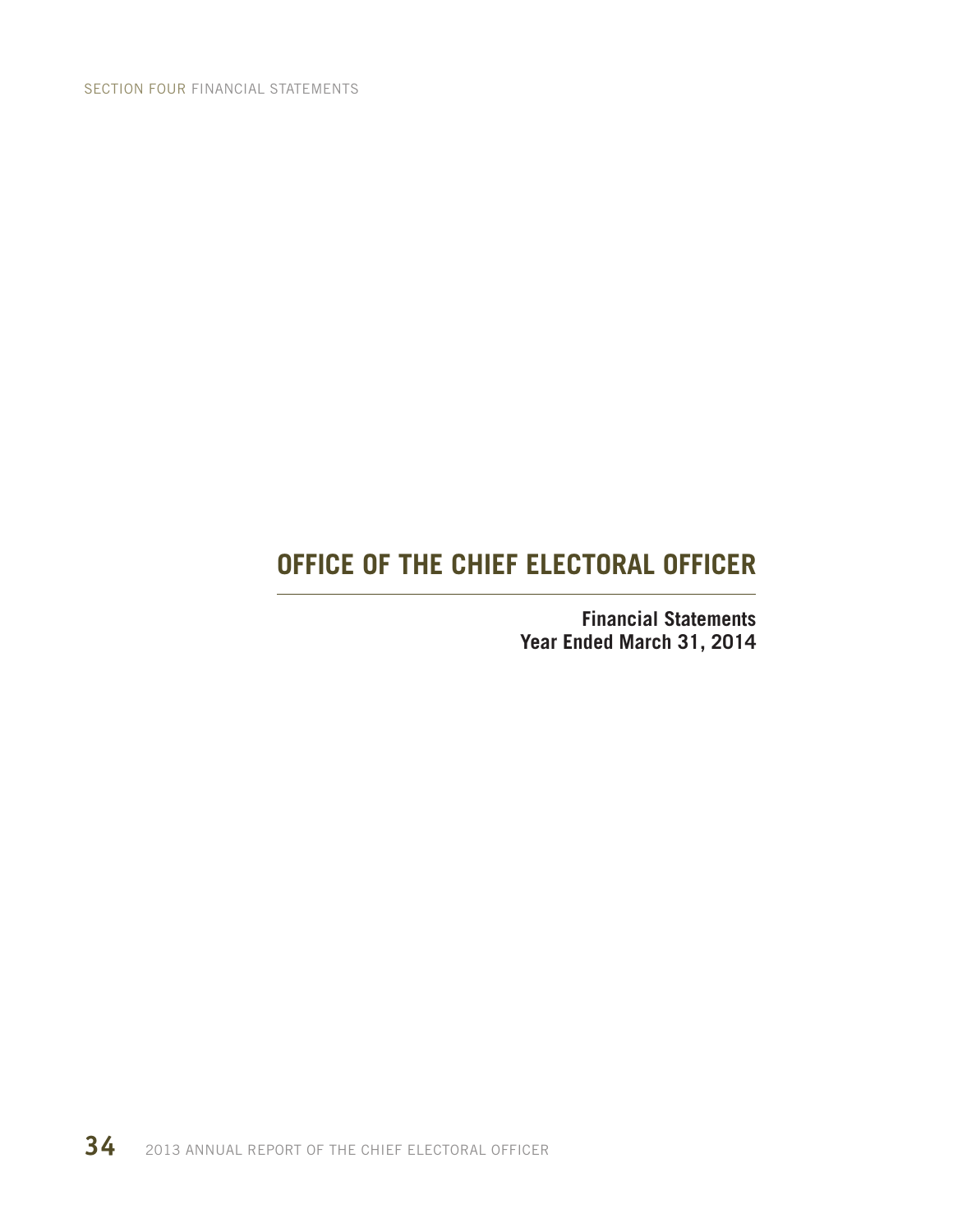# OFFICE OF THE CHIEF ELECTORAL OFFICER **FINANCIAL STATEMENTS**

AS AT MARCH 31, 2014

Independent Auditor's Report

Statement of Financial Position

Statement of Operations

Statement of Cash Flows

Notes to the Financial Statements

Schedule 1 – Expense Detailed by Object

Schedule 2 – Salary and Benefits Disclosure

Schedule 3 – Schedule of Allocated Costs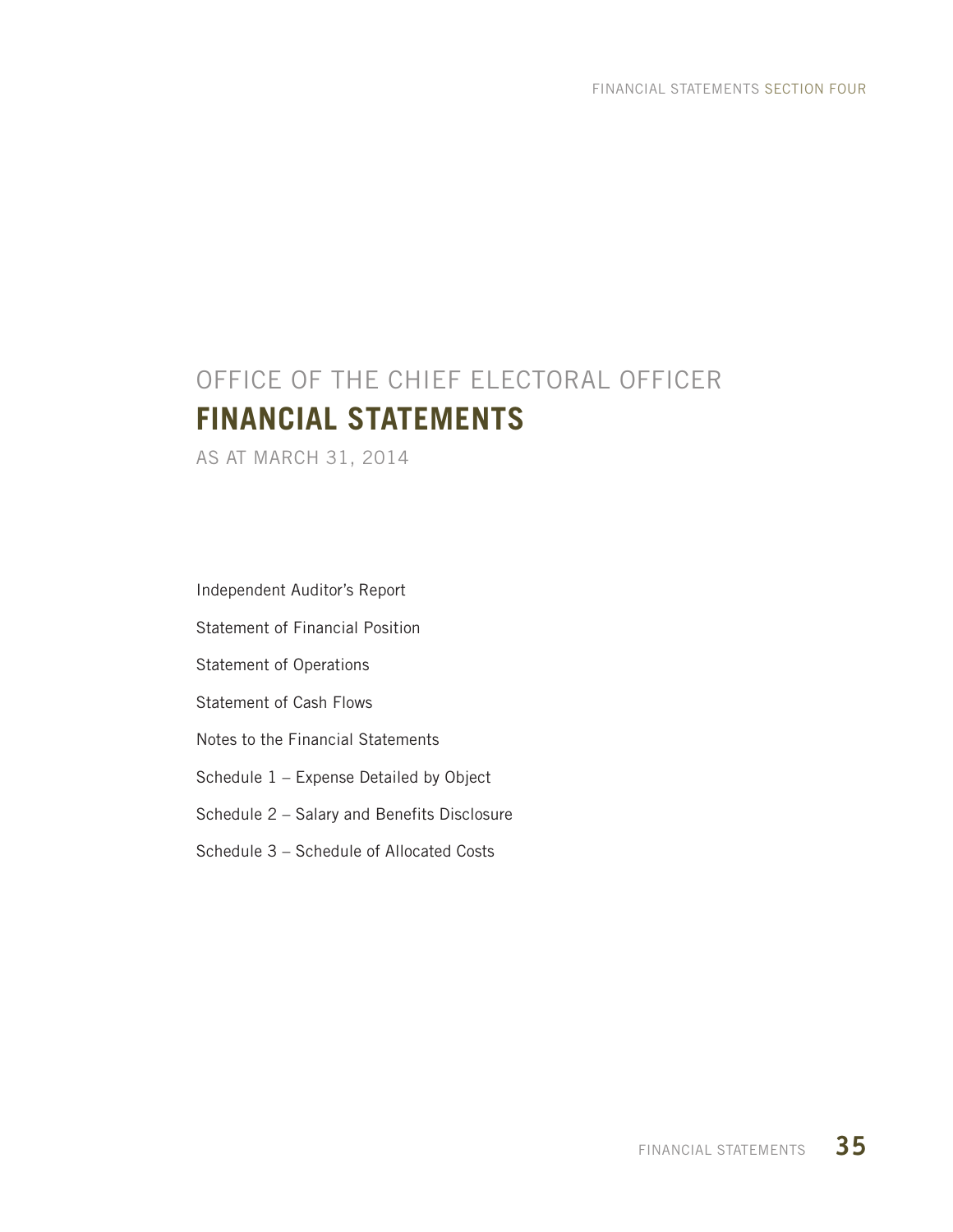## **INDEPENDENT AUDITOR'S REPORT**



To the Members of the Legislative Assembly

#### *Report on the Financial Statements*

I have audited the accompanying financial statements of Office of the Chief Electoral Officer, which comprise the statement of financial position as at March 31, 2014, and the statements of operations and cash flows for the year then ended, and a summary of significant accounting policies and other explanatory information.

#### *Management's Responsibility for the Financial Statements*

Management is responsible for the preparation and fair presentation of these financial statements in accordance with Canadian public sector accounting standards, and for such internal control as management determines is necessary to enable the preparation of financial statements that are free from material misstatement, whether due to fraud or error.

#### *Auditor's Responsibility*

My responsibility is to express an opinion on these financial statements based on my audit. I conducted my audit in accordance with Canadian generally accepted auditing standards. Those standards require that I comply with ethical requirements and plan and perform the audit to obtain reasonable assurance about whether the financial statements are free from material misstatement.

An audit involves performing procedures to obtain audit evidence about the amounts and disclosures in the financial statements. The procedures selected depend on the auditor's judgment, including the assessment of the risks of material misstatement of the financial statements, whether due to fraud or error. In making those risk assessments, the auditor considers internal control relevant to the entity's preparation and fair presentation of the financial statements in order to design audit procedures that are appropriate in the circumstances, but not for the purpose of expressing an opinion on the effectiveness of the entity's internal control. An audit also includes evaluating the appropriateness of accounting policies used and the reasonableness of accounting estimates made by management, as well as evaluating the overall presentation of the financial statements.

I believe that the audit evidence I have obtained is sufficient and appropriate to provide a basis for my audit opinion.

#### *Opinion*

In my opinion, the financial statements present fairly, in all material respects, the financial position of the Office of the Chief Electoral Officer as at March 31, 2014, and the results of its operations, its remeasurement gains and losses, and its cash flows for the year then ended in accordance with Canadian public sector accounting standards.

[Original signed by Merwan N. Saher, FCA]

Auditor General July 17, 2014 Edmonton, Alberta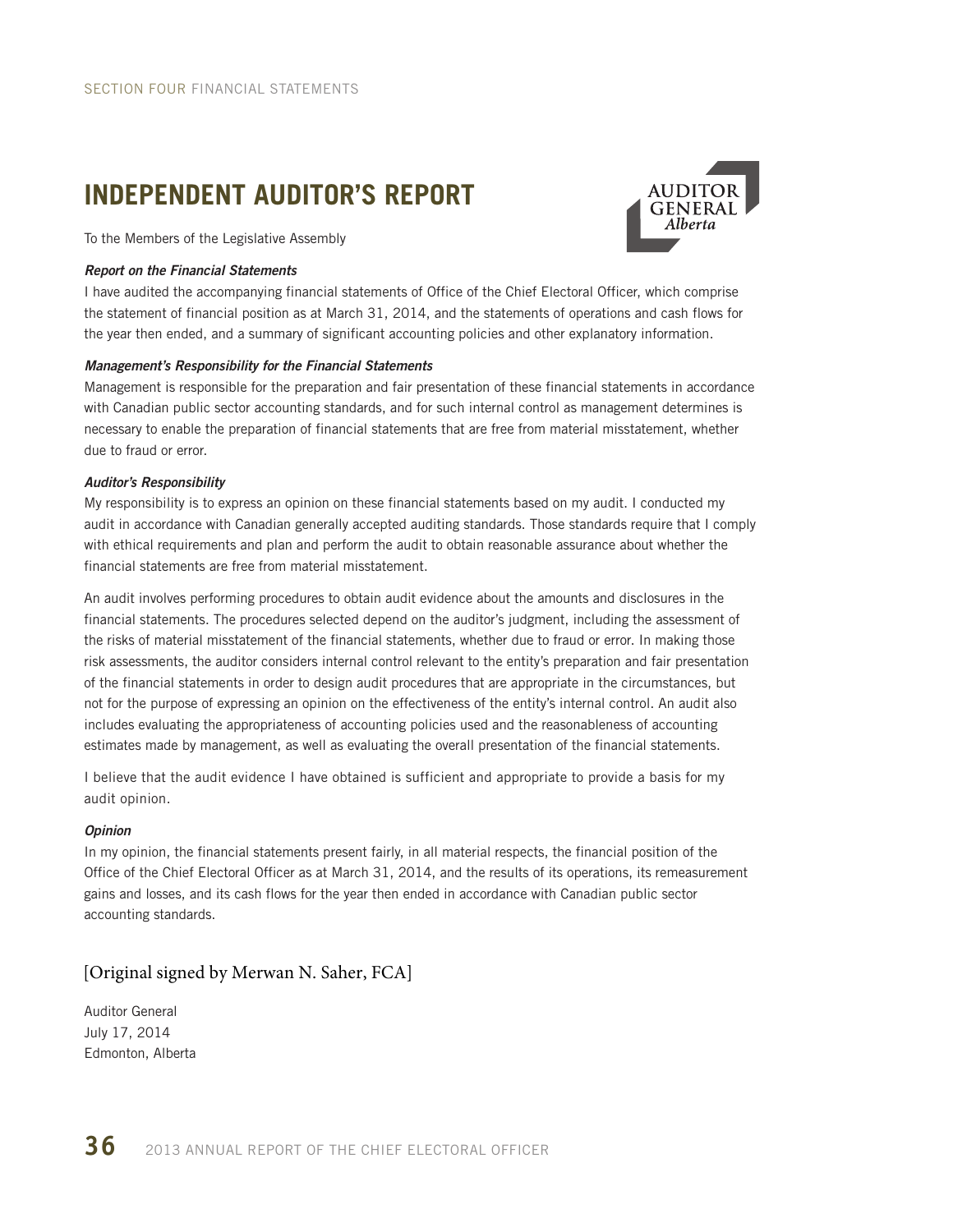# OFFICE OF THE CHIEF ELECTORAL OFFICER **STATEMENT OF FINANCIAL POSITION**

AS AT MARCH 31, 2014

|                                                                                                                             | 2014                     | 2013                     |
|-----------------------------------------------------------------------------------------------------------------------------|--------------------------|--------------------------|
| <b>ASSETS</b>                                                                                                               |                          |                          |
| <b>Assets</b>                                                                                                               |                          |                          |
| Cash                                                                                                                        | \$<br>150                | \$<br>150                |
| Prepaid Expenses                                                                                                            | 19                       |                          |
| Tangible Capital Assets (Note 4)                                                                                            | 847,259                  | 748,678                  |
|                                                                                                                             | \$<br>847,428            | \$<br>748,828            |
| <b>LIABILITIES AND NET ASSETS</b><br><b>Liabilities</b><br>Accounts Payable and Accrued Liabilities<br>Accrued vacation pay | \$<br>389,163<br>219,114 | \$<br>180,657<br>277,245 |
|                                                                                                                             | \$<br>608,277            | \$<br>457,902            |
| <b>Net Assets</b>                                                                                                           |                          |                          |
| Net Assets (Liabilities) at Beginning of Year                                                                               | 290,926                  | 554,707                  |
| <b>Net Operating Results</b>                                                                                                | (3,785,459)              | (17,631,723)             |
| Net Financing Provided from General Revenues                                                                                | 3,733,684                | 17,367,942               |
| Net Assets at End of Year                                                                                                   | 239,151                  | 290,926                  |
|                                                                                                                             | \$<br>847,428            | \$<br>748,828            |

The accompanying notes and schedules are part of these financial statements.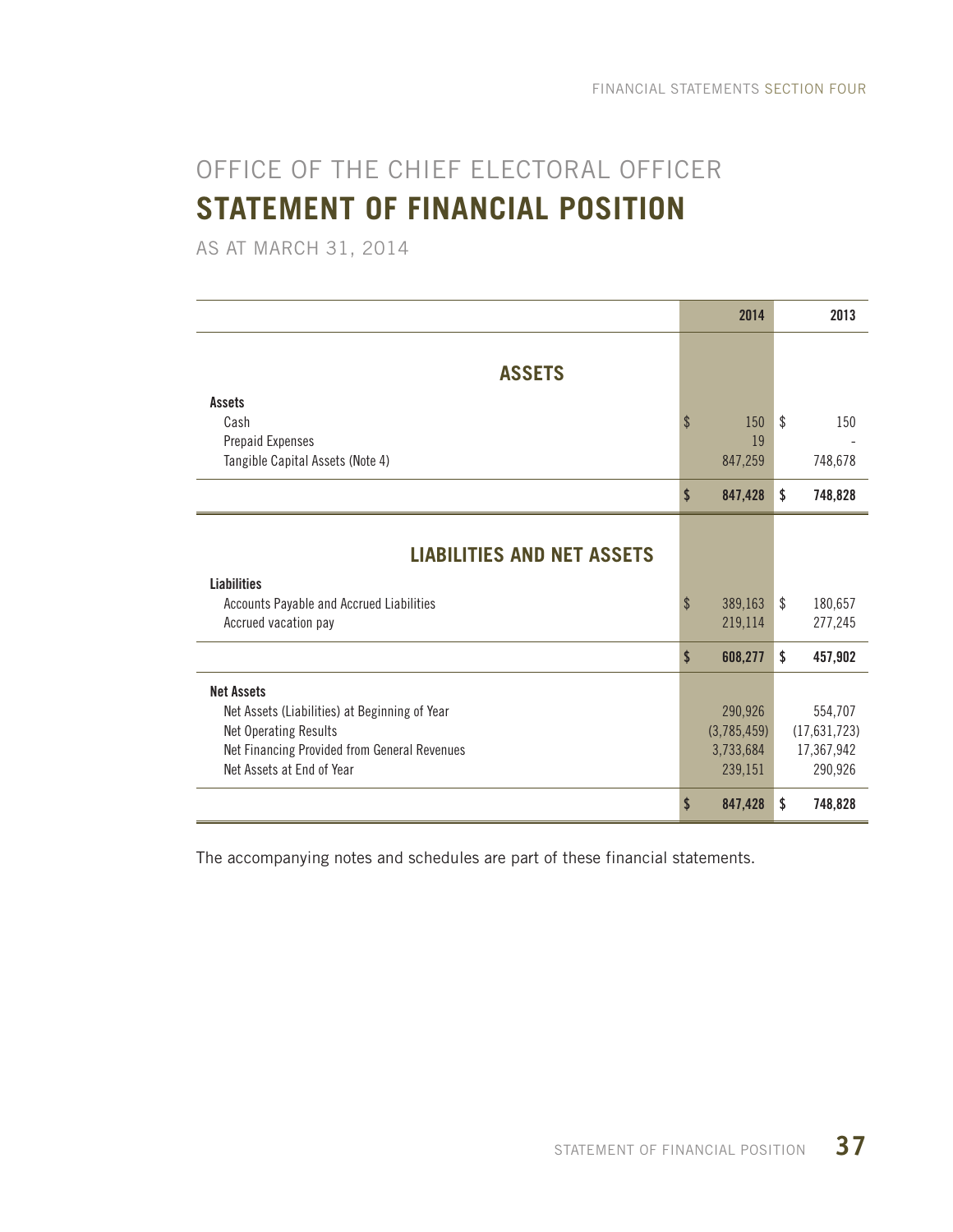# OFFICE OF THE CHIEF ELECTORAL OFFICER **STATEMENT OF OPERATIONS**

YEAR ENDED MARCH 31, 2014

|                                       | 2014                           | 2013                  |                                 |
|---------------------------------------|--------------------------------|-----------------------|---------------------------------|
|                                       | <b>Budget</b>                  | <b>Actual</b>         | Actual                          |
| Revenues:                             |                                |                       |                                 |
| Other Revenue                         | \$<br>$\overline{\phantom{0}}$ | $\sqrt[6]{}$<br>6,683 | \$<br>69,400                    |
| Expenses (Schedules 1 & 3):<br>Voted: |                                |                       |                                 |
| <b>Corporate Services</b>             | 4,843,000                      | 3,375,995             | 3,490,261                       |
| <b>Elections</b>                      | 840,000                        |                       | 13,618,449                      |
|                                       | 5,683,000                      | 3,375,995             | 17,108,710                      |
| Amounts Not Voted:                    |                                |                       |                                 |
| Amortization of Capital Assets        | 650,000                        | 474,278               | 599,930                         |
| Provision for Vacation Pay            |                                | (58, 131)             | (7, 517)                        |
|                                       | 650,000                        | 416,147               | 592,413                         |
|                                       | 6,333,000                      | 3,792,142             | 17,701,123                      |
| <b>Net Operating Results</b>          | \$<br>$(6,333,000)$ \$         |                       | $(3,785,459)$ \$ $(17,631,723)$ |

The accompanying notes and schedules are part of these financial statements.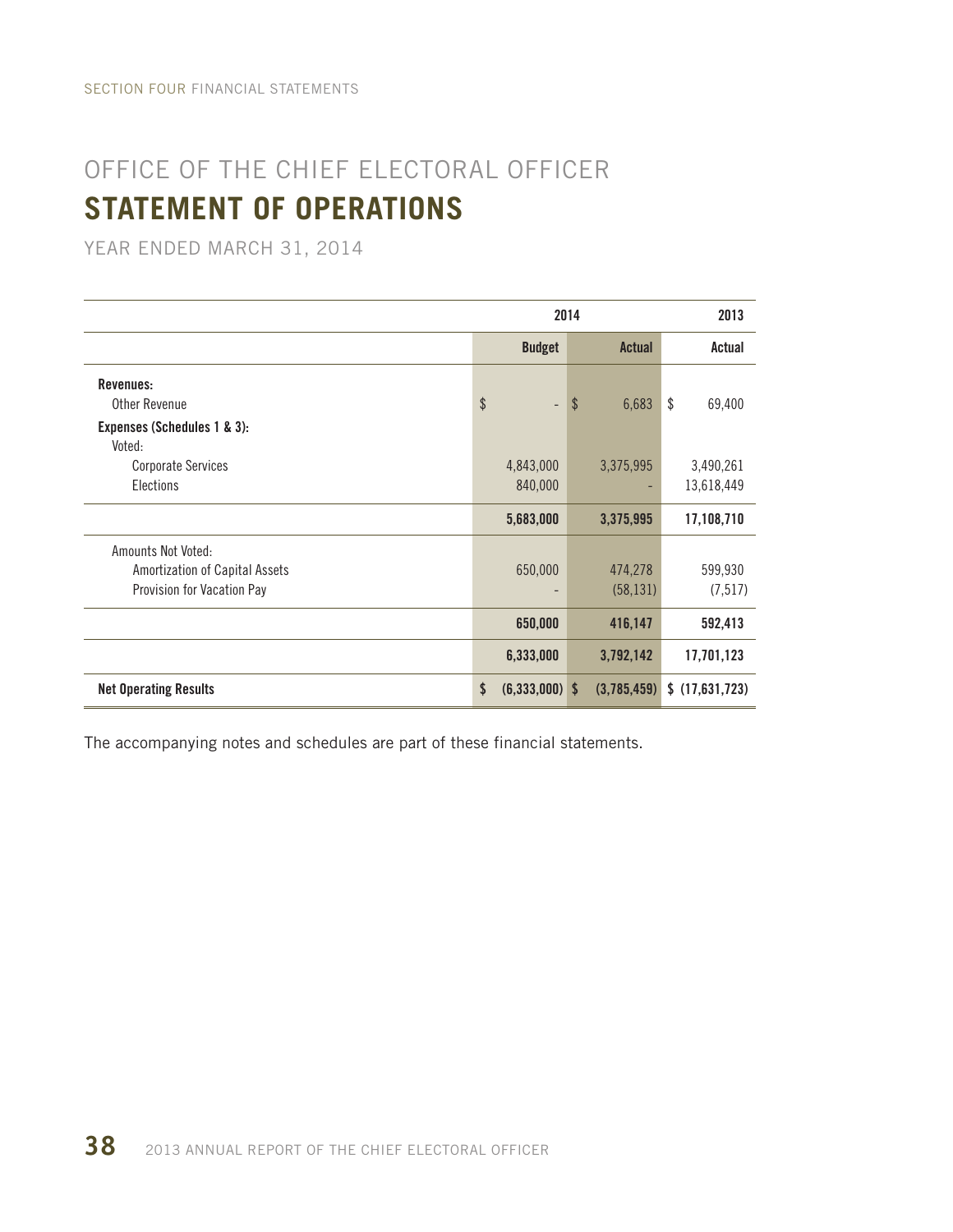# OFFICE OF THE CHIEF ELECTORAL OFFICER **STATEMENT OF CASH FLOWS**

YEAR ENDED MARCH 31, 2014

|                                                  | 2014              | 2013           |
|--------------------------------------------------|-------------------|----------------|
| <b>Operating transactions:</b>                   |                   |                |
| Net operating results                            | \$<br>(3,785,459) | \$(17,631,723) |
| Non-cash items included in Net Operating Results |                   |                |
| Amortization of Tangible Capital Assets          | 474,278           | 599,930        |
|                                                  | (3,311,181)       | (17,031,793)   |
| (Increase) Decrease in Prepaid Expenses          | (19)              | 291,658        |
| Increase (Decrease) in Accounts Payable          |                   |                |
| and Accrued Liabilities                          | 208,506           | (113, 490)     |
| Decrease in accrued Vacation Payable             | (58, 131)         | (7, 517)       |
| <b>Cash Applied to Operating Transactions</b>    | (3, 160, 825)     | (16, 861, 142) |
| <b>Capital transactions:</b>                     |                   |                |
| Acquisition of Tangible Capital Assets           | (572, 859)        | (506, 800)     |
| <b>Cash Applied to Capital Transactions</b>      | (572, 859)        | (506, 800)     |
| <b>Financing transactions:</b>                   |                   |                |
| Net Financing Provided from General Revenues     | 3,733,684         | 17,367,942     |
| Increase in Cash and Equivalents                 |                   |                |
| Cash, beginning of year                          | 150               | 150            |
| <b>Cash at End of Year</b>                       | \$<br>150         | 150<br>S       |

The accompanying notes and schedules are part of these financial statements.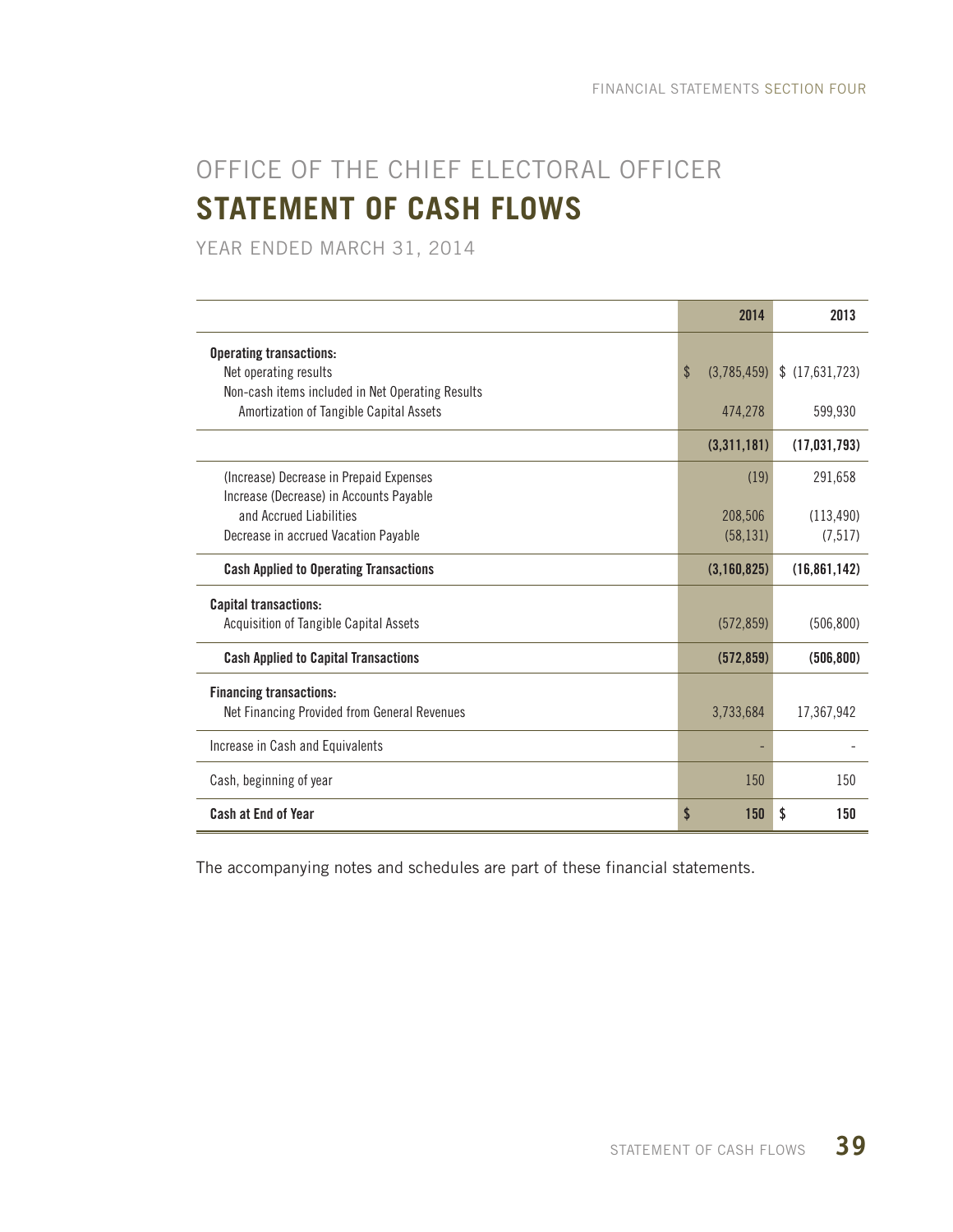# OFFICE OF THE CHIEF ELECTORAL OFFICER **NOTES TO THE FINANCIAL STATEMENTS**

#### NOTE 1 AUTHORITY

The Office of the Chief Electoral Officer (the "Office") is operated under the authority of the *Election Act*, the *Election Finances and Contributions Disclosure Act* and the *Senatorial Selection Act*. The net cost of the operations of the Office is borne by the General Revenue Fund of the Province of Alberta. Annual operating budgets are reviewed by the Select Standing Committee on Legislative Offices.

#### NOTE 2 PURPOSE

The Chief Electoral Officer provides administrative, logistic and financial support for general and special enumerations, general elections and by-elections, and plebiscites in support of the *Election Act* and elections in support of the *Senatorial Selection Act*. The Chief Electoral Officer monitors and records the financial activities of registered parties, constituency associations and candidates to ensure compliance with the *Election Finances and Contributions Disclosure Act.*

#### NOTE 3 SUMMARY OF SIGNIFICANT ACCOUNTING POLICIES AND REPORTING PRACTICES

These financial statements are prepared in accordance with Canadian public sector accounting standards.

#### **a) Reporting Entity**

The reporting entity is the Office of the Chief Electoral Officer, for which the Chief Electoral Officer is responsible.

The Office operates within the General Revenue Fund (the "Fund"). The Fund is administered by the Minister of Treasury Board and Finance. All receipts of the Office are deposited into the Fund and all disbursements made by the Office are paid from the Fund.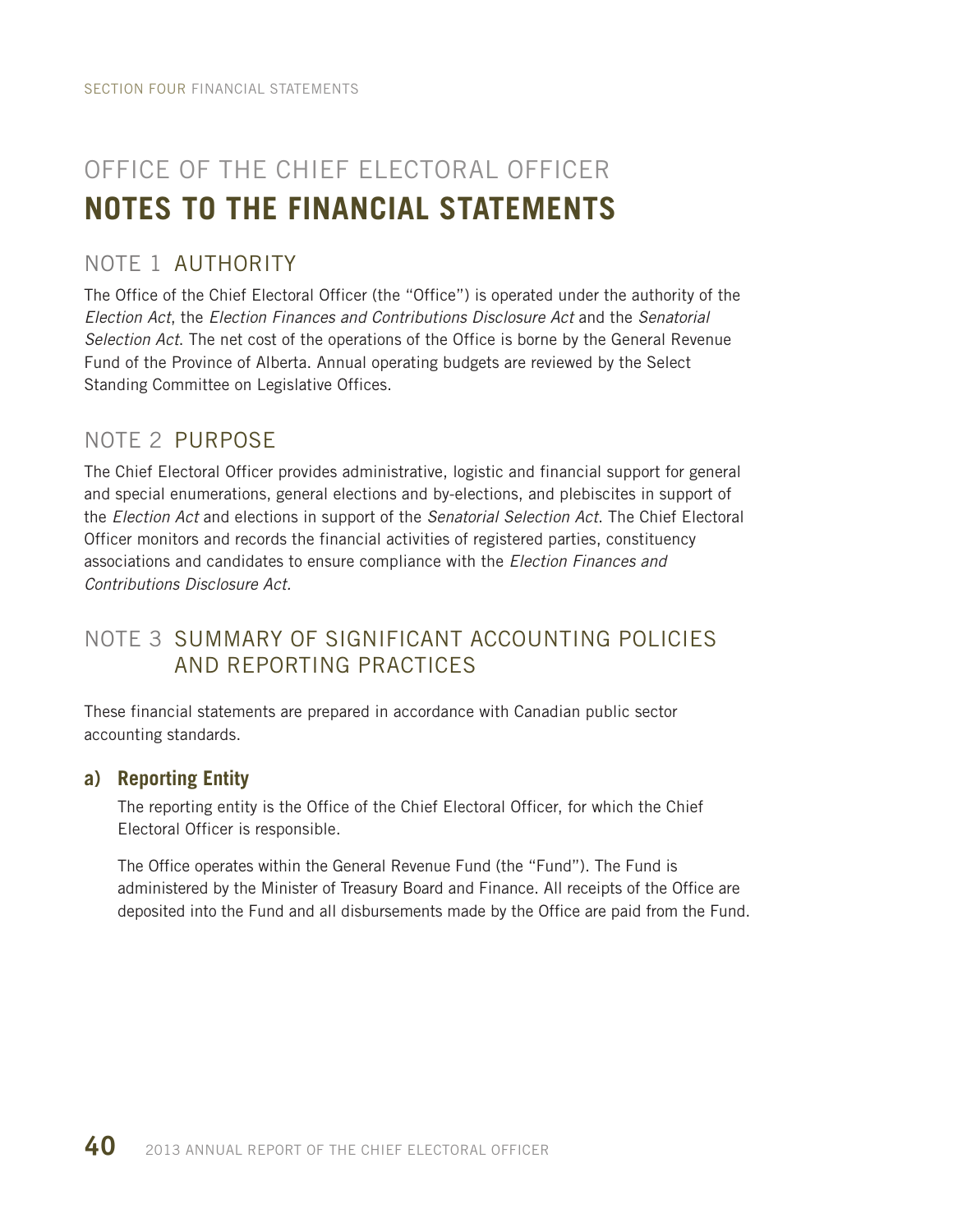#### NOTE 3 SUMMARY OF SIGNIFICANT ACCOUNTING POLICIES AND REPORTING PRACTICES (continued)

#### **b) Basis of Financial Reporting**

#### **Revenues**

All revenues are reported on the accrual basis of accounting.

#### **Expenses**

Expenses represent the costs of resources consumed during the year on the Office's operations.

Pension costs included in these statements comprise the cost of employer contributions for current service of employees during the year.

#### **Assets**

Financial assets of the Office are limited to financial claims such as advances to and accounts receivables from other organizations, employees and other individuals.

Tangible capital assets of the Office are recorded at historical cost. The threshold for capitalizing capital assets is \$5,000. Amortization is calculated on a straight-line basis, over the estimated useful lives of the assets as follows:

| Computer hardware and software       | 3 years                   |
|--------------------------------------|---------------------------|
| Warehouse Equipment                  | 10 years                  |
| Furniture and other office equipment | 10 years                  |
| Election assets                      | 20% each general election |

In the year of addition and disposal, amortization is one-half of the prescribed amounts.

#### **Liabilities**

Liabilities represent all financial claims payable by the Office at fiscal year end.

#### **Financial Instruments**

As the Office does not have any transactions involving financial instruments that are classified in the fair value category and has no foreign currency transactions, there are no remeasurement gains and losses and therefore a statement of remeasurement gains and losses has not been presented.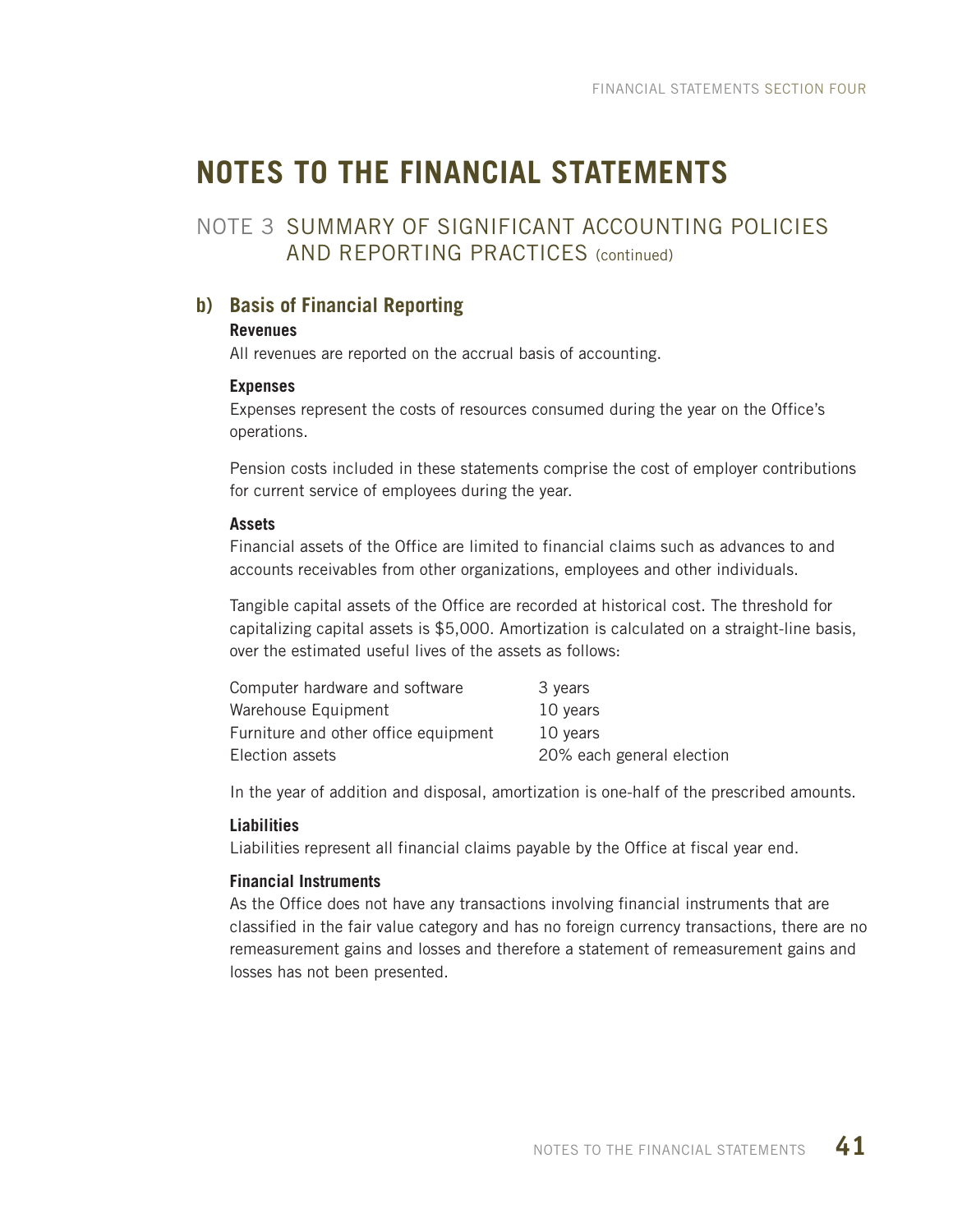#### NOTE 3 SUMMARY OF SIGNIFICANT ACCOUNTING POLICIES AND REPORTING PRACTICES (continued)

#### **Net Assets/Net Liabilities**

Net assets/liabilities represent the difference between the value of assets held by the Office and its liabilities. Canadian public sector accounting standards require a "net debt" presentation for the statement of financial position in the summary financial statements of the governments. Net debt presentation reports the difference between financial assets and liabilities as "net debt" or "net financial assets" as an indicator of the future revenues required to pay for past transactions and events. The office operates within the government reporting entity, and does not finance its expenditures by independently raising revenues. Accordingly, these financial statements do not report a net debt indicator.

#### **Valuation of Financial Assets and Liabilities**

Fair value is the amount of consideration agreed upon in an arm's length transaction between knowledgeable, willing parties who are under no compulsion to act.

The fair value of cash, accounts receivable and advances, accounts payable and accrued liabilities are estimated to approximate their carrying values.

|                                  | <b>Equipment</b> | <b>Computer</b><br><b>Hardware</b><br>and Software |              | <b>Election</b><br><b>Assets</b> |    | Total                |
|----------------------------------|------------------|----------------------------------------------------|--------------|----------------------------------|----|----------------------|
| <b>Estimated Useful Life</b>     | 10 years         | 3 years                                            |              | 5 elections                      |    |                      |
| <b>Historical Cost</b>           |                  |                                                    |              |                                  |    |                      |
| Beginning of Year<br>Additions   | \$<br>183,694    | \$<br>4,274,137<br>572,859                         | $\mathbb{S}$ | 142,434                          | \$ | 4,600,265<br>572,859 |
| Disposals, including write-downs |                  |                                                    |              |                                  |    |                      |
|                                  | 183,694          | 4,846,996                                          |              | 142,434                          |    | 5,173,124            |
| <b>Accumulated Amortization</b>  |                  |                                                    |              |                                  |    |                      |
| Beginning of Year                | 127,623          | 3,591,131                                          |              | 132,833                          |    | 3,851,587            |
| <b>Amortization Expense</b>      | 10,214           | 464,064                                            |              |                                  |    | 474,278              |
| <b>Effect of Disposals</b>       |                  | $\qquad \qquad -$                                  |              |                                  |    |                      |
|                                  | 137,837          | 4,055,195                                          |              | 132,833                          |    | 4,325,865            |
| Net Book Value at March 31, 2014 | \$<br>45,857     | \$<br>791,801                                      | \$           | 9,601                            | \$ | 847,259              |
| Net Book Value at March 31, 2013 | \$<br>56.071     | \$<br>683,006                                      | S            | 9,601                            | S  | 748.678              |

## NOTE 4 TANGIBLE CAPITAL ASSETS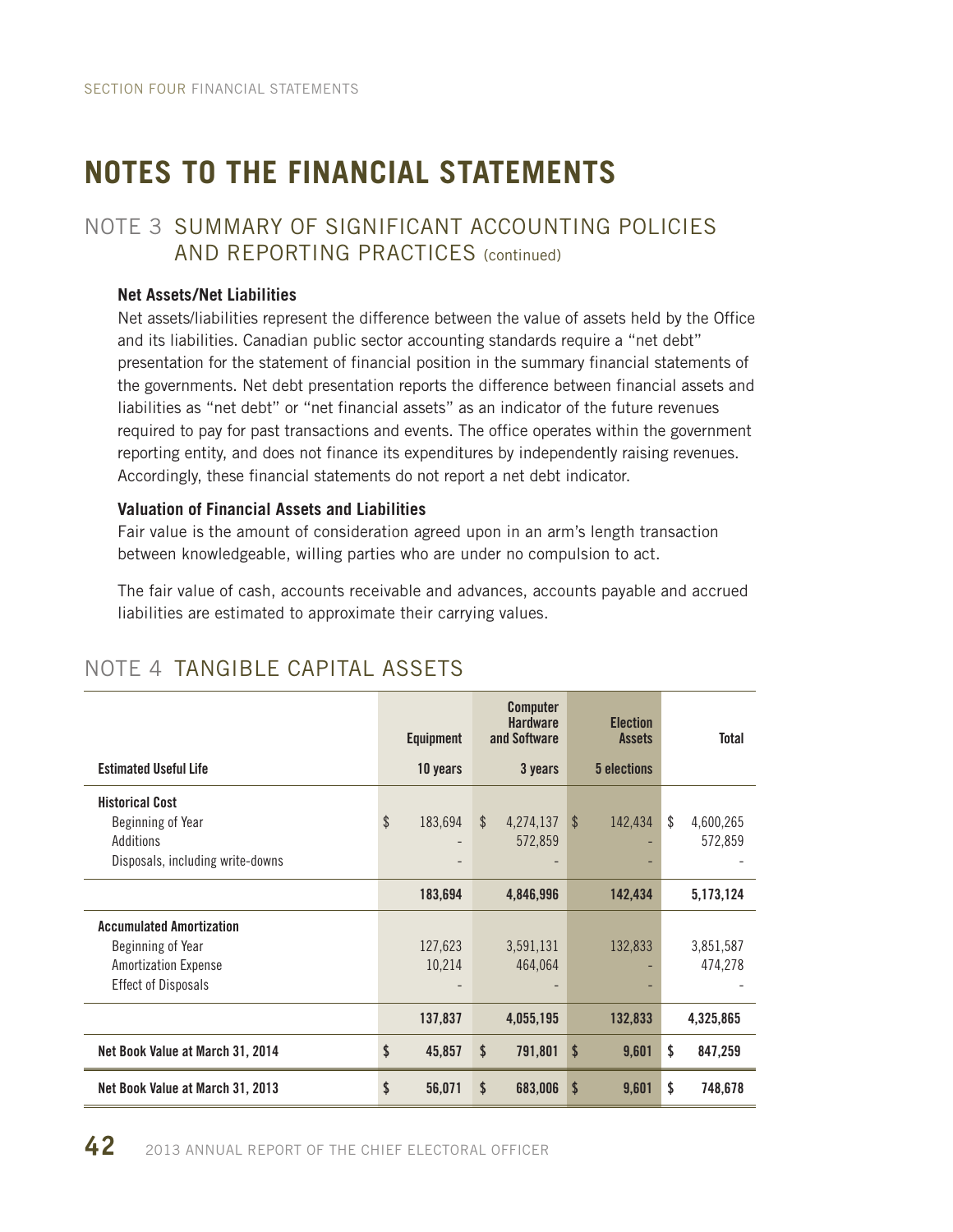#### NOTE 5 BENEFIT PLANS

The Office participates in the multi-employer pension plans: Management Employees Pension Plan and Public Service Pension Plan. The Office also participates in the multi-employer Supplementary Retirement Plan for Public Service Managers. The expense for the plan is equivalent to the annual contribution of \$260,214 for the year ended March 31, 2014 (2013 – \$195,580). Departments are not responsible for future funding of the plan other than through contribution increases.

At December 31, 2013, the Management Employees Pension Plan reported a surplus of \$50,457,000 (2012 deficiency – \$303,423,000) and the Public Service Pension Plan reported a deficiency of \$1,254,678,000 (2012 – deficiency of \$1,645,141,000). At December 31, 2013, the Supplementary Retirement Plan for Public Service Managers had a deficiency of \$12,384,000 (2012 – deficiency of \$51,870,000).

The Office also participates in two multi-employer Long Term Disability Income Continuance Plans. At March 31, 2014, the Bargaining Unit Plan reported an actuarial surplus of \$75,200,000 (2013 – \$51,717,000) and the Management, Opted Out and Excluded Plan an actuarial surplus of  $$24,055,000$  (2013 –  $$18,327,000$ ). The expense for these two plans is limited to the employer's annual contributions for the year.

#### NOTE 6 BUDGET (IN THOUSANDS)

The budget shown on the statement of operations is based on the budgeted expenses presented to the Legislative Assembly on April 29, 2014. The following table compares the Office's actual expenditures to the voted budget.

|                                                               | 2013-14 Voted<br><b>Budget</b> | 2013-14<br>Actual             | <b>Unexpended</b> |
|---------------------------------------------------------------|--------------------------------|-------------------------------|-------------------|
| <b>PROGRAM EXPENSE</b><br>1 Corporate Services<br>2 Elections | \$<br>4,293<br>840             | 3,376<br>$\sqrt{3}$           | \$<br>917<br>840  |
|                                                               | 5,133                          | 3,376                         | 1,757             |
| <b>CAPITAL INVESTMENT</b>                                     | \$<br>550                      | 573<br>$\sqrt{3}$             | \$<br>(23)        |
| Total                                                         | \$<br>5,683                    | 3,949<br>$\sqrt{\frac{2}{3}}$ | 1,734<br>\$       |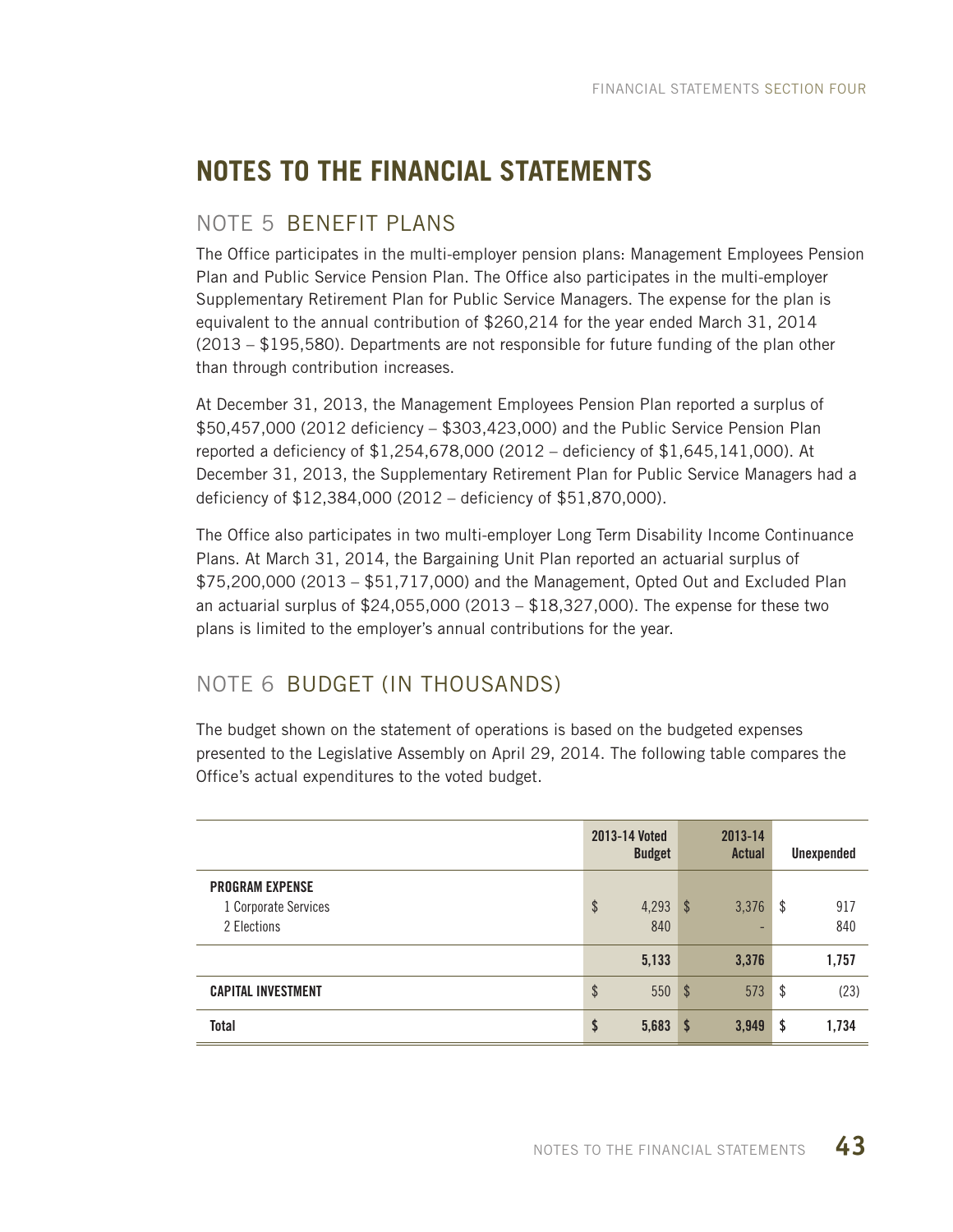### NOTE 7 CONTRACTUAL OBLIGATIONS

|                                                                                            | 2014            | 2013            |
|--------------------------------------------------------------------------------------------|-----------------|-----------------|
| Obligations under contracts                                                                | \$<br>2,788,495 | \$<br>3,563,200 |
| Estimated payment requirements for each of the next 5 years and thereafter are as follows: |                 |                 |
| 2014-15                                                                                    |                 | \$<br>927,821   |
| 2015-16                                                                                    |                 | 923,909         |
| 2016-17                                                                                    |                 | 651,645         |
| 2017-18                                                                                    |                 | 142,560         |
| Thereafter                                                                                 |                 | 142,560         |
|                                                                                            |                 | 2,788,495       |

## NOTE 8 APPROVAL OF FINANCIAL STATEMENTS

These financial statements were approved by the Chief Electoral Officer.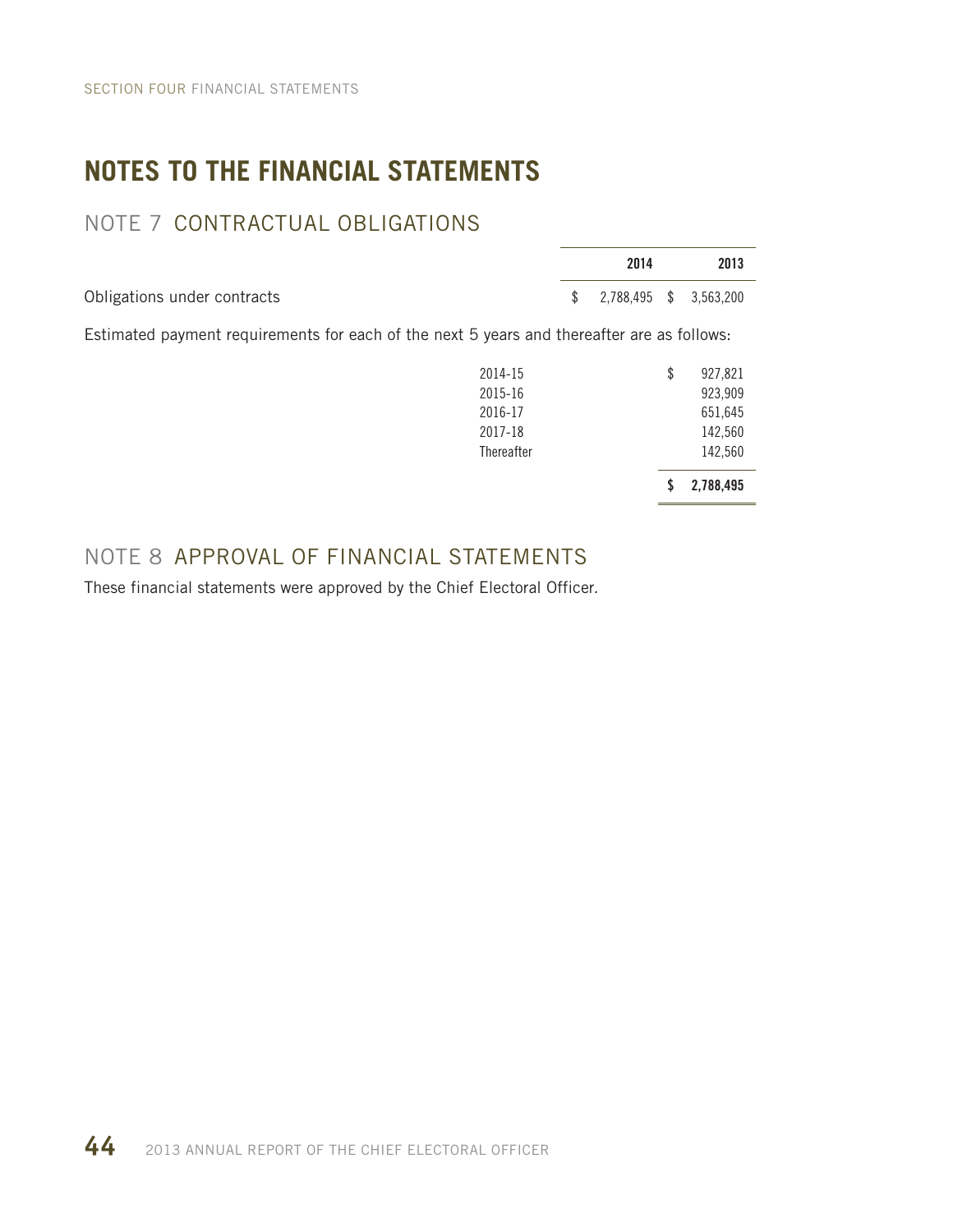**Schedule 1**

# OFFICE OF THE CHIEF ELECTORAL OFFICER **SCHEDULE OF EXPENSE DETAILED BY OBJECT**

YEAR ENDED MARCH 31, 2014

|                                       | 2014 |               |               |           |    | 2013       |
|---------------------------------------|------|---------------|---------------|-----------|----|------------|
|                                       |      | <b>Budget</b> |               | Actual    |    | Actual     |
| Voted:                                |      |               |               |           |    |            |
| Salaries, wages and employee benefits | \$   | 2,622,000     | $\mathbb{S}$  | 2,055,560 | \$ | 2,456,215  |
| Supplies and services                 |      | 2,511,000     |               | 1,320,435 |    | 14,652,495 |
| <b>Total voted operating expenses</b> | \$   | 5,133,000     | <sup>\$</sup> | 3,375,995 | \$ | 17,108,710 |
| Statutory:                            |      |               |               |           |    |            |
| Valuation adjustment:                 |      |               |               |           |    |            |
| Amortization of Capital Assets        |      | 650,000       |               | 474,278   |    | 599,930    |
| Provision for Vacation Pay            |      | -             |               | (58, 131) |    | (7,517)    |
|                                       |      | 650,000       |               | 416,147   |    | 592,413    |
| <b>Total expenses</b>                 | \$   | 5,783,000     | S             | 3,792,142 | \$ | 17,701,123 |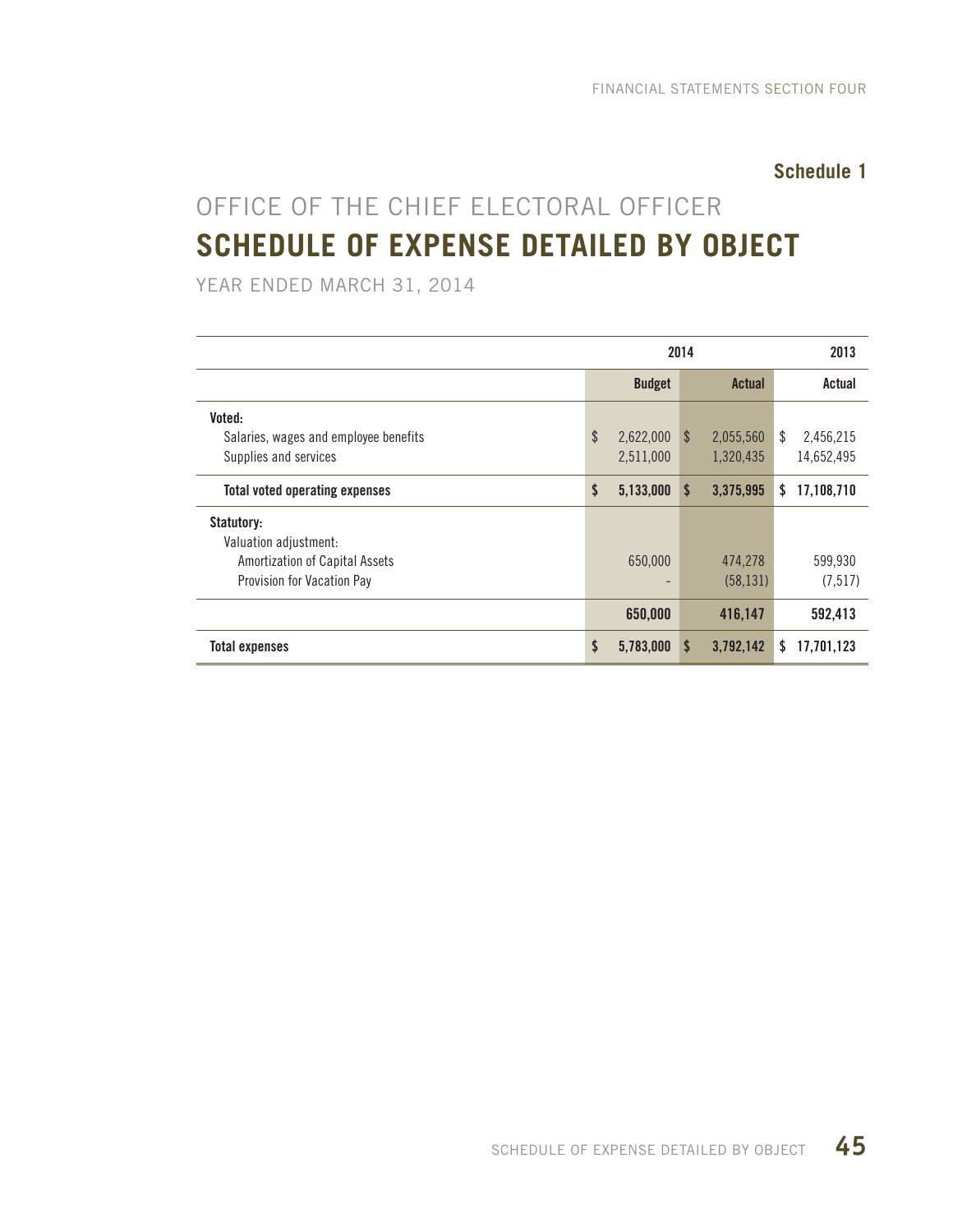#### **Schedule 2**

# OFFICE OF THE CHIEF ELECTORAL OFFICER **SALARY AND BENEFITS DISCLOSURE**

YEAR ENDED MARCH 31, 2014

|                                   | 2014                                                        |    |        |    |                                                     |                    |              |    |              |
|-----------------------------------|-------------------------------------------------------------|----|--------|----|-----------------------------------------------------|--------------------|--------------|----|--------------|
|                                   | <b>Other Cash</b><br>Base Salary (1)<br><b>Benefits (2)</b> |    |        |    | <b>Other</b><br>Non-cash<br>Benefits <sup>(3)</sup> |                    | <b>Total</b> |    | <b>Total</b> |
| <b>CURRENT EXECUTIVES</b>         |                                                             |    |        |    |                                                     |                    |              |    |              |
| Senior official                   |                                                             |    |        |    |                                                     |                    |              |    |              |
| <b>Chief Electoral Officer</b>    | \$<br>65,171                                                | \$ | 50,864 | \$ | 19.517                                              | $\mathbb{S}$       | 135,552      | \$ | 218,763      |
| Executive                         |                                                             |    |        |    |                                                     |                    |              |    |              |
| Deputy Chief Electoral Officer \$ | 157,619                                                     | \$ | 1,850  | \$ | 42,368                                              | $\mathbf{\hat{S}}$ | 201,837      | \$ | 184,031      |

(1) Base salary includes regular base pay. The position of Chief Electoral Officer was vacant from April 24, 2013 until December 8, 2013.

(2) Other cash benefits include vacation payouts and lump sum payments. There were no bonuses paid in 2014.

(3) Other non-cash benefits include the office's share of all employee benefits and contributions or payments made on behalf of employees including pensions, health care, dental coverage, group life insurance, short and long term disability plans and auto leases.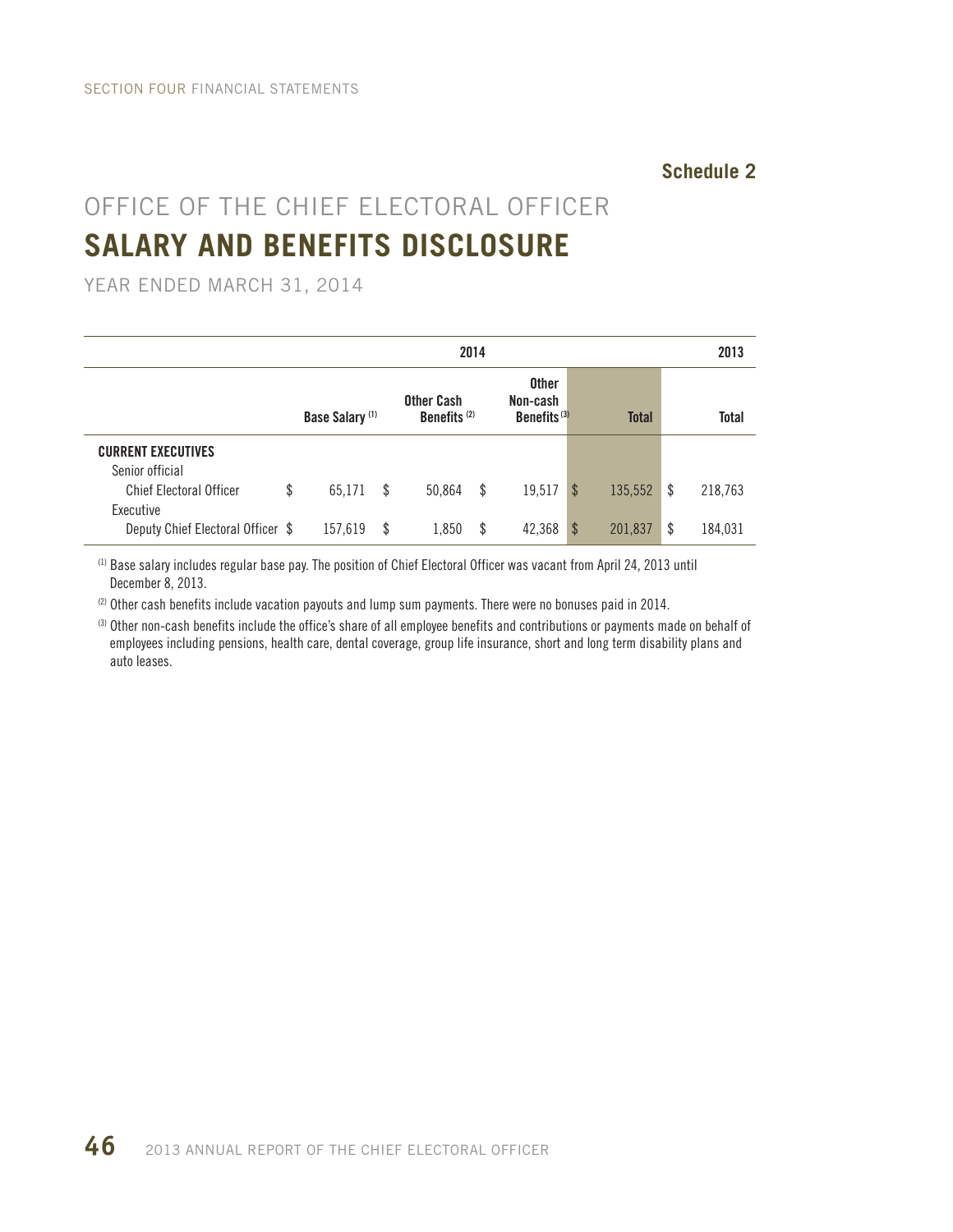#### **Schedule 3**

# OFFICE OF THE CHIEF ELECTORAL OFFICER **SCHEDULE OF ALLOCATED COSTS**

YEAR ENDED MARCH 31, 2014

| 2014              |                         |    |                                                                        |    |                               |                                   |                                 |                                 |
|-------------------|-------------------------|----|------------------------------------------------------------------------|----|-------------------------------|-----------------------------------|---------------------------------|---------------------------------|
| Program           | Expenses <sup>(1)</sup> |    | <b>Expenses - Incurred by Others</b><br>Accommodation<br>$Costs^{(2)}$ |    | Legal<br>Costs <sup>(2)</sup> | <b>Amounts</b><br>not voted $(3)$ | <b>Total</b><br><b>Expenses</b> | <b>Total</b><br><b>Expenses</b> |
| <b>Operations</b> | \$3,375,995             | \$ | 609.146                                                                | \$ | $\overline{\phantom{a}}$      | 416.147<br>S.                     | \$4,401,288                     | \$18,303,889                    |

 $(1)$  Expenses – Directly incurred as per Statement of Operations, excluding valuation adjustment.

(2) Cost of accomodation allocated by square meter.

(3) Amounts not voted include a provision for vacation pay and amortization cost as per the Statement of Operations.